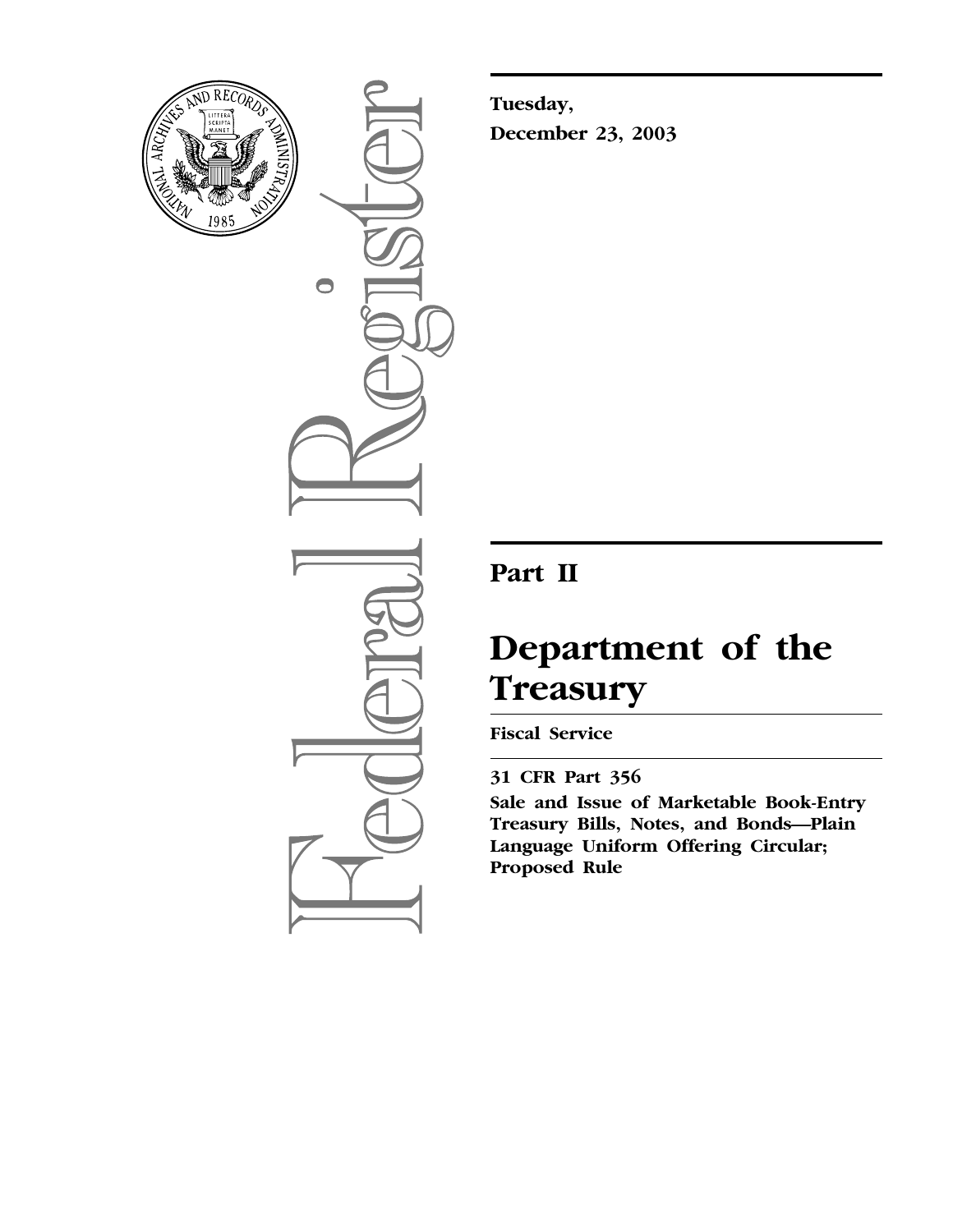# **DEPARTMENT OF THE TREASURY**

#### **Fiscal Service**

#### **31 CFR Part 356**

# **Sale and Issue of Marketable Book-Entry Treasury Bills, Notes, and Bonds—Plain Language Uniform Offering Circular**

**AGENCY:** Bureau of the Public Debt, Fiscal Service, Treasury. **ACTION:** Proposed Rule.

**SUMMARY:** The Department of the Treasury (''Treasury,'' ''We,'' or ''Us'') proposes to amend 31 CFR Part 356 (Uniform Offering Circular for the Sale and Issue of Marketable Book-Entry Treasury Bills, Notes, and Bonds) by converting it to plain language. We are proposing this amendment to make our marketable securities auction rules easier to understand. This amendment would also make certain minor revisions to better make the auction rules conform to current practices.

**DATES:** Send your comments to reach us on or before February 23, 2004.

**ADDRESSES:** You may send comments to: Government Securities Regulations Staff, Bureau of the Public Debt, 999 E Street NW., Room 315, Washington, DC 20239–0001. You may also send us comments by e-mail at *[govsecreg@bpd.treas.gov.](mailto:govsecreg@bpd.treas.gov)* When sending comments by e-mail, please provide your full name and mailing address. You may download this proposed amendment, and review the comments we receive, from the Bureau of the Public Debt's Web site at *http:// [www.publicdebt.treas.gov.](http://www.publicdebt.treas.gov)* The proposed amendment and comments will also be available for public inspection and copying at the Treasury Department Library, Room 1428, Main Treasury Building, 1500 Pennsylvania Avenue, NW., Washington, DC 20220. To visit the library, call (202) 622–0990 for an appointment.

**FOR FURTHER INFORMATION CONTACT:** Lori Santamorena (Executive Director) or Chuck Andreatta (Associate Director), Bureau of the Public Debt, Government Securities Regulations Staff, (202) 691– 3632 or e-mail us at *[govsecreg@bpd.treas.gov.](mailto:govsecreg@bpd.treas.gov)*

**SUPPLEMENTARY INFORMATION:** Executive Order 12866 requires each agency to write regulations that are simple and easy to understand. In addition to requiring us to write new regulations in plain language, a Presidential memorandum dated June 2, 1998, directs us to consider rewriting existing regulations in plain language. The

Uniform Offering Circular (UOC), in conjunction with the announcement for each auction, provides the terms and conditions for the sale and issuance in an auction to the public of marketable Treasury bills, notes and bonds.<sup>1</sup> We have rewritten the UOC in plain language because the wide variety of bidders in our securities auctions broker-dealers, depository institutions, non-financial firms, individuals, etc. have widely different levels of experience in dealing with federal regulations in general and with securities-related concepts and regulations in particular. We also believe that better understanding of the auction rules may increase direct participation in our auctions and improve the auction process overall, resulting in lower borrowing costs.

In addition to rewriting the existing regulations in plain language, we are proposing to make certain minor revisions to better make the auction rules conform to current auction practices. For example, we have eliminated references to multiple-price auctions since we now use single-price auctions for all marketable Treasury securities. We also have renamed ''inflation-indexed'' securities as ''inflation-protected'' securities so that the resulting acronym, TIPS, conforms with the way these securities are commonly referred to by market participants and the press.

We also have made several organizational changes to streamline the regulations and to aid their readability. For example, in section 356.11, which addresses how bidders may submit bids, the current UOC is organized according to whether the bid is submitted on a paper tender form or by computer. In the plain-language version, the section is organized by whether we will be issuing awarded securities in the commercial book-entry system or in the TreasuryDirect book-entry system. This reorganization was done to make it easier for different types of bidders firms and institutions versus individuals, for example—to find out their respective bidding requirements.

Appendix A, which describes different bidder categories, has also been reorganized in the way it describes the process for requesting separatebidder status. The UOC currently describes this process separately for corporations and for partnerships. The plain-language version describes how to obtain separate-bidder recognition in a single location within Appendix A,

thereby eliminating repetitive parallel language. Please note that Appendix A of the proposed rule adds a definition of ''Foreign and International Monetary Authorities,'' a category of bidder that was not previously described in the UOC.

Finally, we are proposing to eliminate the two exhibits at the end of the UOC. Exhibit A provides sample auction announcements. Exhibit B is a sample autocharge agreement. Both auction announcements and autocharge agreements are subject to more frequent revision than the UOC itself, and examples of both are readily available at the Bureau of the Public Debt's Web site at *[http://www.publicdebt.treas.gov.](http://www.publicdebt.treas.gov)*

We invite your comments on how to make these proposed regulations easier to understand, including answers to questions such as the following: (1) Are the requirements in the proposed regulations clearly stated? (2) Do the proposed regulations contain technical language or jargon that interferes with their clarity? (3) Does the format of the proposed regulations (grouping and order of sections, use of headings, paragraphing, etc.) aid or reduce their clarity? (4) Would the regulations be easier to understand if they were divided into more (but shorter) sections? (A section appears in bold type and is preceded by the section symbol and a numbered heading, for example, **§ 356.20 How does the Treasury determine auction awards?**)

#### **Procedural Requirements**

It has been determined that this is not a significant regulatory action for purposes of Executive Order 12866. Although we are issuing this proposed rule in proposed form to benefit from public comment, the notice and public procedures requirements of the Administrative Procedure Act do not apply, under 5 U.S.C. 553(a)(2).

Since no notice of proposed rulemaking is required, the provisions of the Regulatory Flexibility Act (5 U.S.C. 601 *et seq.*) do not apply.

The Office of Management and Budget previously approved the collections of information in this proposed amendment in accordance with the Paperwork Reduction Act under control number 1535–0112. We are only rewriting the UOC in plain language and are not proposing substantive changes to these requirements that would impose additional burdens on auction bidders.

#### **List of Subjects in 31 CFR Part 356**

Bonds, Federal Reserve System, Government Securities, Securities.

<sup>&</sup>lt;sup>1</sup>The Uniform Offering Circular was published as a final rule on January 5, 1993 (58 FR 412). The circular, as amended, is codified at 31 CFR Part 356.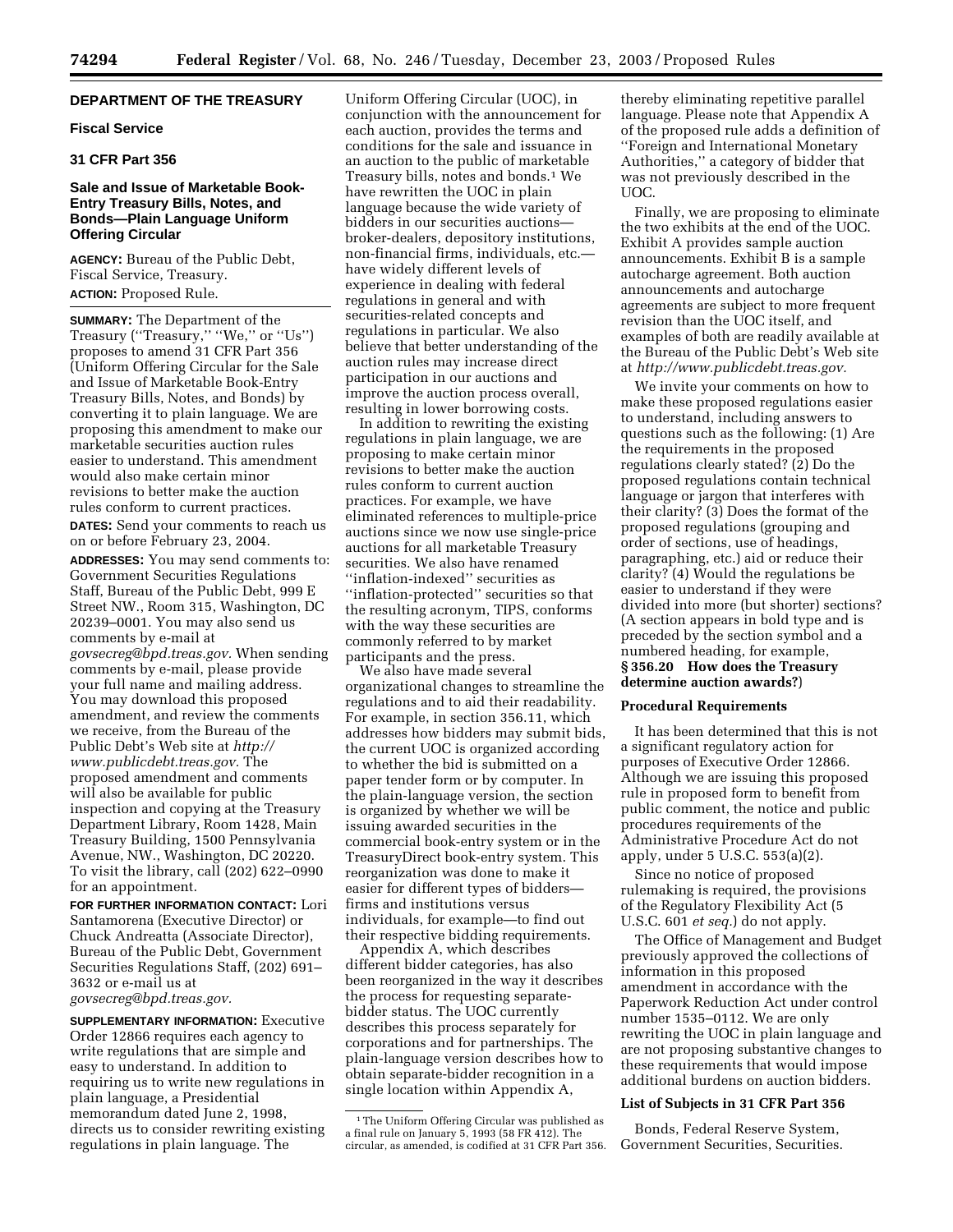For the reasons stated in the preamble, we propose to revise 31 CFR Part 356 to read as follows:

# **PART 356—SALE AND ISSUE OF MARKETABLE BOOK-ENTRY TREASURY BILLS, NOTES, AND BONDS (DEPARTMENT OF THE TREASURY CIRCULAR, PUBLIC DEBT SERIES NO. 1–93)**

#### **Subpart A—General Information**

Sec.

- 356.0 What authority does the Treasury have to sell and issue securities?
- 356.1 To which securities does this circular apply?
- 356.2 What definitions do I need to know to understand this part?
- 356.3 What is the role of the Federal Reserve Banks in this process?
- 356.4 What are the book-entry systems in which auctioned Treasury securities may be issued?
- 356.5 What types of securities does the Treasury auction?

#### **Subpart B—Bidding, Certifications, and Payment**

- 356.10 What is the purpose of an auction announcement?
- 356.11 How are bids submitted in an auction?
- 356.12 What are the different types of bids and do they have specific requirements or restrictions?
- 356.13 When must I report my net long position and how do I calculate it?
- 356.14 What are the requirements for submitting bids for customers?
- 356.15 What rules apply to bids submitted by investment advisers?
- 356.16 Do I have to make any certifications?
- 356.17 How and when do I pay for securities awarded in an auction?

# **Subpart C—Determination of Auction Awards; Settlement**

- 356.20 How does the Treasury determine auction awards?
- 356.21 How are awards at the high yield or discount rate calculated?
- 356.22 Does the Treasury have any limitations on auction awards?
- 356.23 How are the auction results announced?
- 356.24 Will I be notified directly of my awards and, if I am submitting bids for others, do I have to provide confirmations?
- 356.25 How does the settlement process work?

#### **Subpart D—Miscellaneous Provisions**

- 356.30 When does the Treasury pay principal and interest on securities? 356.31 How does the STRIPS program
- work?
- 356.32 What tax rules apply?
- 356.33 Does the Treasury have any discretion in the auction process?
- 356.34 What could happen if someone does not fully comply with the auction rules or fails to pay for securities?
- 356.35 Who approved the information collections?

# **Appendix A to Part 356—Bidder Categories**

**Appendix B to Part 356—Formulas and Tables** 

**Appendix C to Part 356—Investment Considerations** 

**Appendix D to Part 356—Description of the Consumer Price Index**

**Authority:** 5 U.S.C. 301; 31 U.S.C. 3102, *et seq.*; 12 U.S.C. 391.

#### **Subpart A—General Information**

#### **§ 356.0 What authority does the Treasury have to sell and issue securities?**

Chapter 31 of Title 31 of the United States Code authorizes the Secretary of the Treasury to issue United States obligations, and to offer them for sale with the terms and conditions that the Secretary prescribes.

#### **§ 356.1 To which securities does this circular apply?**

The provisions in this part, including the appendices, and each individual auction announcement govern the sale and issuance of marketable Treasury securities issued on or after March 1, 1993. This part also governs all securities eligible for the Separate Trading of Registered Interest and Principal of Securities (STRIPS) Program (*See* §356.31). In addition, these provisions and the auction announcements govern any other types of securities we may issue under this part.

#### **§ 356.2 What definitions do I need to know to understand this part?**

*Accrued interest* means an amount that bidders must pay to us for interest income as part of the settlement amount. Accrued interest compensates us up front for interest that bidders will be paid but did not earn because it is attributable to a period of time prior to the issue date. (*See* Appendix B, section I, paragraph C for additional explanation and examples.)

*Adjusted value* means, for an interest component stripped from an inflationprotected security, an amount derived by:

(1) Multiplying the semiannual interest rate by the par amount, and then

(2) Multiplying this value by: 100 divided by the Reference CPI of the original issue date (or dated date, when the dated date is different from the original issue date). (*See* Appendix B, section IV for an example of how to calculate the adjusted value.)

*Auction* means a bidding process by which we sell marketable Treasury securities to the public.

*Autocharge agreement* means an agreement in a format acceptable to Treasury between a submitter or clearing corporation and a depository institution that authorizes us to:

(1) Deliver awarded securities to either:

(i) The book-entry securities account of a designated depository institution in the commercial book-entry system, or

(ii) A TreasuryDirect account, and (2) Charge a funds account of a designated depository institution for the settlement amount of the securities.

*Bid* means an offer to purchase a stated par amount of securities, either competitively or noncompetitively, in an auction.

*Bid-to-cover ratio* means the total par amount of securities bid for in an auction divided by the total par amount of securities awarded. It excludes bids by, and awards to, the Federal Reserve for its own account.

*Bidder*, as further defined in Appendix A, means a person or an entity that offers to purchase Treasury securities in an auction either directly or through a depository institution or dealer. We may consider two or more persons or entities to be one bidder based on their relationship or their actions in participating in an auction.

*Bidder Identification Number* means a number we assign to each institutional submitter and to certain other competitive bidders. We assign such numbers either to identify certain bidders or to grant separate bidder status to different parts of the same corporate or partnership structure.

*Book-entry security* means a security that is issued and maintained as an accounting entry or electronic record in either the commercial book-entry system or in TreasuryDirect. (*See* § 356.3)

*Business day* means any day on which the Federal Reserve Banks are open for business.

*Call* means the redemption of a security prior to maturity under the terms specified in its auction announcement.

*Clearing corporation* means a clearing agency as defined in section 3 of the Securities Exchange Act of 1934 (15 U.S.C. 78c(a)(23)). A clearing corporation must be registered with the Securities and Exchange Commission under section 17A of the Securities Exchange Act of 1934 and its rules.

*Competitive bid* means a bid to purchase a stated par amount of securities at a specified yield or discount rate.

*Consumer Price Index* (CPI) means the monthly non-seasonally adjusted U.S. City Average All Items Consumer Price Index for All Urban Consumers, published by the Bureau of Labor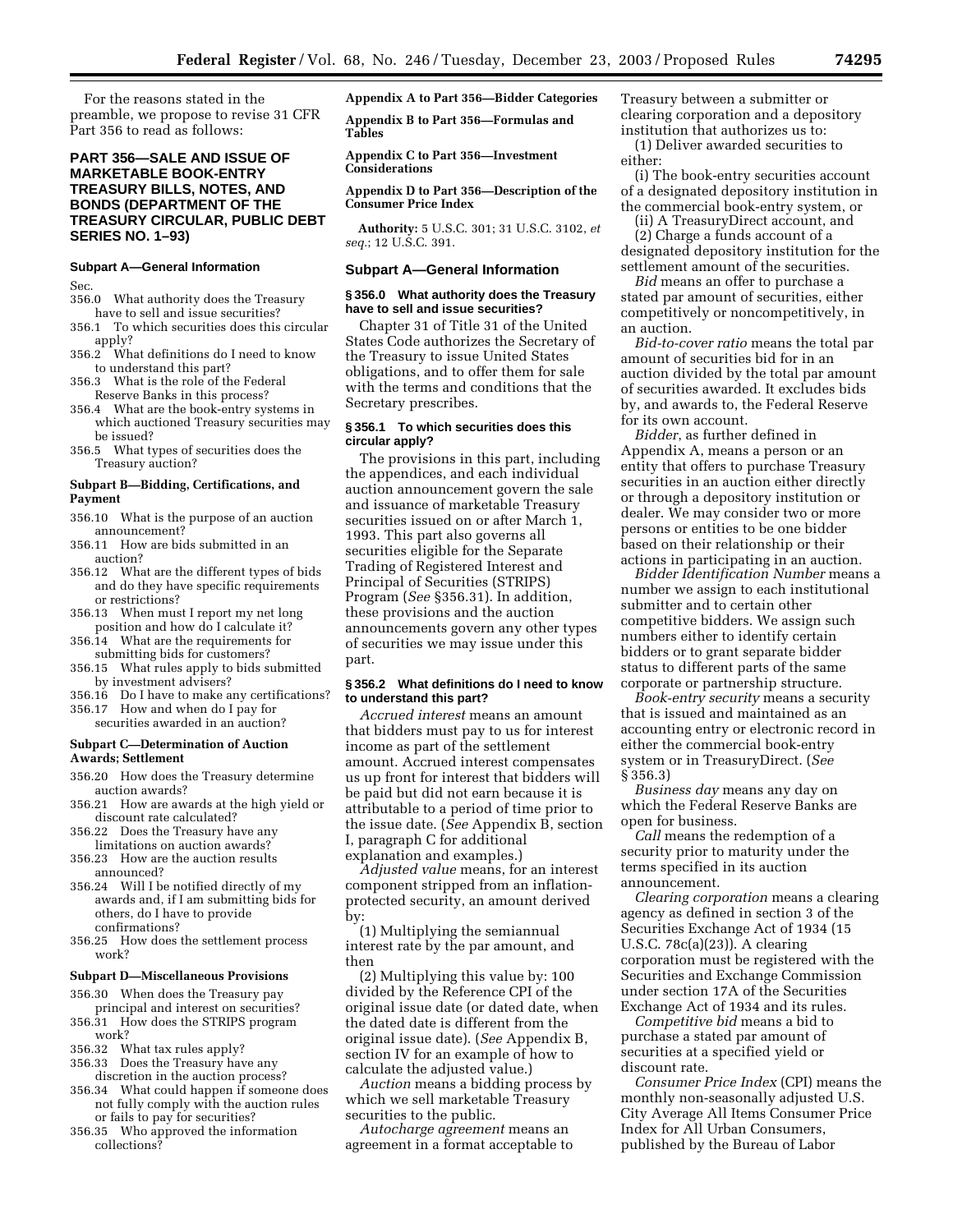Statistics of the Department of Labor. We use the CPI as the basis for adjusting the principal amounts of inflationprotected securities. (*See* Appendix D)

*Corpus* means the principal component of a security that has been stripped of its interest components.

*CUSIP number* means the unique identifying number assigned to each separate security issue and each separate STRIPS component. CUSIP numbers are provided by the CUSIP Service Bureau of Standard & Poor's Corporation. CUSIP is an acronym for Committee on Uniform Securities Identification Procedures.

*Customer* means a bidder that directs a depository institution or dealer to submit or forward a bid for a specific amount of securities in a specific auction on the bidder's behalf. Only depository institutions and dealers may submit bids for customers directly to us, or forward them to another depository institution or dealer.

*Dated date* means the date from which interest accrues for notes and bonds. The dated date and issue date are usually the same. In those cases where interest begins accruing prior to the issue date, however, the dated date will be prior to the issue date. An example is when the dated date is a Saturday and the issue date is the following Monday.

*Dealer* means an entity that is registered or has given notice of its status as a government securities broker or government securities dealer under Section 15C(a)(1) of the Securities Exchange Act of 1934.

*Depository institution* means:

(1) An entity described in Section 19(b)(1)(A), excluding subparagraph (vii), of the Federal Reserve Act (12 U.S.C. 461(b)(1)(A)).

(2) Any agency or branch of a foreign bank as defined by the International Banking Act of 1978, as amended (12 U.S.C. 3101).

*Discount* means the difference between par and the price of the security, when the price is less than par. (*See* Appendix B for formulas and examples.)

*Discount amount* means the discount divided by 100 and multiplied by the par amount. (*See* Appendix B for formulas and examples.)

*Discount rate* means a rate of return, on an annual basis, on bills held until they mature. The discount rate is expressed in percentage terms and based on a 360-day year. It is also referred to as the ''bank discount rate.'' (*See* Appendix B for formulas and examples.)

*Funds account* means a cash account maintained by a depository institution at a Federal Reserve Bank.

*Index* means the Consumer Price Index.

*Index ratio* means, for an inflationprotected security, the Reference CPI of a particular date divided by the Reference CPI of the original issue date. (When the dated date is different from the original issue date, the denominator of the index ratio is the Reference CPI of the dated date rather than that of the original issue date.)

*Inflation-adjusted principal* means, for an inflation-protected security, the value of the security derived by multiplying the par amount by the applicable index ratio as described in Appendix B, section I, paragraph B.

*Interest rate* means the annual percentage rate of interest paid on the par amount (or the inflation-adjusted principal) of a specific issue of notes or bonds. (*See* Appendix B for methods and examples of interest calculations on notes and bonds.)

*Intermediary* means a depository institution or dealer that forwards bids for customers to another depository institution or dealer. An intermediary does not submit bids directly to us.

*Issue date* means the date specified in the auction announcement on which we issue a security as an obligation of the United States. Interest normally begins to accrue on a security's issue date.

*Marketable security* means a security that may be bought, sold and transferred in the secondary market.

*Maturity date* means the date on which a security becomes due and payable, and ceases to earn interest. The maturity date is specified in the auction announcement.

*Minimum to bid* means the smallest amount of a security that may be bid for in an auction as stated in the auction announcement.

*Multiple to bid* means the smallest additional amount of a security that may be bid for in an auction as stated in the auction announcement.

*Noncompetitive bid* means a bid to purchase a stated par amount of securities at the yield or discount rate awarded to competitive bidders.

*Offering amount* means the par amount of securities we are offering to the public for purchase in an auction, as specified in the auction announcement. *Par* means a price of 100. (*See*

Appendix B)

*Par amount* means the stated value of a security at original issuance.

*Person* means a natural person. *Premium* means the difference between par and the price of the security, when the price is greater than

par. *Premium amount* means the premium divided by 100 and multiplied by the par amount.

*Price* means the price of a security as calculated using the formulas in Appendix B.

*Real yield* means, for an inflationprotected security, the yield based on the payment stream in constant dollars. In other words, the real yield is the yield in the absence of inflation.

*Reference CPI* (Ref CPI) means, for an inflation-protected security, the index number applicable to a given date. (*See* Appendix B, section I, paragraph B)

*Reopening* means the auction of an additional amount of an outstanding security.

*Security* means a Treasury bill, note, or bond, each as described in this part. Security also means any other obligation we issue that is subject to this part according to its auction announcement. Security includes an interest or principal component under the STRIPS program.

*Settlement* means final and complete payment for securities awarded in an auction and delivery of those securities.

*Settlement amount* means the total of the par amount of securities awarded, less any discount amount or plus any premium amount, and plus any accrued interest. For inflation-protected securities, the settlement amount also includes any inflation adjustment when such securities are reopened or when the dated date is different from the issue date.

*STRIPS* (Separate Trading of Registered Interest and Principal of Securities) means our program under which eligible securities are authorized to be separated into principal and interest components, and transferred separately. These components are maintained and transferred in the commercial book-entry system.

*Submitter* means a person or entity submitting bids directly to us for its own account, for customer accounts, or both. Only depository institutions and dealers are permitted to submit bids for customer accounts. We permit investment advisers to submit bids on behalf of controlled accounts.

*TINT* means an interest component from a stripped security.

*TreasuryDirect*<sup>®</sup> means the TreasuryDirect Book-Entry Securities System. (*See* 31 CFR 357, subpart C)

*We* (or ''us'') means the Secretary of the Treasury and his or her delegates, including the Department of the Treasury, Bureau of the Public Debt, and their representatives. The term also includes Federal Reserve Banks acting as fiscal agents of the United States.

*Yield* means the annualized rate of return to maturity on a fixed-principal security. Yield is expressed as a percentage. For an inflation-protected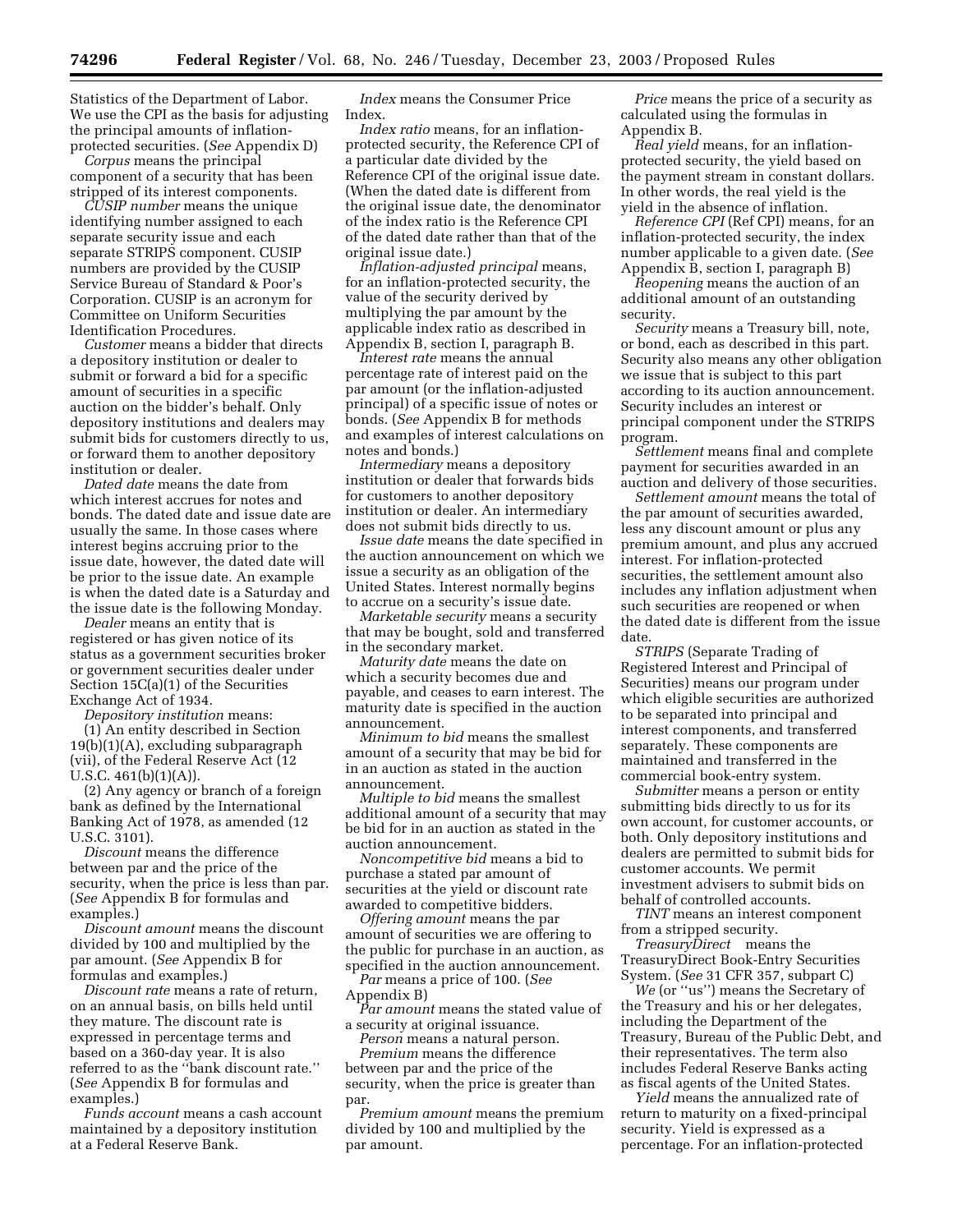security, yield means the real yield. Yield is also referred to as ''yield to maturity.'' (*See* Appendix B)

*You* means a prospective bidder in an auction.

# **§ 356.3 What is the role of the Federal Reserve Banks in this process?**

The Treasury Department authorizes Federal Reserve Banks, as fiscal agents of the United States, to perform all activities necessary to carry out the provisions of this part, any auction announcements, and applicable regulations.

#### **§ 356.4 What are the book-entry systems in which auctioned Treasury securities may be issued?**

We issue Treasury marketable securities into either of two book-entry securities systems—the commercial book-entry system or TreasuryDirect. We maintain and transfer securities in these two book-entry systems at their par amount. For example, par amounts of inflation-protected securities do not include adjustments for inflation. Securities may be transferred from one system to the other. *See* Department of the Treasury Circular, Public Debt Series No. 2–86, as amended (31 CFR Part 357).

(a) *The commercial book-entry system*. When depository institutions or dealers submit bids for Treasury securities in an auction, securities awarded as a result of those bids are generally held in the commercial bookentry system. Specifically, we maintain book-entry accounts in the National Book-Entry System<sup>®</sup> ("NBES") for Federal Reserve Banks, depository institutions, and other authorized entities, such as government and international agencies and foreign central banks. In their accounts, depository institutions maintain securities held for their own account and for the accounts of others. The accounts held for others include those of other depository institutions and dealers, which may, in turn, maintain accounts for others.

(b) *TreasuryDirect*. In this system, we maintain the book-entry securities of account holders directly on the records of the Bureau of the Public Debt, Department of the Treasury. Bids for securities to be held in TreasuryDirect are generally submitted directly to us, although such bids may also be forwarded to us by a depository institution or dealer.

#### **§ 356.5 What types of securities does the Treasury auction?**

We offer securities under this part exclusively in book-entry form and as direct obligations of the United States

issued under Chapter 31 of Title 31 of the United States Code. The securities are subject to the terms and conditions in this part, the regulations governing book-entry Treasury bills, notes, and bonds (31 CFR Part 357), and the auction announcements. When we issue additional securities with the same CUSIP number as outstanding securities, we consider them to be the same securities as the outstanding securities.

(a) *Treasury bills*.—(1) Are issued at a discount;

(2) Are redeemed at their par amount at maturity; and

(3) Have maturities of not more than one year.

(b) *Treasury notes.*—(1) Treasury fixed-principal<sup>1</sup> notes.

(i) Are issued with a stated rate of interest to be applied to the par amount;

(ii) Have interest payable semiannually;

(iii) Are redeemed at their par amount at maturity;

(iv) Are sold at discount, par, or premium, depending upon the auction results; and

(v) Have maturities of at least one year, but of not more than ten years.

(2) *Treasury inflation-protected notes*.—(i) Are issued with a stated rate of interest to be applied to the inflationadjusted principal on each interest payment date;

(ii) Have interest payable semiannually;

(iii) Are redeemed at maturity at their inflation-adjusted principal, or at their par amount, whichever is greater;

(iv) Are sold at discount, par, or premium, depending on the auction results (*See* Appendix B for price and interest payment calculations and Appendix C for Investment Considerations.); and

(v) Have maturities of at least one year, but not more than ten years.

(c) *Treasury bonds*—(1) Treasury fixed-principal bonds.

(i) Are issued with a stated rate of interest to be applied to the par amount;

(ii) Have interest payable semiannually;

(iii) Are redeemed at their par amount at maturity;

(iv) Are sold at discount, par, or premium, depending on the auction results; and

(v) Have maturities of more than ten years.

(2) *Treasury inflation-protected bonds*.—(i) Are issued with a stated rate of interest to be applied to the inflationadjusted principal on each interest payment date;

(ii) Have interest payable semiannually;

(iii) Are redeemed at maturity at their inflation-adjusted principal, or at their par amount, whichever is greater;

(iv) Are sold at discount, par, or premium, depending on the auction results; and

(v) Have maturities of more than ten years. (*See* Appendix B for price and interest payment calculations and Appendix C for Investment Considerations.)

## **Subpart B—Bidding, Certifications, and Payment**

#### **§ 356.10 What is the purpose of an auction announcement?**

By issuing an auction announcement, we provide public notice of the sale of bills, notes, and bonds. The auction announcement lists the specifics of each auction, *e.g.*, offering amount, term and type of security, CUSIP number, and issue and maturity dates. The auction announcement and this part, including the Appendices, specify the terms and conditions of sale. If anything in the auction announcement differs from this part, the auction announcement will control. If you intend to bid, you should read the applicable auction announcement along with this part.

#### **§ 356.11 How are bids submitted in an auction?**

(a) *General*. (1) Bids must be submitted using an approved method, which depends on whether you are requesting us to issue the awarded securities in the commercial book-entry system or in TreasuryDirect (See § 356.3). The approved submission methods for these respective systems are explained in this section. A bidder must provide its assigned bidder identification numbers if it has been assigned one. We have the option of accepting or rejecting incomplete bids.

(2) We must receive competitive and noncompetitive bids prior to their respective closing times, which are stated in the auction announcement. We will not include late bids in the auction. For bids other than those submitted on paper forms, our computer time stamp will establish the receipt time. You are bound by your bids after the closing time.

(3) We are not responsible for any delays, errors, or omissions. We are not responsible for any failures or disruptions of equipment or

<sup>1</sup>We use the term ''fixed-principal'' in this part to distinguish such securities from ''inflationprotected'' securities. We refer to fixed-principal notes and fixed-principal bonds as ''notes'' and ''bonds'' in official Treasury publications, such as auction announcements and auction results press releases, as well as in auction systems.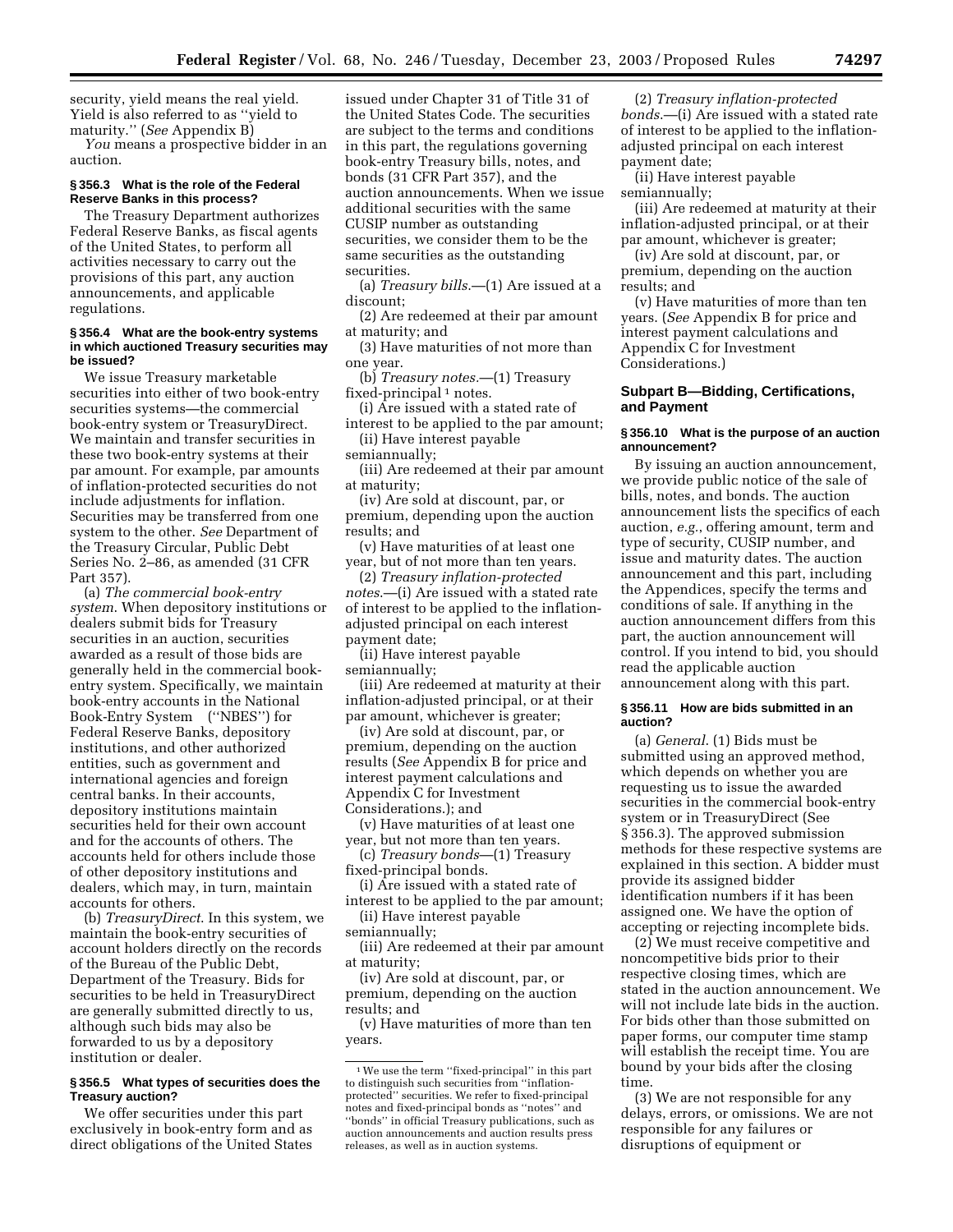communications facilities used for participating in Treasury auctions.

(b) *Commercial book-entry system*. (1) If you are a submitter and the awarded securities are to be issued in the commercial book-entry system, you must submit bids using one of our approved electronic methods except for contingency situations.

(2) You must have an agreement on file with us under which you agree to our terms and conditions for access to our system for participating in our auctions.

(3) In contingency situations, such as a power outage, we may accept bids by telephone if you submit them prior to the relevant bidding deadline.

(c) *TreasuryDirect*. (1) If you are a submitter and the awarded securities are to be issued in TreasuryDirect, you may submit bids by using one of our approved methods, *e.g.*, computer, automated telephone service, or paper forms. You may also reinvest the proceeds of maturing securities into new securities by completing the appropriate transaction request on time.

(2) If you are submitting bids by paper form, you must use forms authorized by the Bureau of the Public Debt and provide the requested information. We have the option of accepting or rejecting bids on any other form. You are responsible for ensuring that we receive bids in paper form on time. A competitive bid is on time if we receive it prior to the deadline for the receipt of competitive bids. A noncompetitive bid is on time if:

(i) We receive it on or before the issue date, and

(ii) The envelope it arrived in bears evidence, such as a U.S. Postal Service cancellation, that it was mailed prior to the auction date.

(3) If you are submitting a bid by computer or telephone you must be an established TreasuryDirect account holder with a Taxpayer Identification

Number. You may not submit a competitive bid by computer or telephone.

#### **§ 356.12 What are the different types of bids and do they have specific requirements or restrictions?**

(a) *General*. All bids must state the par amount of securities bid for and must equal or exceed the minimum to bid amount stated in the auction announcement. Bids in larger amounts must be in the multiple stated in the auction announcement.

(b) *Noncompetitive bids*.—(1) *Maximum bid*. You may not bid noncompetitively for more than \$1 million in a bill auction or more than \$5 million in a note or bond auction. The maximum bid limitation does not apply if you are bidding solely through a TreasuryDirect reinvestment request. A request for reinvestment of securities maturing in TreasuryDirect is a noncompetitive bid.

(2) *Additional restrictions*. You may not bid noncompetitively in an auction in which you are bidding competitively. You may not bid noncompetitively if, in the security being auctioned, you hold a position in when-issued trading or in futures or forward contracts at any time between the date of the auction announcement and the time we announce the auction results. During this same timeframe, a noncompetitive bidder may not enter into any agreement to purchase or sell or otherwise dispose of the securities it is acquiring in the auction. For this paragraph, futures contracts include those:

(i) That require delivery of the specific security being auctioned;

(ii) For which the security being

auctioned is one of several securities that may be delivered; or

(iii) That are cash-settled.

(c) *Competitive bids*.

(1) *Bid format*—(i) *Treasury bills*. A competitive bid must show the discount rate bid, expressed with three decimals

in .005 percent increments. The third decimal must be either a zero or a five, for example, 5.320 or 5.325.

(ii) *Treasury fixed-principal securities*. A competitive bid must show the yield bid, expressed with three decimals, for example, 4.170.

(iii) *Treasury inflation-protected securities*. A competitive bid must show the real yield bid, expressed with three decimals, for example, 3.070.

(2) *Maximum recognized bid*. There is no limit on the maximum dollar amount that you may bid for competitively, either at a single yield or discount rate, or at different yields or discount rates. However, a competitive bid at a single yield or discount rate that exceeds 35 percent of the offering amount will be reduced to that amount. For example, if the offering amount is \$10 billion, the maximum bid amount we will recognize at any one yield or discount rate from any bidder is \$3.5 billion. (*See* § 356.22 for award limitations.)

(3) *Additional restriction*. You may not bid competitively in an auction in which you are bidding noncompetitively.

#### **§ 356.13 When must I report my net long position and how do I calculate it?**

(a) Net long position reporting threshold.

(1) If you are bidding competitively in an auction, you must report your net long position when the total of your bids plus your net long position in the security being auctioned equals or exceeds the net long position reporting threshold (*See* table). We will specify this threshold in the auction announcement for each security (*See* § 356.10). The threshold is typically 35 percent of the offering amount, but we may state a different threshold in the auction announcement. To see whether you must report your net long position, follow this table:

| If $\ldots$                                                                                                                                                                                                                                                                                                                                                                   | And If. $\ldots$                                                                 | Then                                                                                                                                                                                                   |
|-------------------------------------------------------------------------------------------------------------------------------------------------------------------------------------------------------------------------------------------------------------------------------------------------------------------------------------------------------------------------------|----------------------------------------------------------------------------------|--------------------------------------------------------------------------------------------------------------------------------------------------------------------------------------------------------|
| (i) the total of your bids and your net long posi-<br>tion in the security being auctioned equals or<br>exceeds the reporting threshold.<br>(ii) the total of your bids in the auction equals<br>or exceeds the reporting threshold.<br>(iii) the total of your bids and your net long po-<br>sition in the security being auctioned is less<br>than the reporting threshold. | you have no position or a net short position in<br>the security being auctioned. | you must report your net long position (which<br>does not include your bids).<br>you must report a zero.<br>you may either report nothing (leave the field<br>blank) or report your net long position. |

(2) Also, if you have more than one bid in an auction and you must report either your net long position or a zero, you must report that figure only once. Finally, if you are a customer and must report either your net long position or

a zero, you must report that figure through only one depository institution or dealer. (*See* § 356.14(d))

(b) ''As of'' time for calculating net long position. You must calculate your net long position as of one half-hour

prior to the closing time for receipt of competitive bids.

(c) Components of the net long position. Except as modified in (d) of this section, your net long position is the sum total of the par amounts of: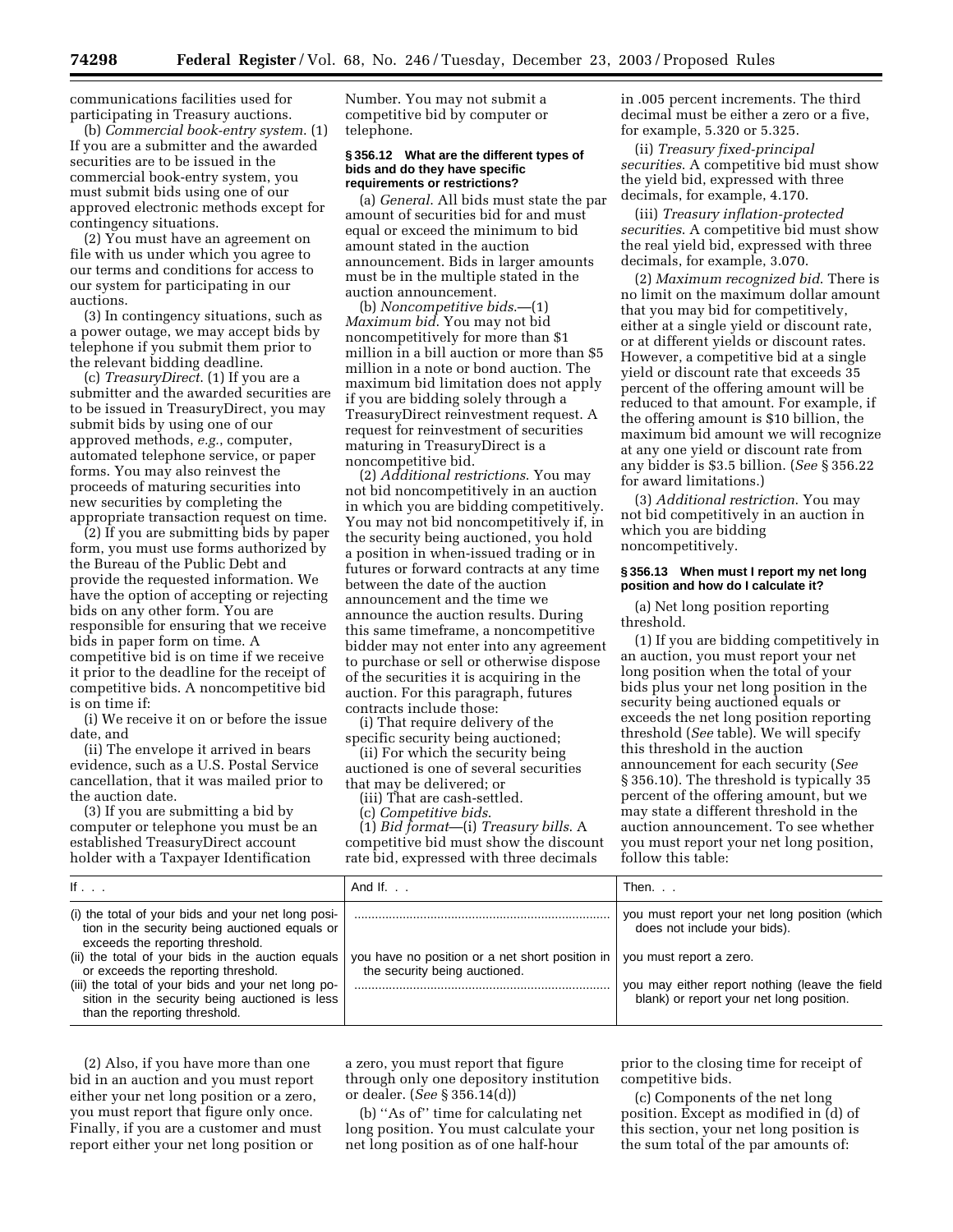(1) Your holdings of outstanding securities with the same CUSIP number as the security being auctioned;

(2) Your holdings of STRIPS principal components of the security being auctioned, and;

(3) Your positions, in the security being auctioned, in:

(i) When-issued trading, including when-issued trading positions of the STRIPS principal components;

(ii) Futures contracts that require delivery of the specific security being auctioned (but not futures contracts for which the security being auctioned is one of several securities that may be delivered, and not futures contracts that are cash-settled); and

(iii) Forward contracts that require delivery of the specific security being auctioned or of the STRIPS principal component of that security.

(d) Calculating the net long position in a reopening. In a reopening (additional issue) of an outstanding security, you may subtract the exclusion amount stated in the auction announcement from:

(1) Your holdings of the outstanding securities (paragraph (c)(1) of this section) combined with

(2) Your holdings of STRIPS principal components of the security being auctioned (paragraph (c)(2) of this section). We will specify the amount of holdings that you may exclude from the net long position calculation in the auction announcement. You may not take the exclusion if your combined holdings are zero or less. The exclusion is optional, but if you take the exclusion, you must include any holdings that exceed the exclusion amount in calculating your net long position. If the exclusion amount is greater than your combined holdings (paragraphs (c)(1) and (2) of this section), you may calculate the combined holdings as zero, but they cannot be included in the calculation as a negative number.

#### **§ 356.14 What are the requirements for submitting bids for customers?**

(a) *Institutions that may submit bids for customers.* Only depository

institutions or dealers may submit bids for customers, or for customers of intermediaries, under the requirements set out in this section. If a bid from a depository institution or a dealer fulfills a guarantee to a customer to sell a specified amount of securities at an agreed-upon price, or a price fixed in terms of an agreed-upon standard, then the bid is a bid of that depository institution or dealer. It is not a customer bid.

(b) *Payment.* Submitters must remit payment for bids they submit on behalf of customers, including customers of intermediaries, that result in awards of securities in the auction.

(c) *Identifying customers.* Submitters must provide the names of customers whenever they submit bids for them. Submitters must provide the names of their direct customers as well as customers of any intermediaries who are forwarding customer bids. For individuals, submitters must provide the customer's full name (first and last). For institutional customers, submitters must provide the name of the institution, and the bidder identification number if the customer provides it. For trusts or other fiduciary estates (*See* Appendix A), submitters must provide on the customer list:

(1) The full name or title of the trustee or fiduciary;

(2) A reference to the document creating the trust or fiduciary estate with date of execution; and

(3) The employer identification number (not social security number) of the trust or fiduciary estate. We do not consider trusts to be a separate bidder that have not been assigned, or that do not provide, an employer identification number.

(d) *Competitive customer bids.* For each customer competitive bid, the submitter must provide the customer's name, the amount bid, and the yield or discount rate. The submitter or intermediary must also report the net long position amount if the customer provides it. The submitter must inform a customer of the net long position reporting requirement (*See* § 356.13) if

the customer is bidding for \$100 million or more of securities. If the submitter's or intermediary's personnel know that the customer's position information is not correct, the submitter or intermediary may not submit the customer's bid.

(e) *Noncompetitive customer bids.* For each noncompetitive bid, the submitter must provide the customer's name and the amount bid. Submitters may either provide the customer's name with the bid or, if the list of customers is lengthy, the submitter may provide a summary bid amount covering all noncompetitive customers. If it provides a summary bid amount, the submitter must transmit the list of individual customers and their bid amounts by close of business on the auction day. However, the submitter must be able to provide the customer list details by the noncompetitive bidding deadline if requested.

#### **§ 356.15 What rules apply to bids submitted by investment advisers?**

(a) *General.* The auction rules that apply to investment advisers are determined by the relationship between ''investment advisers'' and ''controlled accounts.'' An investment adviser means any person or entity that has investment discretion for the bids or positions of a different person or entity (a controlled account). A person or entity has investment discretion if it determines what, when, and what quantity of securities will be purchased or sold on behalf of another person or entity. We consider a person that is employed or supervised by an investment adviser to be part of that investment adviser. We also consider the bids or positions of controlled accounts to be separate from the bids or positions of the person or entity with which they would otherwise be associated under the bidder categories in Appendix A of this part.

(b) *Bidding options.*—(1) An investment adviser has two options for whose name to use when bidding on behalf of controlled accounts.

| An investment adviser may bid for a controlled account                                                                                            | In such cases, we consider the bidder to<br>be |
|---------------------------------------------------------------------------------------------------------------------------------------------------|------------------------------------------------|
| (i) in the investment adviser's own name $\ldots$ $\ldots$ $\ldots$ $\ldots$ $\ldots$ $\ldots$ $\ldots$ $\ldots$ $\ldots$ the investment adviser. | the controlled account.                        |

(2) Using the first option (paragraph (b)(1)(i)), an investment advisor could bid noncompetitively up to the noncompetitive bidding limit only for itself, as a single bidder. Using the second option (paragraph (b)(1)(ii)), an

investment adviser could bid noncompetitively for each separately named controlled account up to the noncompetitive bidding limit. The investment adviser could also bid noncompetitively in its own name in

the same auction up to the noncompetitive bidding limit. An investment adviser may not bid for a controlled account both noncompetitively and competitively in the same auction. If an investment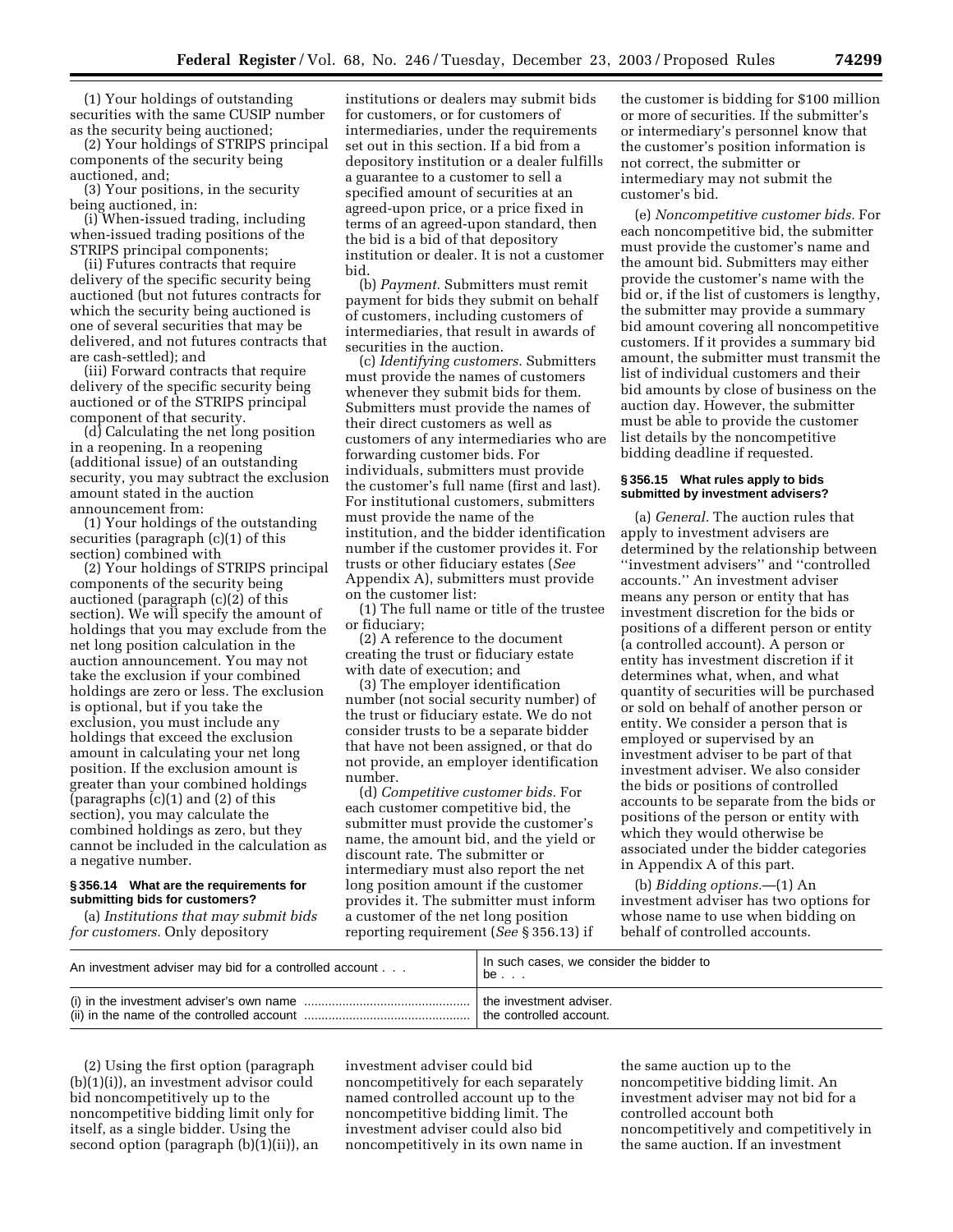adviser is bidding competitively in the name of a controlled account, the controlled account is subject to the award limitations of § 356.22(b).

(c) *Reporting net long positions.* If it is bidding competitively, an investment adviser must calculate the amount of its bids and positions for purposes of the net long position reporting requirement found in § 356.13(a). In addition to its own competitive bids and positions, the

investment adviser must also include in the calculation all other competitive bids and positions that it controls. If the net long position is reportable, the investment adviser must report it as a total in connection with only one bid as stated in § 356.13(a). This requirement applies regardless of whether the investment adviser bids in its own name or in the name of its controlled accounts. The following table shows

which positions an investment adviser must include to determine whether it meets the net long position reporting threshold in § 356.13(a). If an investment adviser does meet the reporting threshold, the table also shows which positions must be included in, and which may be excluded from, the net long position calculation.

| If an investment adviser is bidding<br>competitively, and                                                                                                          | Then $\ldots$                                                                                                                                                            |
|--------------------------------------------------------------------------------------------------------------------------------------------------------------------|--------------------------------------------------------------------------------------------------------------------------------------------------------------------------|
| (1) the investment adviser has a net long position for its own account                                                                                             | that position must be included in the investment adviser's net long po-<br>sition calculation.                                                                           |
| (2) the investment adviser's competitive bid is for a controlled account                                                                                           | any net long position of that account must be included in the invest-<br>ment adviser's net long position calculation.                                                   |
| (3) the investment adviser is not bidding competitively for a controlled<br>$account$ and $\ldots$                                                                 |                                                                                                                                                                          |
| (i) the controlled account has a net long position of \$100 million or<br>more.                                                                                    | that position must be included in the investment adviser's net long po-<br>sition calculation.                                                                           |
| (ii) the controlled account has a net long position that is less than<br>\$100 million.<br>(iii) any net long position is excluded under paragraph $(b)(3)(ii)$ of | that position may be excluded from the investment adviser's net long<br>position calculation.<br>all net short positions of controlled accounts under \$100 million must |
| this table.                                                                                                                                                        | also be excluded.                                                                                                                                                        |

(d) *Certifications.* When an investment adviser bids for a controlled account, we deem the investment adviser to have certified that it is complying with this part and the auction announcement for the security. Further, we deem the investment adviser to have certified that the information it provided about bids for controlled accounts is accurate and complete.

(e) *Proration of awards.* Investment advisers that submit competitive bids in the names of controlled accounts are responsible for prorating any awards at the highest accepted yield or discount rate using the same percentage that we announce. *See* § 356.21 for examples of how to prorate.

#### **§ 356.16 Do I have to make any certifications?**

(a) *Submitters.* If you submit bids or other information in an auction, we deem you to have certified that:

(1) You are in compliance with this part and the auction announcement;

(2) The information provided with regard to any bids for your own account is accurate and complete; and

(3) The information provided with regard to any bids for customers accurately and completely reflects information provided by your customers or intermediaries.

(4) If you submit bids by computer, you must have on file a written certification that, each time you submit such bids, you are in compliance with this part and the applicable auction announcement. An authorized person

must sign and date the certification on behalf of the submitter, and it must be filed with us and renewed at least annually.

(b) *Intermediaries.* If you forward bids in an auction, we deem you to have certified that:

(1) You are in compliance with this part and the applicable auction announcement; and

(2) That the information you provided to a submitter or other intermediary with regard to bids for customers accurately and completely reflects information provided by those customers or intermediaries.

(c) *Customers.* By bidding for a security as a customer we deem you to have certified that:

(1) You are in compliance with this part and the auction announcement and;

(2) The information you provided to the submitter or intermediary in connection with the bid is accurate and complete.

#### **§ 356.17 How and when do I pay for securities awarded in an auction?**

(a) *General.* By bidding in an auction, you agree to pay the settlement amount for any securities awarded to you. (*See* § 356.25) For notes and bonds, the settlement amount may include a premium amount, accrued interest, and, for inflation-protected securities, an inflation adjustment.

(b) *TreasuryDirect.* Unless you make other provisions, you must submit payment with your bids or pay by debit entry to a deposit account. To pay by debit entry, you must first authorize us

to make debit entries to your deposit account under 31 CFR part 370. Payment by debit entry occurs on the settlement date for the actual settlement amount due. (*See* § 356.25) You may also pay for reinvestments with maturing securities, however, you must pay separately for any premium, accrued interest, or inflation adjustment as soon as you receive your Payment Due Notice.

(1) *Bidding by computer or by telephone.* If you are bidding by computer or by telephone, you must pay for any securities awarded to you by debit entry to a deposit account.

(2) *Bidding by paper form.* If you are mailing bids to us on a paper form, you may either enclose your payment with the form or pay for any securities awarded to you by debit entry to a deposit account.

(i) *Payment with paper form.* For bills, you may pay by depository institution (cashier's or teller's) check, certified check, or currently dated Treasury or fiscal agency check made payable to you. For notes or bonds, in addition to the payment options for bills, you may also pay by personal check. If you submit a personal check, make it payable to TreasuryDirect and mail it to the Federal Reserve Bank handling your account. In your payment amount you must include the par amount and any announced accrued interest and/or inflation adjustment.

(ii) *Payment by debit entry to a deposit account.* If a depository institution or dealer is submitting your bids for securities to be held in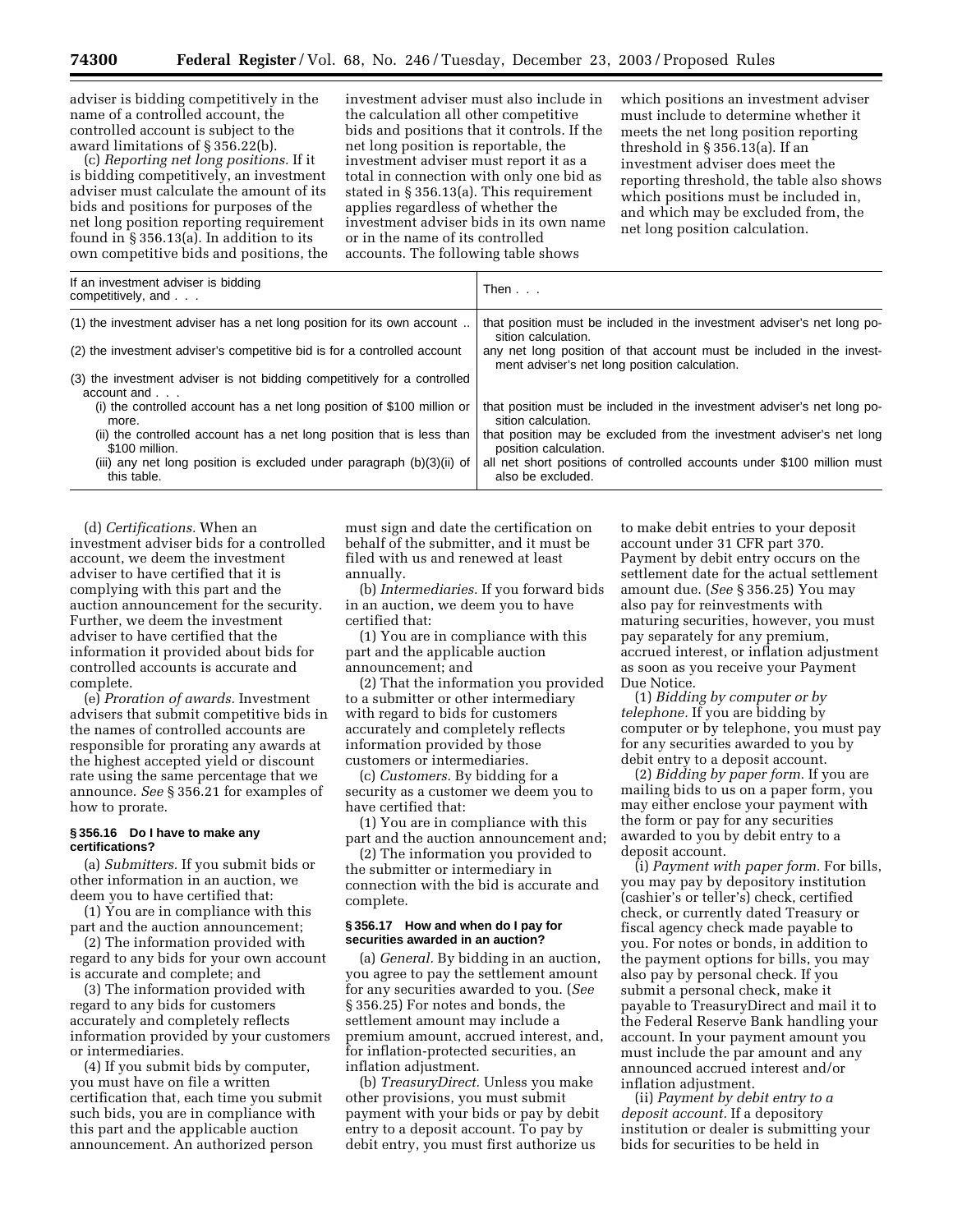TreasuryDirect, payment may be either by debit entry to a deposit account or by allowing us to charge the Federal Reserve Bank funds account of a depository institution.

(3) *Payment by maturing securities.* You may use maturing securities held in TreasuryDirect as payment for reinvestments into new securities that we are offering, as long as we receive the appropriate transaction request on time.

(c) *Commercial book-entry system.* For securities to be held in the commercial book-entry system, payment of the settlement amount must be by charge to the funds account of a depository institution at a Federal Reserve Bank.

(1) A submitter that does not have a funds account at a Federal Reserve Bank or that chooses not to pay by charge to its own funds account must have an approved autocharge agreement on file with us before submitting any bids. Any depository institution whose funds account will be charged under an autocharge agreement will receive advance notice from us of the total par amount of, and price to be charged for, securities awarded as a result of the submitter's bids.

(2) A submitter that is a member of a clearing corporation may instruct that delivery and payment be made through the clearing corporation for securities awarded to the submitter for its own account. To do this, the following requirements must be met prior to submitting any bids:

(i) We must have acknowledged and have on file an autocharge agreement between the clearing corporation and a depository institution. By entering into such an agreement, the clearing corporation authorizes us to provide aggregate par and price information to the depository institution whose funds account will be charged under the agreement. The clearing corporation is responsible for remitting payment for auction awards of the clearing corporation member.

(ii) We must have acknowledged and have on file a delivery and payment agreement between the submitter and the clearing corporation. By entering into such an agreement, the submitter authorizes us to provide award and payment information to the clearing corporation.

# **Subpart C—Determination of Auction Awards; Settlement**

#### **§ 356.20 How does the Treasury determine auction awards?**

(a) *Determining the range and amount of accepted competitive bids.*

(1) *Accepting bids.* First we accept in full all noncompetitive bids that were submitted by the noncompetitive bidding deadline. After the closing time for receipt of competitive bids we start accepting those at the lowest yields or discount rates through successively higher yields or discount rates, up to the amount required to meet the offering amount. When necessary, we prorate bids at the highest accepted yield or discount rate as described below. If the amount of noncompetitive bids would absorb most or all of the offering amount, we will accept competitive bids in an amount sufficient to provide a fair determination of the yield or discount rate for the securities we are auctioning.

(2) *Accepting bids at the high yield or discount rate.* Generally, the total amount of bids at the highest accepted yield or discount rate exceeds the offering amount remaining after we accept the noncompetitive bids and the competitive bids at the lower yields or discount rates. In order to keep the total amount of awards as close as possible to the announced offering amount, we award a percentage of the bids at the highest accepted yield or discount rate. We derive the percentage by dividing the remaining par amount needed to fill the offering amount by the par amount of the bids at the high yield or discount rate and rounding up to the next hundredth of a whole percentage point, for example, 17.13%.

(b) *Determining the interest rate for new note and bond issues.* We set the interest rate at the 1/8 of one percent increment that produces the price closest to, but not above, par when evaluated at the yield of awards to successful competitive bidders.

(c) *Determining purchase prices for awarded securities.* For both noncompetitive bidders and competitive bidders, we convert the highest accepted discount rate or yield to a price expressed as a price per hundred. This price is rounded to three decimals, for example, 99.954. (*See* Appendix B) For inflation-protected securities, the price for awarded securities is the price equivalent to the highest accepted real yield.

#### **§ 356.21 How are awards at the high yield or discount rate calculated?**

(a) *Awards to submitters.* We generally prorate bids at the highest accepted yield or discount rate under § 356.20(a)(2) of this part. For example, if 80.15% is the announced percentage at the highest yield or discount rate, we award 80.15% of the amount of each bid at that yield or rate. A bid for \$100 million at the highest accepted yield or discount rate would be awarded

\$80,150,000 in this example. We always make awards for at least the minimum to bid, and above that amount we make awards in the appropriate multiple to bid. For example, Treasury bills may be issued with a minimum to bid of \$1,000 and multiples to bid of \$1,000. Say we accept an \$18,000 bid at the high discount rate, and the percent awarded at the high discount rate is 88.27%. We would award \$16,000 to that bidder, which is an upward adjustment from \$15,888.60 (\$18,000 × .8827) to the nearest multiple of \$1,000. If we were to award 4.65% of bids at the highest accepted rate, for example, the award for a \$10,000 bid at that rate would be \$1,000, rather than \$465, in order to meet the minimum to bid for a bill issue.

(b) *Awards to customers.* The same prorating rules apply to customers as apply to submitters. Depository institutions and dealers, whether submitters or intermediaries, are responsible for prorating awards for their customers at the same percentage that we announce. For example, if 80.15% is the announced percentage at the highest yield or discount rate, then each customer bid at that yield or rate must be awarded 80.15%.

#### **§ 356.22 Does the Treasury have any limitations on auction awards?**

(a) *Awards to noncompetitive bidders.* The maximum award to any bidder is \$1 million for bills and \$5 million for notes and bonds. This limit does not apply to bidders bidding solely through TreasuryDirect reinvestment requests.

(b) *Awards to competitive bidders.* The maximum award is 35 percent of the offering amount less the bidder's net long position as reportable under § 356.13. For example, in a note auction with a \$10 billion offering amount, and therefore a maximum award of \$3.5 billion, a bidder with a reported net long position of \$1 billion could receive a maximum auction award of \$2.5 billion. When the bids and net long positions of more than one person or entity must be combined, as is the case with investment advisers and controlled accounts (*See* § 356.15(c)), we will use this combined amount for the purpose of this 35 percent award limit.

# **§ 356.23 How are the auction results announced?**

(a) After the conclusion of the auction, we will announce the auction results through a press release that is [available on our Web site at](http://www.publicdebt.treas.gov) *http:// www.publicdebt.treas.gov.*

(b) The press release will include such information as: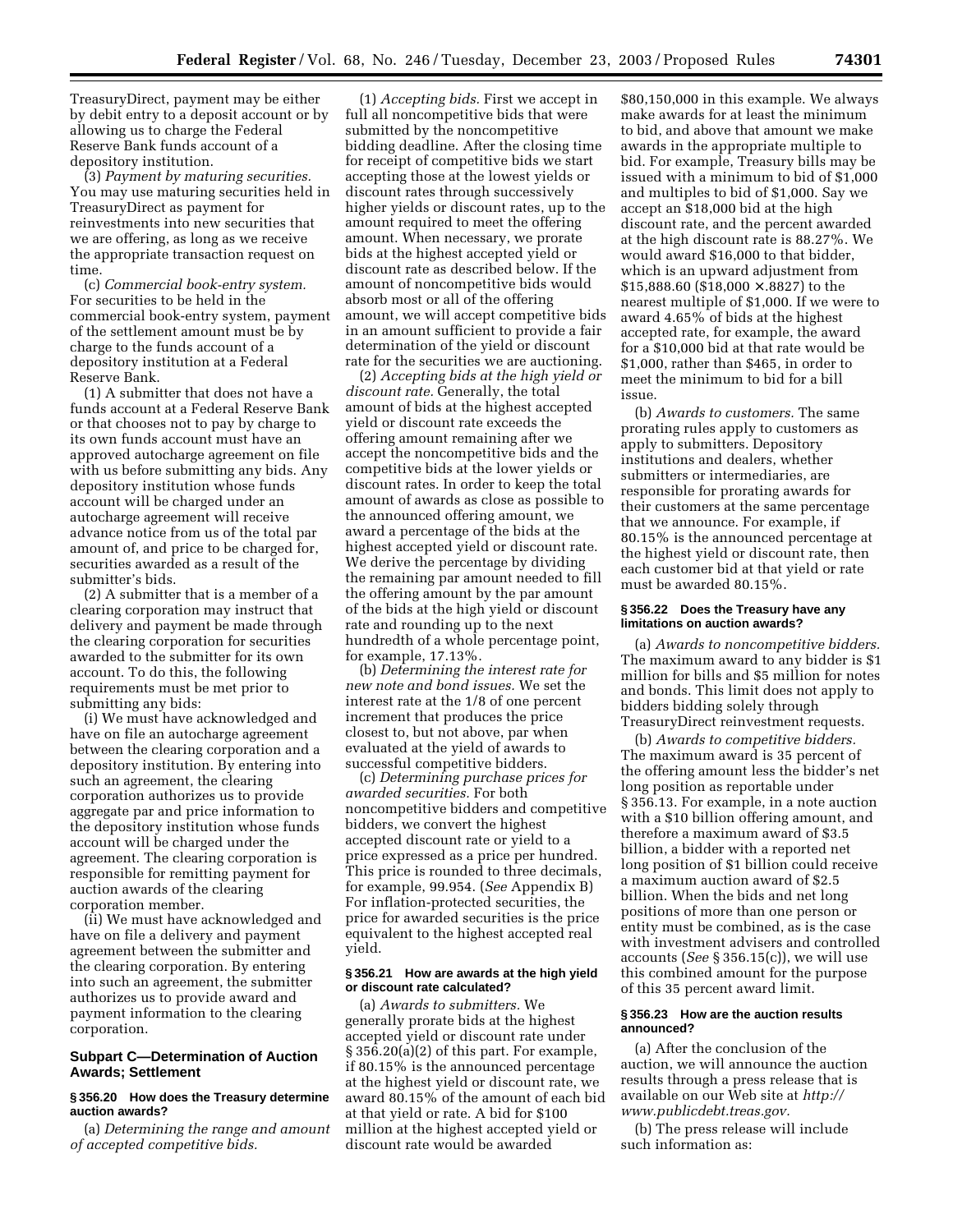(1) The amounts of bids we accepted and the amount of securities we awarded;

(2) The range of accepted yields or discount rates;

(3) The proration percentage;

(4) The interest rate for a note or bond;

(5) A breakdown of the amounts of noncompetitive and competitive bids we accepted from, and awarded to, the public;

(6) The amounts of bids tendered and accepted from the Federal Reserve Banks for their own accounts;

(7) The bid-to-cover ratio; and

(8) Other information that we may decide to include.

#### **§ 356.24 Will I be notified directly of my awards and, if I am submitting bids for others, do I have to provide confirmations?**

(a) *Notice of awards*—(1) *Notice to submitters.* We will provide notice to all submitters letting them know whether their bids were successful or not.

(2) *Notice to clearing corporations.* If we are to deliver awarded securities under a delivery and payment agreement, we will provide notice of the awards to the clearing corporation that is a party to the agreement.

(b) *Notification of awards to customers.* If you are a submitter for customers, you are responsible for notifying them of their awards. You are also responsible for notifying any intermediaries that forwarded successful bids to you. Similarly, an intermediary is responsible for providing notification of any awards to its customers and any intermediaries from whom it received bids.

(c) *Notification of awards and settlement amounts to a depository institution having an autocharge agreement with a submitter or a clearing corporation.* We will notify each depository institution that has entered into an autocharge agreement with a submitter or a clearing corporation of the amount to be charged, on the issue date, to the institution's funds account at the Federal Reserve Bank servicing the institution. We will provide this notification no later than the day after the auction.

(d) *Customer confirmation.* Any customer awarded a par amount of \$500

million or more in an auction must send us a confirmation containing the information in paragraphs (d)(1) and (2) of this section. The confirmation must be sent no later than 10:00 a.m. on the day following the auction. The confirmation must be signed by the customer or authorized representative. If signed by an authorized representative, the confirmation must include the capacity in which the representative is acting. A submitter or intermediary submitting or forwarding bids for a customer must notify the customer of this requirement if we award the customer \$500 million or more as a result of those bids. The information the customer must provide in writing is:

(1) A confirmation of the awarded bid(s), including the name of the depository institution or dealer that submitted the bid(s) on the customer's behalf, and

(2) A statement indicating whether the customer had a reportable net long position as defined in § 356.13. If a position had to be reported, the statement must provide the amount of the position and the name of the depository institution or dealer that the customer requested to report the position.

#### **§ 356.25 How does the settlement process work?**

Securities bought in the auction must be paid for by the issue date. The payment amount for awarded securities will be the settlement amount as defined in § 356.2. (*See* formulas in Appendix B.) There are several ways to pay for securities:

(a) *Payment by debit entry to a deposit account.* If you are paying by debit entry to a deposit account as provided for in § 356.17 (b)(1) or (b)(2), we will charge the settlement amount to the specified account on the issue date.

(b) *Payment by authorized charge to a funds account.* Where the submitter's method of payment is an authorized charge to the funds account of a depository institution as provided for in § 356.17 (c)(1) and (c)(2), we will charge the settlement amount to the specified funds account on the issue date.

(c) *Payment with bids.* If you paid the par amount with your bids as provided

for in  $\S 356.17$  (b)(2), you may have to pay an additional amount, or we may have to pay an amount to you, as follows:

(1) *When we owe an amount to you.* If the amount you paid is more than the settlement amount, we will refund the balance to you after the auction. This situation will generally be the case if you submit payment with your bids. A typical example would be an auction where the price is a discount from par and there is no accrued interest.

(2) *When you must remit an additional amount.* If the settlement amount is more than the amount you paid, we will notify you of the additional amount due, which you will be responsible for remitting immediately. You may owe us such an additional amount if the auction calculations result in a premium or if accrued interest or an inflation adjustment is due.

#### **Subpart D—Miscellaneous Provisions**

#### **§ 356.30 When does the Treasury pay principal and interest on securities?**

(a) *General.* We will pay principal on bills, notes, and bonds on the maturity date as specified in the auction announcement. Interest on bills consists of the difference between the discounted amount paid by the investor at original issue and the par value we pay to the investor at maturity. Interest on notes and bonds accrues from the dated date. Interest is payable on a semiannual basis on the interest payment dates specified in the auction announcement through the maturity date. If any principal or interest payment date is a Saturday, Sunday, or other day on which the Federal Reserve System is not open for business, we will make the payment (without additional interest) on the next business day. If a bond is callable, we will pay the principal prior to maturity if we call it under its terms, which include providing appropriate public notice.

(b) *Treasury inflation-protected securities.* (1) This table explains the amount that we will pay to holders of inflation-protected securities at maturity.

| At <i>maturity</i> , if                                                                                                         | Then $\ldots$                                                                                                                                                               |
|---------------------------------------------------------------------------------------------------------------------------------|-----------------------------------------------------------------------------------------------------------------------------------------------------------------------------|
| (i) the inflation-adjusted principal is equal to or more than the par $\vert$<br>amount of the security.                        | we will pay the inflation-adjusted principal.                                                                                                                               |
| (ii) the inflation-adjusted principal is less than the par amount of the se-<br>curity, and the security has not been stripped. | we will pay an additional amount so that the additional amount plus the<br>inflation-adjusted principal equals the par amount.                                              |
| (iii) the inflation-adjusted principal is less than the par amount of the<br>security, and the security has been stripped.      | to holders of principal components only we will pay an additional<br>amount so that the additional amount plus the inflation-adjusted prin-<br>cipal equals the par amount. |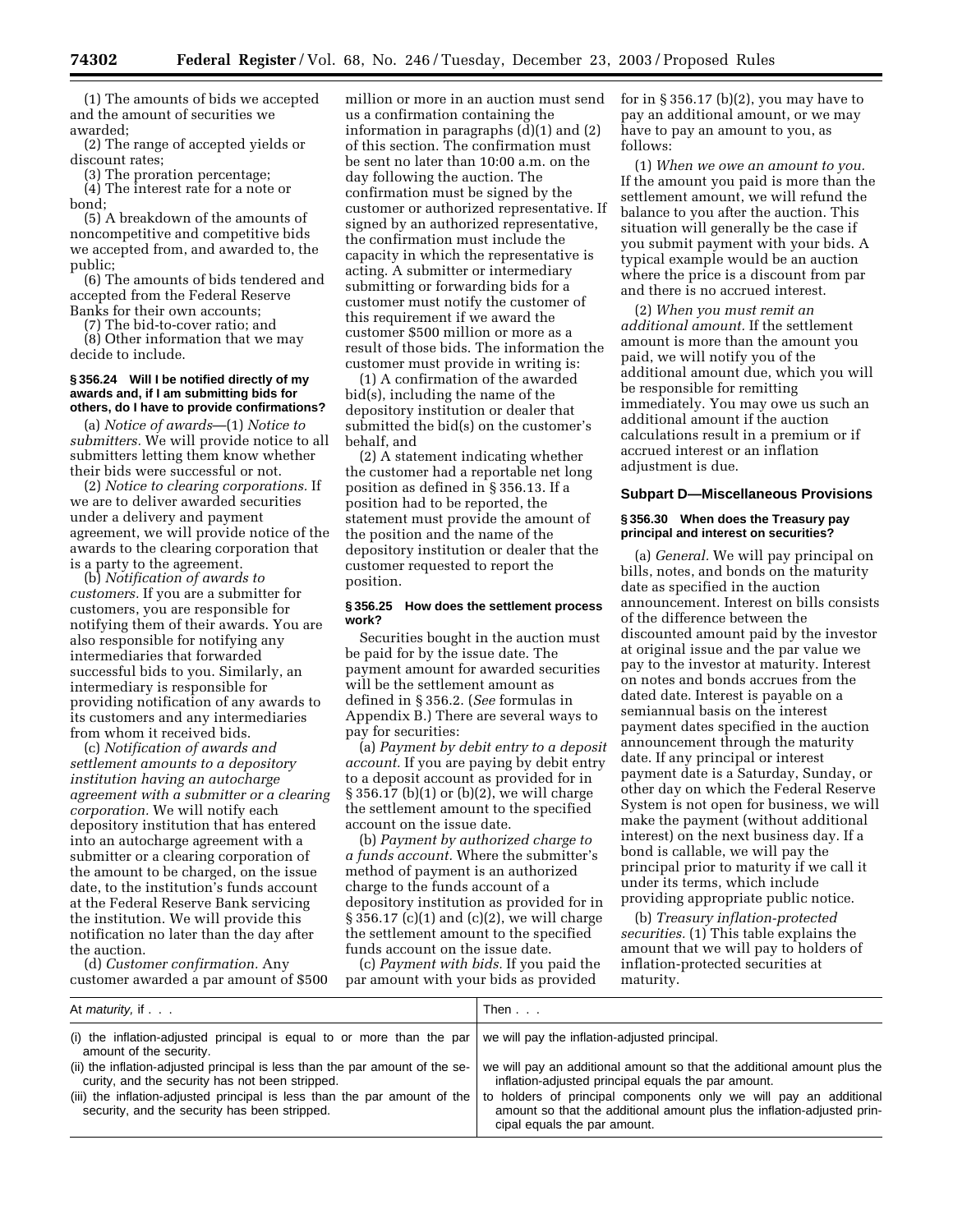(2) Regardless of whether or not we pay an additional amount, we will base the final interest payment on the inflation-adjusted principal at maturity.

(c) *Discharge of payment obligations.*

(1) *The commercial book-entry system.* We discharge our payment obligations when we credit payment to the account maintained at a Federal Reserve Bank for a depository institution or other authorized entity, or when we make payment according to the instructions of the person or entity maintaining the account. Further, we do not have any obligations to any person or entity that does not have an account with a Federal Reserve Bank. We also will not recognize the claims of any person or entity:

(i) That does not have an account at a Federal Reserve Bank, or

(ii) With respect to any accounts not maintained at a Federal Reserve Bank.

(2) *TreasuryDirect.* We discharge our payment obligations when we make payment to a depository institution for credit to the account specified by the owner of the security, or when we make payment according to the instructions of the security's owner or the owner's legal representative.

#### **§ 356.31 How does the STRIPS program work?**

(a) *General.* Notes or bonds may be ''stripped''—divided into separate principal and interest components. These components must be maintained in the commercial book-entry system. Stripping is done at the option of the holder, and may occur at any time from issuance until maturity. We provide the CUSIP numbers and payment dates for the principal and interest components in auction announcements and on our Web site at *http://*

*[www.publicdebt.treas.gov.](http://www.publicdebt.treas.gov)*

(b) *Treasury fixed-principal securities (notes and bonds other than Treasury inflation-protected securities*—(1) *Minimum par amounts required for STRIPS.* The minimum par amount of a fixed-principal security that may be stripped is \$1,000. Any par amount to be stripped above \$1,000 must be in a multiple of \$1,000.

(2) *Principal components.* Principal components stripped from fixedprincipal securities are maintained in accounts, and transferred, at their par amount. They have a CUSIP number that is different from the CUSIP number of the fully constituted (unstripped) security.

(3) *Interest components.* Interest components stripped from fixedprincipal securities have the following features:

(i) They are maintained in accounts, and transferred, at their original payment value, which is derived by multiplying the semiannual interest rate and the par amount;

(ii) Their interest payment date becomes the maturity date for the component;

(iii) All interest components with the same maturity date have the same CUSIP number, regardless of the underlying security from which the interest payments were stripped, and therefore are fungible (interchangable).

(iv) The CUSIP numbers of interest components are different from the CUSIP numbers of principal components and fully constituted securities, even if they have the same maturity date, and therefore are not fungible.

(c) *Treasury inflation-protected securities*—(1) *Minimum par amounts required for STRIPS.* The minimum par amount of an inflation-protected security that may be stripped is \$1,000. Any par amount to be stripped above \$1,000 must be in a multiple of \$1,000.

(2) *Principal components.* Principal components stripped from inflationprotected securities are maintained in accounts, and transferred, at their par amount. At maturity, the holder will receive the inflation-adjusted principal or the par amount, whichever is greater. (*See* § 356.30) A principal component has a CUSIP number that is different from the CUSIP number of the fully constituted (unstripped) security.

(3) *Interest components.*—(i) *Adjusted value.* Interest components stripped from inflation-protected securities are maintained in accounts, and transferred, at their adjusted value. This value is derived by multiplying the semiannual interest rate by the par amount and then multiplying this value by: 100 divided by the Reference CPI of the original issue date. (The dated date is used instead of the original issue date when the dates are different.) *See* Appendix B, Section IV of this part for an example of how to do this calculation.

(ii) *CUSIP numbers.* When an interest payment is stripped from an inflationprotected security, the interest payment date becomes the maturity date for the component. All interest components with the same maturity date have the same CUSIP number, regardless of the underlying security from which the interest payments were stripped. Such interest components are fungible (interchangeable). The CUSIP numbers of interest components are different from the CUSIP numbers of principal components and fully constituted securities, even if they have the same maturity date.

(iii) *Payment at maturity.* At maturity, the payment to the holder will be derived by multiplying the adjusted value of the interest component by the Reference CPI of the maturity date, divided by 100. *See* Appendix B, Section IV to this part for an example of how to do this calculation.

(iv) *Rebasing of the CPI.* If the CPI is rebased to a different time base reference period (*See* Appendix D), the adjusted values of all outstanding inflation-protected interest components will be converted to adjusted values based on the new base reference period. At that time, we will publish information that describes how this conversion will occur. After rebasing, any interest components created from a security that was issued during a prior base reference period will be issued with adjusted values calculated using reference CPIs under the most-recent base reference period.

(d) *Reconstituting a security.* Stripped interest and principal components may be reconstituted, that is, put back together into their fully constituted form. A principal component and all related unmatured interest components, in the appropriate minimum or multiple amounts or adjusted values, must be submitted together for reconstitution. Because inflation-protected interest components are different from fixedprincipal interest components, they are not interchangeable for reconstitution purposes.

(e) *Applicable regulations.* Subparts A, B, and D of part 357 of this chapter govern notes and bonds stripped into their STRIPS components, unless we state differently in this part.

#### **§ 356.32 What tax rules apply?**

(a) *General.* Securities issued under this part are subject to all applicable taxes imposed under the Internal Revenue Code of 1986, or its successor. Under section 3124 of title 31, United States Code, the securities are exempt from taxation by a State or political subdivision of a State, except for State estate or inheritance taxes and other exceptions as provided in that section.

(b) *Treasury inflation-protected securities.* Special federal income tax rules for inflation-protected securities, including stripped inflation-protected principal and interest components, are set forth in Internal Revenue Service regulations.

#### **§ 356.33 Does the Treasury have any discretion in the auction process?**

(a) We have the discretion to: (1) Accept, reject, or refuse to recognize any bids submitted in an auction;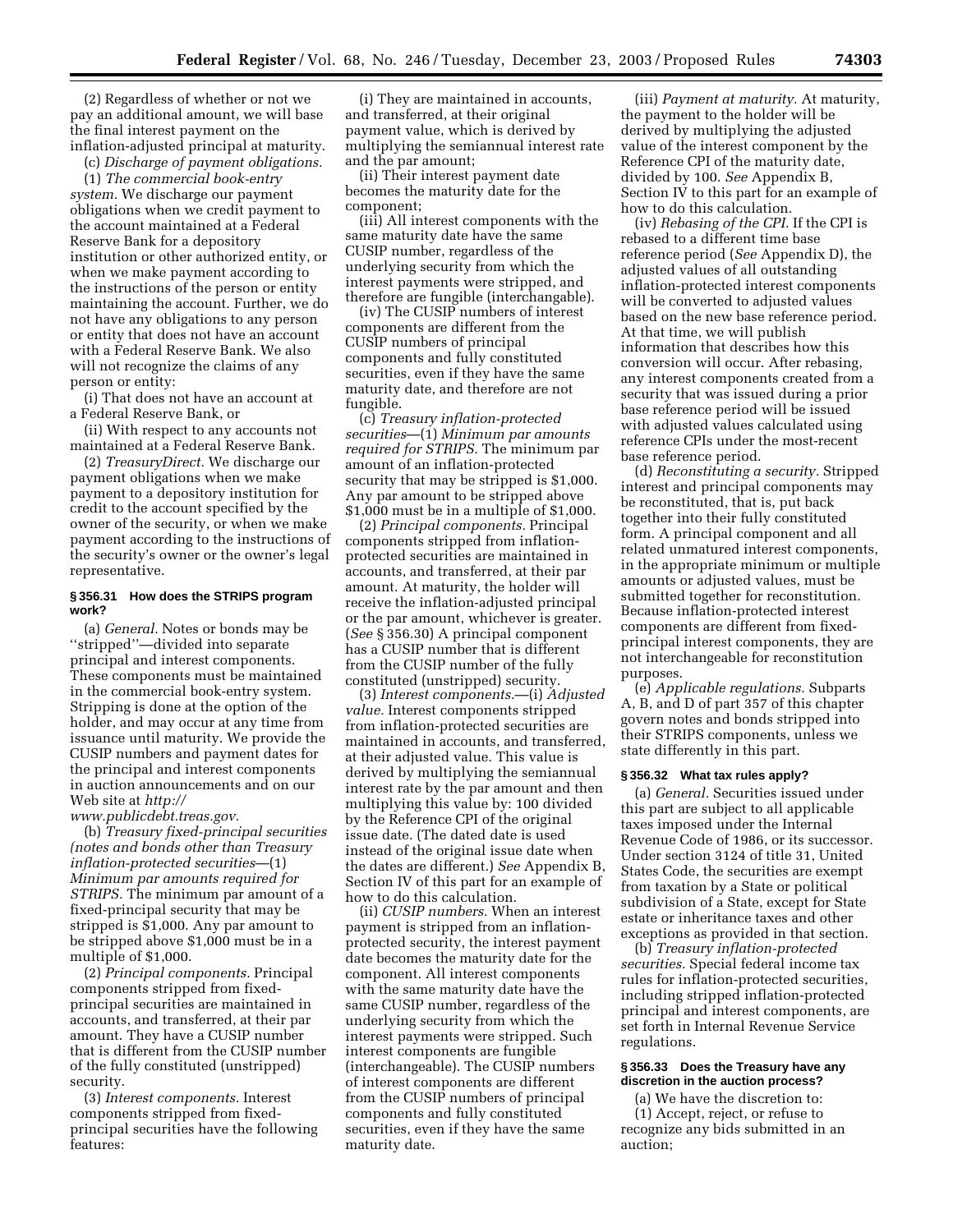(2) Award more or less than the amount of securities specified in the auction announcement;

(3) Waive any provision of this part for any bidder or submitter; and (4) Change the terms and conditions

of an auction.

(b) Our decisions under this part are final. We will provide a public notice if we change any auction provision, term, or condition.

(c) We reserve the right to modify the terms and conditions of new securities and to depart from the customary pattern of securities offerings at any time.

#### **§ 356.34 What could happen if someone does not fully comply with the auction rules or fails to pay for securities?**

(a) *General.* If a person or entity fails to comply with any of the auction rules in this part, we will consider the circumstances and take what we deem to be appropriate action. This could include barring the person or entity from participating in future auctions under this part. We also may refer the matter to an appropriate regulatory agency.

(b) *Liquidated damages.* If you fail to pay for awarded securities in a timely manner, we may require you to pay liquidated damages of up to one percent of the par amount of securities we awarded to you. Our use of this liquidated damages remedy does not preclude us from using any other appropriate remedy.

#### **§ 356.35 Who approved the information collections?**

The Office of Management and Budget approved the collections of information contained in §§ 356.11, 356.12, 356.13, 356.14, and 356.15 and in Appendix A of this part under control number 1535– 0112.

#### **Appendix A to Part 356—Bidder Categories**

#### **I. Categories of Eligible Bidders**

We describe below various categories of bidders eligible to bid in Treasury auctions. You may use them to determine whether we consider you and other entities to be one bidder or more than one bidder for auction bidding and compliance purposes. For example, we use these definitions to apply the competitive and noncompetitive award limitations and for other requirements. Notwithstanding these definitions, we consider any persons or entities that intentionally act together with respect to bidding in a Treasury auction to collectively be one bidder. Even if an auction participant does not fall under any of the categories listed below, it is our intent that no auction participant receives a larger auction award by acquiring securities through others than it could have received had it been considered one of these types of bidders.

(a) *Corporation*—We consider a corporation to be one bidder. A corporation includes all of its affiliates, which may be persons, partnerships, or other entities. We use the term ''corporate structure'' to refer to the collection of affiliates that we consider collectively to be one bidder. An affiliate is any:

• entity that is more than 50% owned, directly or indirectly, by the corporation;

• entity that is more than 50% owned, directly or indirectly, by any other affiliate of the corporation;

• person or entity that owns, directly or indirectly, more than 50% of the corporation;

• person or entity that owns, directly or indirectly, more than 50% of any other affiliate of the corporation; or

• entity, a majority of whose board of directors or a majority of whose general partners are directors or officers of the corporation, or of any affiliate of the corporation.

We consider a business trust, such as a Massachusetts or Delaware business trust, to be a corporation.

(b) *Partnership*—We consider a partnership to be one bidder if it is a partnership for which the Internal Revenue Service has assigned a tax-identification number. A partnership includes all of its affiliates, which may be persons, corporations, general partners acting on behalf of the partnership, or other entities. We use the term ''partnership structure'' to refer to the collection of affiliates that we consider collectively to be one bidder. We may consider a partnership structure that contains one or more corporations as a ''partnership'' or a ''corporation,'' but not both.

An affiliate is any:

• entity that is more than 50% owned, directly or indirectly, by the partnership;

• entity that is more than 50% owned, directly or indirectly, by any other affiliate of the partnership;

• person or entity that owns, directly or indirectly, more than 50% of the partnership;

• person or entity that owns, directly or indirectly, more than 50% of any other affiliate of the partnership; or

• entity, a majority of whose general partners or a majority of whose board of directors are general partners or directors of the partnership or of any affiliate of the partnership.

(c) *Government-related entity*—We consider each of the following entities to be one bidder:

(1) a state government or the government of the District of Columbia.

(2) a unit of local government, including any county, city, municipality, or township, or other unit of general government as defined by the Bureau of the Census for statistical purposes.

(3) a commonwealth, territory, or possession of the United States.

(4) a governmental entity, body, or corporation established under Federal, State, or local law.

(5) a foreign central bank, the government of a foreign state, or an international organization in which the United States holds membership. This type of entity applies only when such entity is not using

an account at the Federal Reserve Bank of New York (*See* paragraph (f)).

We generally consider an investment, reserve, or other fund of one of the above government-related entities as part of that entity and not a separate bidder. We will consider a government-related entity's fund to be a separate bidder if it meets the definition of the ''trust or other fiduciary estate'' category, or if applicable law requires that the investments of such fund be made separately.

(d) *Trust or other fiduciary estate*—We consider a legal entity created under a valid trust instrument, court order, or other legal authority that designates a trustee or fiduciary to act for the benefit of a named beneficiary to be one bidder. The following conditions must also be met for us to consider a trust entity to be one bidder:

• The legal entity must be able to be identified by: 1. the name or title of the trustee or

fiduciary;

2. specific reference to the trust instrument, court order, or legal authority under which the trustee or fiduciary is acting; and

3. the unique IRS-assigned employer identification number (not social security number) for the entity.

• The trustee or fiduciary must make the decisions on participating in auctions on behalf of the trust or fiduciary estate.

(e) *Individual*—We consider a person to be one bidder, regardless of whether he or she is acting as an individual, a sole proprietor, or for any entity not otherwise defined as a bidder. If a person meets the definition of an affiliate within a corporate or partnership structure, we will consider him or her to be a bidder in this ''individual'' category if the corporation or partnership is not bidding in the same auction. We do not consider a person acting in an official capacity as an employee or other representative of a bidder defined in any other category to be an ''individual'' bidder. We consider a person, his or her spouse, and any children under the age of 21 having a common household to be one ''individual'' bidder.

(f) *Foreign and International Monetary Authority (''FIMA'')*—We consider one or more parties making up a foreign or international monetary organization that is not private in nature to be a bidder called a FIMA entity if at least one of the parties is a foreign or international entity that is (i) financial in nature, or (ii) not financial in nature but is authorized to open an account at the Federal Reserve Bank of New York. We consider each of the following entities to be a single FIMA entity:

(1) A foreign central bank or regional central bank.

(2) A foreign governmental monetary or finance entity.

(3) A non-governmental international financial organization that is not private in nature (for example, the International Monetary Fund, the World Bank, the Inter-American Development Bank, and the Asian Development Bank).

(4)  $\widehat{A}$  non-financial international organization that the United States participates in (for example, the United Nations).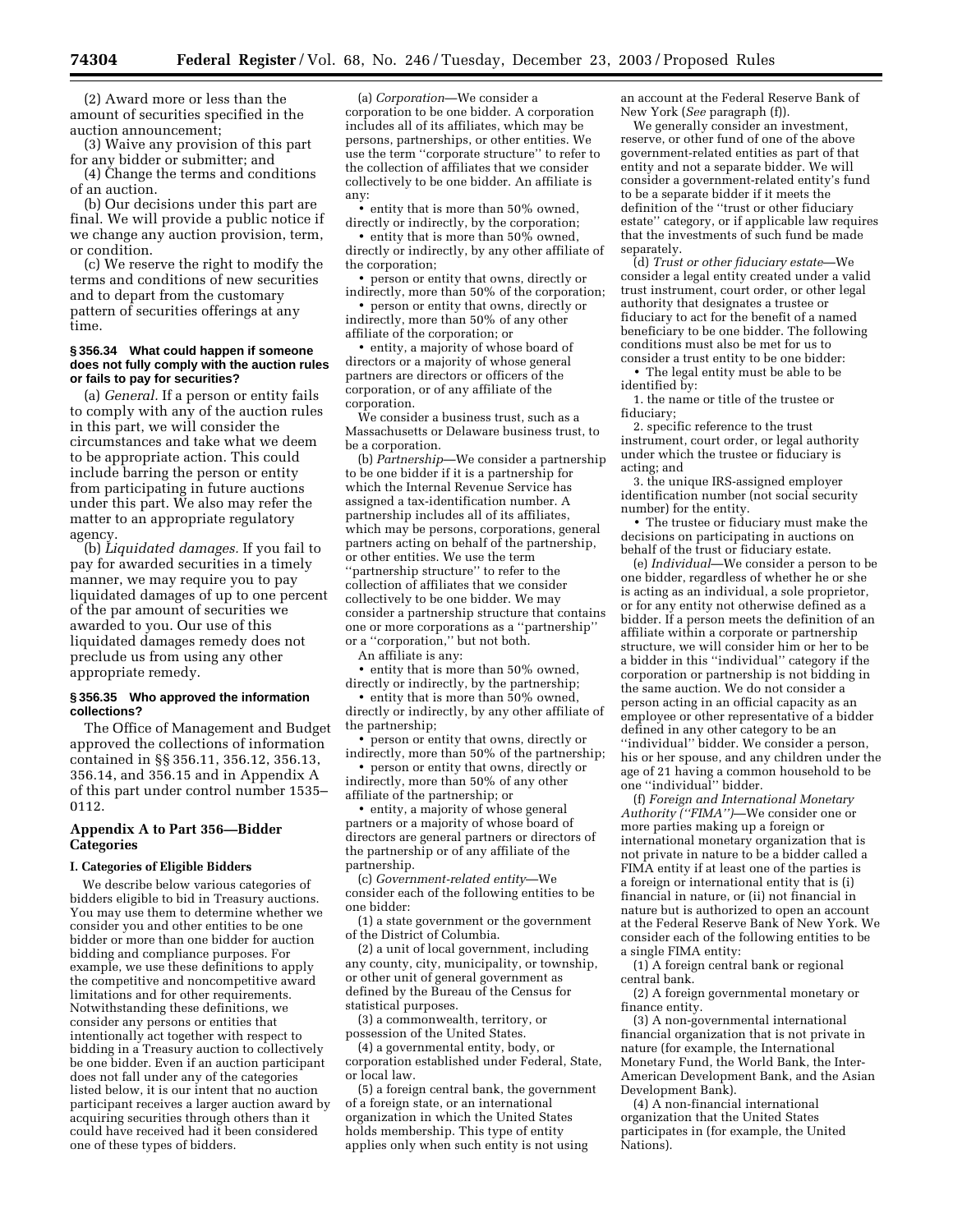(5) A multi-party arrangement of a governmental ministry and/or a foreign central bank or monetary authority with a United States Government Department and/ or the Federal Reserve Bank of New York.

(6) A foreign or international monetary entity or an entity authorized by statute or by us to open accounts at the Federal Reserve Bank of New York.

(g) *Other Bidder*—We do not consider a bidder defined by any of the above categories to be a bidder in this category. For purposes of this definition, ''other bidder'' means an institution or organization with a unique IRSassigned employer identification number. This definition includes such entities as an association, church, university, union, or club. This category does not include any person or entity acting in a fiduciary or investment management capacity, a sole proprietorship, an investment account, an investment fund, a form of registration, or investment ownership designation.

#### *II. How To Obtain Separate Bidder Recognition*

Under certain circumstances, we may recognize a major organizational component (*e.g.*, the parent or a subsidiary) in a corporate or partnership structure as a bidder separate from the larger corporate or partnership structure. We also may recognize two or more major organizational components collectively as one bidder. All of the following criteria must be met for such component(s) to qualify for recognition as a separate bidder:

(a) Such component(s) must be prohibited by law or regulation from exchanging, or must have established written internal procedures designed to prevent the exchange of, information related to bidding in Treasury auctions with any other component in the corporate or partnership structure;

(b) Such component(s) must not be created for the purpose of circumventing our bidding and award limitations;

(c) Decisions related to purchasing Treasury securities at auction and participation in specific auctions must be made by employees of such component(s). Employees of such component(s) that make decisions to purchase or dispose of Treasury securities must not perform the same function for other components within the corporate or partnership structure; and

(d) The records of such component(s) related to the bidding for, acquisition of, and disposition of Treasury securities must be maintained by such component(s). Those records must be identifiable—separate and apart from similar records for other components within the corporate or partnership structure. To obtain recognition as a separate bidder, each component or group of components must request such recognition from us, provide a description of the component or group and its position within the corporate or partnership structure, and provide the following certification:

[Name of the bidder] hereby certifies that to the best of its knowledge and belief it meets the criteria for a separate bidder as described in Appendix A to 31 CFR Part 356. The above-named bidder also certifies that it has established written policies or procedures, including ongoing compliance monitoring processes, that are designed to prevent the component or group of components from:

(1) Exchanging any of the following information with any other part of the corporate [partnership] structure: (a) Yields or rates at which it plans to bid; (b) amounts of securities for which it plans to bid; (c) positions that it holds or plans to acquire in a security being auctioned; and (d) investment strategies that it plans to follow regarding the security being auctioned, or

(2) In any way intentionally acting together with any other part of the corporate [partnership] structure with respect to formulating or entering bids in a Treasury auction.

The above-named bidder agrees that it will promptly notify the Department in writing when any of the information provided to obtain separate bidder status changes or when this certification is no longer valid.

# **Appendix B to Part 356—Formulas and Tables**

I. Computation of Interest on Treasury Bonds and Notes.

# TABLE 1

II. Formulas for Conversion of Fixed-Principal Security Yields to Equivalent Prices.

III. Formulas for Conversion of Inflation-Protected Security Yields to Equivalent Prices.

IV. Computation of Adjusted Values and Payment Amounts for Stripped Inflation-Protected Interest Components.

V. Computation of Purchase Price, Discount Rate, and Investment Rate (Coupon-Equivalent Yield) for Treasury Bills.

The examples in this appendix are given for illustrative purposes only and are in no way a prediction of interest rates on any bills, notes, or bonds issued under this part.

In some of the following examples, we use intermediate rounding for ease in following the calculations. In actual practice, we generally do not round prior to determining the final result.

#### **I. Computation of Interest on Treasury Bonds and Notes**

#### *A. Treasury Fixed-Principal Securities*

1. *Regular Half-Year Payment Period.* We pay interest on marketable Treasury fixedprincipal securities on a semiannual basis. The regular interest payment period is a full half-year of six calendar months. Examples of half-year periods are: (1) February 15 to August 15, (2) May 31 to November 30, and (3) February 29 to August 31 (in a leap year). Calculation of an interest payment for a fixed-principal note with a par amount of \$1,000 and an interest rate of 8% is made in this manner:  $(\$1,000 \times .08) / 2 = \$40$ . Specifically, a semiannual interest payment represents one half of one year's interest, and is computed on this basis regardless of the actual number of days in the half-year.

2. *Daily Interest Decimal.* We compute a daily interest decimal in cases where an interest payment period for a fixed-principal security is shorter or longer than six months or where accrued interest is payable by an investor. We base the daily interest decimal on the actual number of calendar days in the half-year or half-years involved. The number of days in any half-year period is shown in Table 1.

| Interest period |                 | Beginning and ending<br>days are 1st or 15th of<br>the months listed under<br>interest period (number<br>of days) |                 | Beginning and ending<br>days are the last days<br>of the months listed<br>under interest period<br>(number of days) |  |
|-----------------|-----------------|-------------------------------------------------------------------------------------------------------------------|-----------------|---------------------------------------------------------------------------------------------------------------------|--|
|                 | Regular<br>year | Leap<br>vear                                                                                                      | Regular<br>year | Leap<br>year                                                                                                        |  |
|                 | 181             | 182                                                                                                               | 181             | 182                                                                                                                 |  |
|                 | 181             | 182                                                                                                               | 184             | 184                                                                                                                 |  |
|                 | 184             | 184                                                                                                               | 183             | 183                                                                                                                 |  |
|                 | 183             | 183                                                                                                               | 184             | 184                                                                                                                 |  |
|                 | 184             | 184                                                                                                               | 183             | 183                                                                                                                 |  |
|                 | 183             | 183                                                                                                               | 184             | 184                                                                                                                 |  |
|                 | 184             | 184                                                                                                               | 184             | 184                                                                                                                 |  |
|                 | 184             | 184                                                                                                               | 181             | 182                                                                                                                 |  |
|                 | 181             | 182                                                                                                               | 182             | 183                                                                                                                 |  |
|                 | 182             | 183                                                                                                               | 181             | 182                                                                                                                 |  |
|                 | 181             | 182                                                                                                               | 182             | 183                                                                                                                 |  |
|                 | 182             | 183                                                                                                               | 181             | 182                                                                                                                 |  |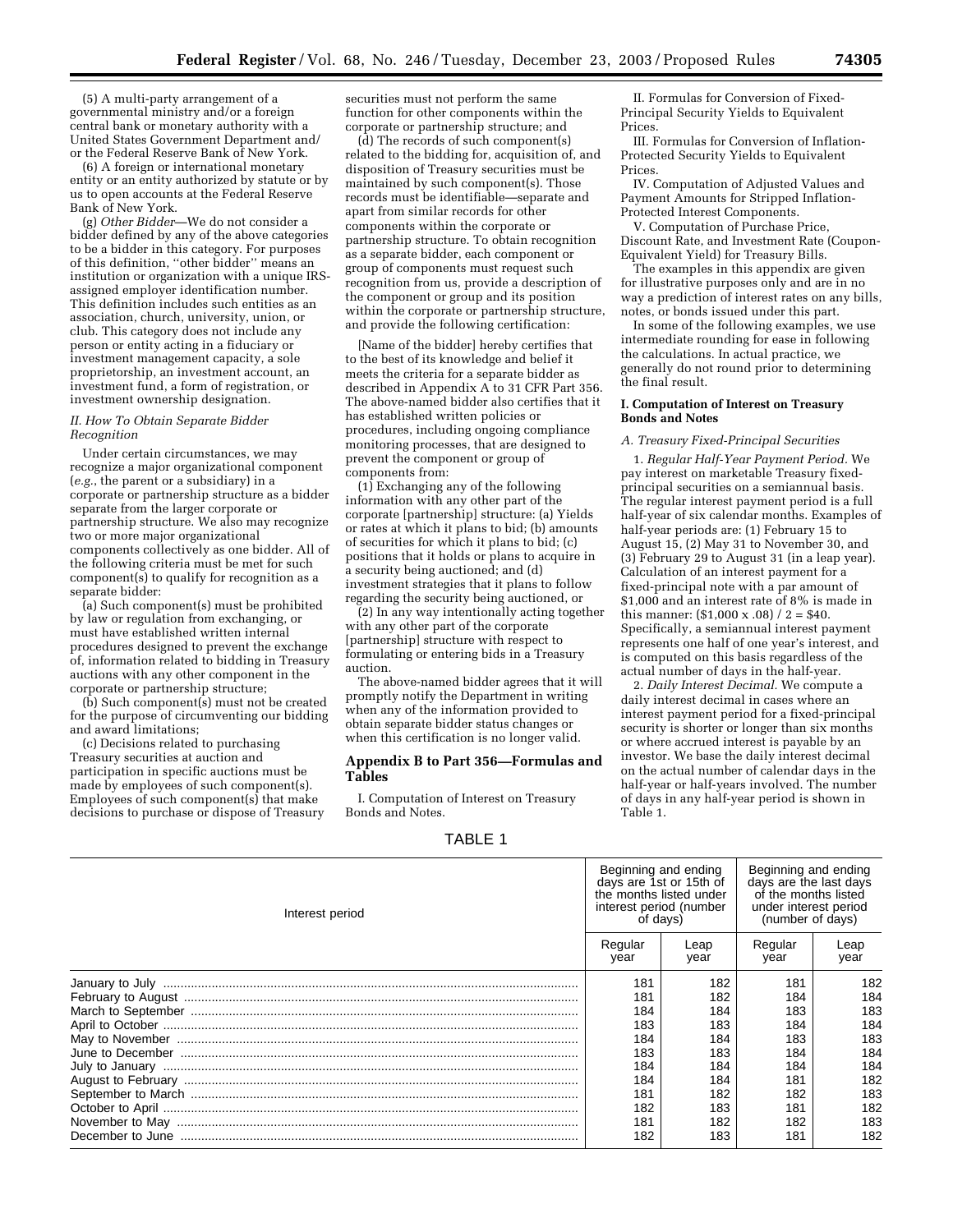Ξ

Table 2 below shows the daily interest decimals covering interest from 1⁄8% to 20% on \$1,000 for one day in increments of 1⁄8 of

one percent. These decimals represent  $\frac{1}{183}$ ,  $\frac{1}{182}$ ,  $\frac{1}{183}$ , or  $\frac{1}{184}$  of a full semiannual

interest payment, depending on which halfyear is applicable.

٠

TABLE 2.—DECIMAL FOR ONE DAY'S INTEREST ON \$1,000 AT VARIOUS RATES OF INTEREST, PAYABLE SEMINANNUALLY OR ON A SEMIANNUAL BASIS, IN REGULAR YEARS OF 365 DAYS AND IN YEARS OF 366 DAYS (TO DETERMINE APPLI-CABLE NUMBER OF DAYS, SEE TABLE 1)

| Rate per annum (percent) | Half-year of<br>184 days   | Half-year of<br>183 days   | Half-year of<br>182 days   | Half-year of<br>181 days   |
|--------------------------|----------------------------|----------------------------|----------------------------|----------------------------|
|                          | 0.003396739                | 0.003415301                | 0.003434066                | 0.003453039                |
|                          | 0.006793478                | 0.006830601                | 0.006868132                | 0.006906077                |
|                          | 0.010190217                | 0.010245902                | 0.010302198                | 0.010359116                |
|                          | 0.013586957                | 0.013661202                | 0.013736264                | 0.013812155                |
|                          | 0.016983696                | 0.017076503                | 0.017170330                | 0.017265193                |
|                          | 0.020380435                | 0.020491803                | 0.020604396                | 0.020718232                |
|                          | 0.023777174                | 0.023907104                | 0.024038462                | 0.024171271                |
|                          | 0.027173913                | 0.027322404                | 0.027472527                | 0.027624309                |
|                          | 0.030570652                | 0.030737705                | 0.030906593                | 0.031077348                |
|                          | 0.033967391                | 0.034153005                | 0.034340659                | 0.034530387                |
|                          | 0.037364130                | 0.037568306                | 0.037774725                | 0.037983425                |
|                          | 0.040760870                | 0.040983607                | 0.041208791                | 0.041436464                |
|                          | 0.044157609                | 0.044398907                | 0.044642857                | 0.044889503                |
|                          | 0.047554348                | 0.047814208                | 0.048076923                | 0.048342541                |
|                          | 0.050951087                | 0.051229508                | 0.051510989                | 0.051795580                |
|                          | 0.054347826                | 0.054644809                | 0.054945055                | 0.055248619                |
|                          | 0.057744565                | 0.058060109                | 0.058379121                | 0.058701657                |
|                          | 0.061141304                | 0.061475410                | 0.061813187                | 0.062154696                |
|                          | 0.064538043                | 0.064890710                | 0.065247253                | 0.065607735                |
|                          | 0.067934783                | 0.068306011                | 0.068681319                | 0.069060773                |
|                          | 0.071331522                | 0.071721311                | 0.072115385                | 0.072513812                |
|                          | 0.074728261                | 0.075136612                | 0.075549451                | 0.075966851                |
|                          | 0.078125000                | 0.078551913                | 0.078983516                | 0.079419890                |
|                          | 0.081521739                | 0.081967213                | 0.082417582                | 0.082872928                |
|                          | 0.084918478                | 0.085382514                | 0.085851648                | 0.086325967                |
|                          | 0.088315217                | 0.088797814                | 0.089285714                | 0.089779006                |
|                          | 0.091711957                | 0.092213115                | 0.092719780                | 0.093232044                |
|                          | 0.095108696                | 0.095628415                | 0.096153846                | 0.096685083                |
|                          | 0.098505435                | 0.099043716                | 0.099587912                | 0.100138122                |
|                          | 0.101902174                | 0.102459016                | 0.103021978                | 0.103591160                |
|                          | 0.105298913                | 0.105874317                | 0.106456044                | 0.107044199                |
|                          | 0.108695652                | 0.109289617                | 0.109890110                | 0.110497238                |
|                          | 0.112092391                | 0.112704918                | 0.113324176                | 0.113950276                |
|                          | 0.115489130                | 0.116120219                | 0.116758242                | 0.117403315                |
|                          | 0.118885870                | 0.119535519                | 0.120192308                | 0.120856354                |
|                          | 0.122282609                | 0.122950820                | 0.123626374                | 0.124309392                |
|                          | 0.125679348                | 0.126366120                | 0.127060440                | 0.127762431                |
|                          | 0.129076087                | 0.129781421                | 0.130494505                | 0.131215470                |
|                          | 0.132472826                | 0.133196721                | 0.133928571                | 0.134668508                |
|                          | 0.135869565                | 0.136612022                | 0.137362637                | 0.138121547                |
|                          | 0.139266304                | 0.140027322                | 0.140796703                | 0.141574586                |
|                          | 0.142663043                | 0.143442623                | 0.144230769                | 0.145027624                |
|                          | 0.146059783                | 0.146857923                | 0.147664835                | 0.148480663                |
|                          | 0.149456522                | 0.150273224                | 0.151098901                | 0.151933702                |
|                          | 0.152853261                | 0.153688525                | 0.154532967                | 0.155386740                |
|                          | 0.156250000                | 0.157103825                | 0.157967033                | 0.158839779<br>0.162292818 |
|                          | 0.159646739                | 0.160519126                | 0.161401099                |                            |
|                          | 0.163043478                | 0.163934426                | 0.164835165                | 0.165745856                |
|                          | 0.166440217                | 0.167349727<br>0.170765027 | 0.168269231                | 0.169198895                |
|                          | 0.169836957<br>0.173233696 | 0.174180328                | 0.171703297<br>0.175137363 | 0.172651934<br>0.176104972 |
|                          | 0.176630435                | 0.177595628                | 0.178571429                | 0.179558011                |
|                          | 0.180027174                | 0.181010929                | 0.182005495                | 0.183011050                |
|                          | 0.183423913                | 0.184426230                | 0.185439560                | 0.186464088                |
|                          | 0.186820652                | 0.187841530                | 0.188873626                | 0.189917127                |
|                          | 0.190217391                | 0.191256831                | 0.192307692                | 0.193370166                |
|                          | 0.193614130                | 0.194672131                | 0.195741758                | 0.196823204                |
|                          | 0.197010870                | 0.198087432                | 0.199175824                | 0.200276243                |
|                          | 0.200407609                | 0.201502732                | 0.202609890                | 0.203729282                |
|                          | 0.203804348                | 0.204918033                | 0.206043956                | 0.207182320                |
|                          | 0.207201087                | 0.208333333                | 0.209478022                | 0.210635359                |
|                          | 0.210597826                | 0.211748634                | 0.212912088                | 0.214088398                |
|                          |                            |                            |                            |                            |
|                          | 0.213994565                | 0.215163934                | 0.216346154                | 0.217541436                |
|                          | 0.217391304<br>0.220788043 | 0.218579235<br>0.221994536 | 0.219780220<br>0.223214286 | 0.220994475<br>0.224447514 |
|                          |                            |                            |                            |                            |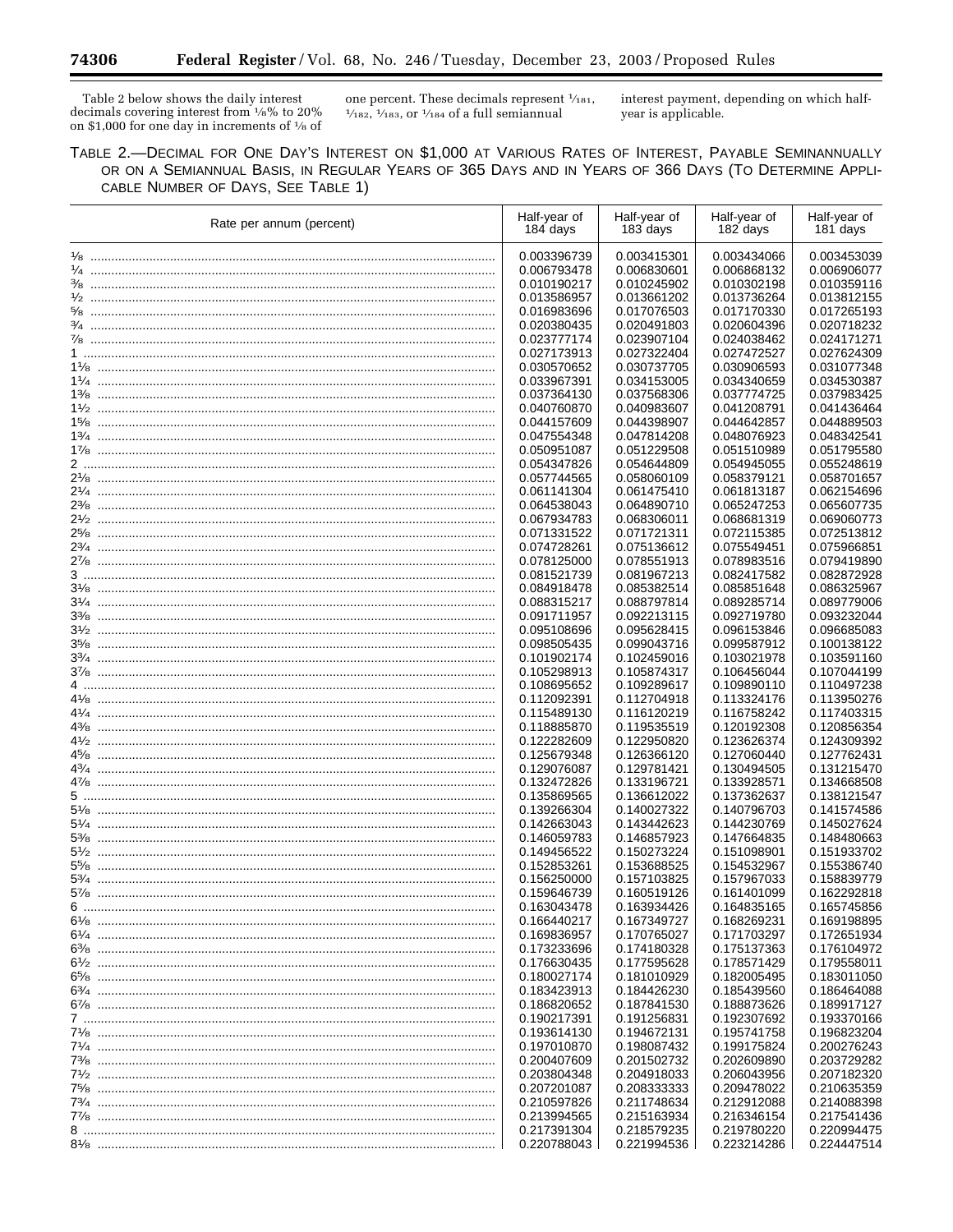$\equiv$ 

TABLE 2.-DECIMAL FOR ONE DAY'S INTEREST ON \$1,000 AT VARIOUS RATES OF INTEREST, PAYABLE SEMINANNUALLY OR ON A SEMIANNUAL BASIS, IN REGULAR YEARS OF 365 DAYS AND IN YEARS OF 366 DAYS (TO DETERMINE APPLI-CABLE NUMBER OF DAYS, SEE TABLE 1)-Continued

|        | Rate per annum (percent) | Half-year of<br>184 days | Half-year of<br>183 days | Half-year of<br>182 days | Half-year of<br>181 days |
|--------|--------------------------|--------------------------|--------------------------|--------------------------|--------------------------|
|        |                          | 0.224184783              | 0.225409836              | 0.226648352              | 0.227900552              |
|        |                          | 0.227581522              | 0.228825137              | 0.230082418              | 0.231353591              |
|        |                          | 0.230978261              | 0.232240437              | 0.233516484              | 0.234806630              |
|        |                          | 0.234375000              | 0.235655738              | 0.236950549              | 0.238259669              |
|        |                          | 0.237771739              | 0.239071038              | 0.240384615              | 0.241712707              |
|        |                          | 0.241168478              | 0.242486339              | 0.243818681              | 0.245165746              |
|        |                          | 0.244565217              | 0.245901639              | 0.247252747              | 0.248618785              |
|        |                          | 0.247961957              | 0.249316940              | 0.250686813              | 0.252071823              |
|        |                          | 0.251358696              | 0.252732240              | 0.254120879              | 0.255524862              |
|        |                          | 0.254755435              | 0.256147541              | 0.257554945              | 0.258977901              |
|        |                          | 0.258152174              | 0.259562842              | 0.260989011              | 0.262430939              |
|        |                          | 0.261548913              | 0.262978142              | 0.264423077              | 0.265883978              |
|        |                          | 0.264945652              | 0.266393443              | 0.267857143              | 0.269337017              |
|        |                          | 0.268342391              | 0.269808743              | 0.271291209              | 0.272790055              |
|        |                          | 0.271739130              | 0.273224044              | 0.274725275              | 0.276243094              |
|        |                          | 0.275135870              | 0.276639344              | 0.278159341              | 0.279696133              |
|        |                          | 0.278532609              | 0.280054645              | 0.281593407              | 0.283149171              |
|        |                          | 0.281929348              | 0.283469945              | 0.285027473              | 0.286602210              |
|        |                          | 0.285326087              | 0.286885246              | 0.288461538              | 0.290055249              |
|        |                          | 0.288722826              | 0.290300546              | 0.291895604              | 0.293508287              |
|        |                          | 0.292119565              | 0.293715847              | 0.295329670              | 0.296961326              |
|        |                          | 0.295516304              | 0.297131148              | 0.298763736              | 0.300414365              |
|        |                          | 0.298913043              | 0.300546448              | 0.302197802              | 0.303867403              |
|        |                          | 0.302309783              | 0.303961749              | 0.305631868              | 0.307320442              |
|        |                          | 0.305706522              | 0.307377049              | 0.309065934              | 0.310773481              |
|        |                          | 0.309103261              | 0.310792350              | 0.312500000              | 0.314226519              |
| $11\%$ |                          | 0.312500000              | 0.314207650              | 0.315934066              | 0.317679558              |
|        |                          | 0.315896739              | 0.317622951              | 0.319368132              | 0.321132597              |
|        |                          | 0.319293478              | 0.321038251              | 0.322802198              | 0.324585635              |
|        |                          | 0.322690217              | 0.324453552              | 0.326236264              | 0.328038674              |
|        |                          | 0.326086957              | 0.327868852              | 0.329670330              | 0.331491713              |
|        |                          | 0.329483696              | 0.331284153              | 0.333104396              | 0.334944751              |
|        |                          | 0.332880435              | 0.334699454              | 0.336538462              | 0.338397790              |
|        |                          | 0.336277174              | 0.338114754              | 0.339972527              | 0.341850829              |
|        |                          | 0.339673913              | 0.341530055              | 0.343406593              | 0.345303867              |
|        |                          | 0.343070652              | 0.344945355              | 0.346840659              | 0.348756906              |
|        |                          | 0.346467391              | 0.348360656              | 0.350274725              | 0.352209945              |
|        |                          | 0.349864130              | 0.351775956              | 0.353708791              | 0.355662983              |
|        |                          | 0.353260870              | 0.355191257              | 0.357142857              | 0.359116022              |
|        |                          | 0.356657609              | 0.358606557              | 0.360576923              | 0.362569061              |
|        |                          | 0.360054348              | 0.362021858              | 0.364010989              | 0.366022099              |
| $13\%$ |                          | 0.363451087              | 0.365437158              | 0.367445055              | 0.369475138              |
|        |                          | 0.366847826              | 0.368852459              | 0.370879121              | 0.372928177              |
|        |                          | 0.370244565              | 0.372267760              | 0.374313187              | 0.376381215              |
|        |                          | 0.373641304              | 0.375683060              | 0.377747253              | 0.379834254              |
|        |                          | 0.377038043              | 0.379098361              | 0.381181319              | 0.383287293              |
|        |                          | 0.380434783              | 0.382513661              | 0.384615385              | 0.386740331              |
|        |                          | 0.383831522              | 0.385928962              | 0.388049451              | 0.390193370              |
|        |                          | 0.387228261              | 0.389344262              | 0.391483516              | 0.393646409              |
|        |                          | 0.390625000              | 0.392759563              | 0.394917582              | 0.397099448              |
|        |                          | 0.394021739              | 0.396174863              | 0.398351648              | 0.400552486              |
|        |                          | 0.397418478              | 0.399590164              | 0.401785714              | 0.404005525              |
|        |                          | 0.400815217              | 0.403005464              | 0.405219780              | 0.407458564              |
|        |                          | 0.404211957              | 0.406420765              | 0.408653846              | 0.410911602              |
|        |                          | 0.407608696              | 0.409836066              | 0.412087912              | 0.414364641              |
|        |                          | 0.411005435              | 0.413251366              | 0.415521978              | 0.417817680              |
|        |                          | 0.414402174              | 0.416666667              | 0.418956044              | 0.421270718              |
|        |                          | 0.417798913              | 0.420081967              | 0.422390110              | 0.424723757              |
|        |                          | 0.421195652              | 0.423497268              | 0.425824176              | 0.428176796              |
|        |                          | 0.424592391              | 0.426912568              | 0.429258242              | 0.431629834              |
|        |                          | 0.427989130              | 0.430327869              | 0.432692308              | 0.435082873              |
|        |                          | 0.431385870              | 0.433743169              | 0.436126374              | 0.438535912              |
|        |                          | 0.434782609              | 0.437158470              | 0.439560440              | 0.441988950              |
|        |                          | 0.438179348              | 0.440573770              | 0.442994505              | 0.445441989              |
|        |                          | 0.441576087              | 0.443989071              | 0.446428571              | 0.448895028              |
|        |                          | 0.444972826              | 0.447404372              | 0.449862637              | 0.452348066              |
|        |                          | 0.448369565              | 0.450819672              | 0.453296703              | 0.455801105              |
|        |                          | 0.451766304              | 0.454234973              | 0.456730769              | 0.459254144              |
|        |                          | 0.455163043              | 0.457650273              | 0.460164835              | 0.462707182              |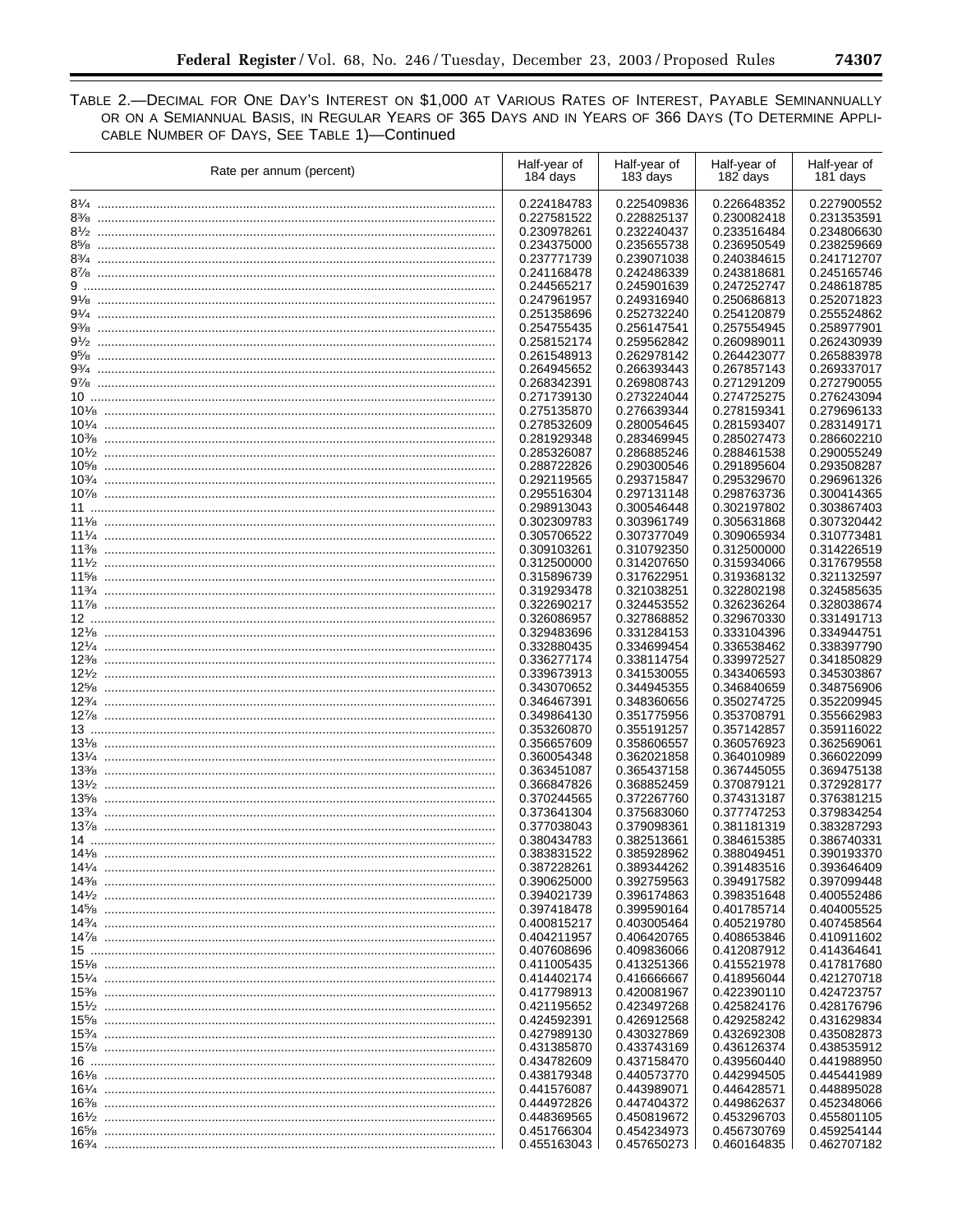TABLE 2.—DECIMAL FOR ONE DAY'S INTEREST ON \$1,000 AT VARIOUS RATES OF INTEREST, PAYABLE SEMINANNUALLY OR ON A SEMIANNUAL BASIS, IN REGULAR YEARS OF 365 DAYS AND IN YEARS OF 366 DAYS (TO DETERMINE APPLI-CABLE NUMBER OF DAYS, SEE TABLE 1)—Continued

| Rate per annum (percent) | Half-year of<br>184 days | Half-year of<br>183 days | Half-year of<br>182 days | Half-year of<br>181 days |
|--------------------------|--------------------------|--------------------------|--------------------------|--------------------------|
|                          | 0.458559783              | 0.461065574              | 0.463598901              | 0.466160221              |
|                          | 0.461956522              | 0.464480874              | 0.467032967              | 0.469613260              |
|                          | 0.465353261              | 0.467896175              | 0.470467033              | 0.473066298              |
|                          | 0.468750000              | 0.471311475              | 0.473901099              | 0.476519337              |
| $17\frac{3}{8}$          | 0.472146739              | 0.474726776              | 0.477335165              | 0.479972376              |
|                          | 0.475543478              | 0.478142077              | 0.480769231              | 0.483425414              |
| 175/8                    | 0.478940217              | 0.481557377              | 0.484203297              | 0.486878453              |
|                          | 0.482336957              | 0.484972678              | 0.487637363              | 0.490331492              |
|                          | 0.485733696              | 0.488387978              | 0.491071429              | 0.493784530              |
|                          | 0.489130435              | 0.491803279              | 0.494505495              | 0.497237569              |
|                          | 0.492527174              | 0.495218579              | 0.497939560              | 0.500690608              |
|                          | 0.495923913              | 0.498633880              | 0.501373626              | 0.504143646              |
|                          | 0.499320652              | 0.502049180              | 0.504807692              | 0.507596685              |
|                          | 0.502717391              | 0.505464481              | 0.508241758              | 0.511049724              |
| 185/8                    | 0.506114130              | 0.508879781              | 0.511675824              | 0.514502762              |
|                          | 0.509510870              | 0.512295082              | 0.515109890              | 0.517955801              |
|                          | 0.512907609              | 0.515710383              | 0.518543956              | 0.521408840              |
|                          | 0.516304348              | 0.519125683              | 0.521978022              | 0.524861878              |
|                          | 0.519701087              | 0.522540984              | 0.525412088              | 0.528314917              |
|                          | 0.523097826              | 0.525956284              | 0.528846154              | 0.531767956              |
| $19\%$                   | 0.526494565              | 0.529371585              | 0.532280220              | 0.535220994              |
|                          | 0.529891304              | 0.532786885              | 0.535714286              | 0.538674033              |
| 195/8                    | 0.533288043              | 0.536202186              | 0.539148352              | 0.542127072              |
| $19^{3}/_{4}$            | 0.536684783              | 0.539617486              | 0.542582418              | 0.545580110              |
|                          | 0.540081522              | 0.543032787              | 0.546016484              | 0.549033149              |
|                          | 0.543478261              | 0.546448087              | 0.549450549              | 0.552486188              |

3. *Short First Payment Period.* In cases where the first interest payment period for a Treasury fixed-principal security covers less than a full half-year period (a ''short coupon''), we multiply the daily interest decimal by the number of days from, but not including, the issue date to, and including, the first interest payment date. This calculation results in the amount of the interest payable per \$1,000 par amount. In cases where the par amount of securities is a multiple of \$1,000, we multiply the appropriate multiple by the unrounded interest payment amount per \$1,000 par amount.

#### Example

A 2-year note paying 83⁄8% interest was issued on July 2, 1990, with the first interest payment on December 31, 1990. The number of days in the full half-year period of June 30 to December 31, 1990, was 184 (*See* Table 1). The number of days for which interest actually accrued was 182 (not including July 2, but including December 31). The daily interest decimal, \$0.227581522 (*See* Table 2, line for 83⁄8%, under the column for half-year of 184 days), was multiplied by 182, resulting in a payment of \$41.419837004 per \$1,000. For \$20,000 of these notes, \$41.419837004 would be multiplied by 20, resulting in a payment of \$828.39674008 (\$828.40).

4. *Long First Payment Period.* In cases where the first interest payment period for a bond or note covers more than a full half-year period (a ''long coupon''), we multiply the daily interest decimal by the number of days from, but not including, the issue date to, and including, the last day of the fractional period that ends one full half-year before the interest payment date. We add that amount to the regular interest amount for the full half-year ending on the first interest payment date, resulting in the amount of interest payable for \$1,000 par amount. In cases where the par amount of securities is a multiple of \$1,000, the appropriate multiple should be applied to the unrounded interest payment amount per \$1,000 par amount. Example

A 5-year 2-month note paying 77⁄8% interest was issued on December 3, 1990, with the first interest payment due on August 15, 1991. Interest for the regular half-year portion of the payment was computed to be \$39.375 per \$1,000 par amount. The fractional portion of the payment, from December 3 to February 15, fell in a 184-day half-year (August 15, 1990, to February 15, 1991). Accordingly, the daily interest decimal for 77⁄8% was \$0.213994565. This decimal, multiplied by 74 (the number of days from but not including December 3,

1990, to and including February 15), resulted in interest for the fractional portion of \$15.835597810. When added to \$39.375 (the normal interest payment portion ending on August 15, 1991), this produced a first interest payment of \$55.210597810, or \$55.21 per \$1,000 par amount. For \$7,000 par amount of these notes, \$55.210597810 would be multiplied by 7, resulting in an interest payment of \$386.474184670 (\$386.47).

#### *B. Treasury Inflation-Protected Securities*

1. *Indexing Process.* We pay interest on marketable Treasury inflation-protected securities on a semiannual basis. We issue inflation-protected securities with a stated rate of interest that remains constant until maturity. Interest payments are based on the security's inflation-adjusted principal at the time we pay interest. We make this adjustment by multiplying the par amount of the security by the applicable Index Ratio.

2. *Index Ratio.* The numerator of the Index Ratio, the Ref CPI<sub>Date</sub>, is the index number applicable for a specific day. The denominator of the Index Ratio is the Ref CPI applicable for the original issue date. However, when the dated date is different from the original issue date, the denominator is the Ref CPI applicable for the dated date. The formula for calculating the Index Ratio is:

 $Ref$   $CPI<sub>Date</sub>$ 

Index Ratio<sub>Date</sub>  $=$ 

Ref CPI<sub>Issue</sub> Date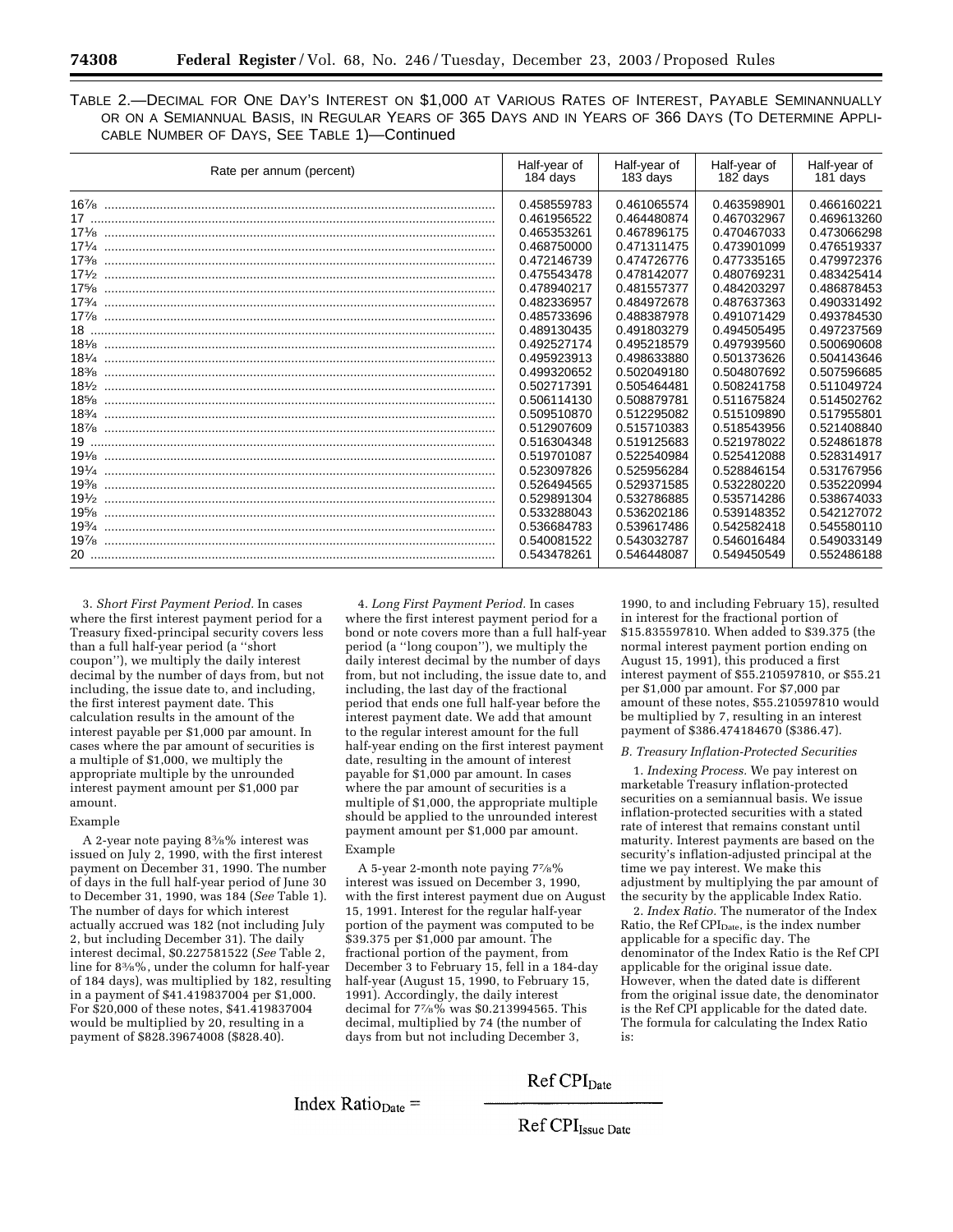Where Date = valuation date

3. *Reference CPI.* The Ref CPI for the first day of any calendar month is the CPI for the third preceding calendar month. For example, the Ref CPI applicable to April 1 in any year is the CPI for January, which is reported in February. We determine the Ref CPI for any other day of a month by a linear

interpolation between the Ref CPI applicable to the first day of the month in which the day falls (in the example, January) and the Ref CPI applicable to the first day of the next month (in the example, February). For interpolation purposes, we truncate calculations with regard to the Ref CPI and the Index Ratio for a specific date to six

decimal places, and round to five decimal places. Therefore the Ref CPI and the Index Ratio for a particular date will be expressed to five decimal places.

(i) The formula for the Ref CPI for a specific date is:

$$
Ref\,CPI_{Date} = Ref\,CPI_M + \frac{t-1}{D} \quad [Ref\,CPI_{M+1} - Ref\,CPI_M]
$$

Where Date = valuation date

which Date falls

D = the number of days in the month in

t = the calendar day corresponding to Date

 $CPI<sub>M</sub> = CPI$  reported for the calendar month M by the Bureau of Labor Statistics  $Ref CPI<sub>M</sub> = Ref CPI for the first day of the$ calendar month in which Date falls, *e.g.,* Ref CPI<sub>April</sub> 1 is the CPI<sub>January</sub>

Ref  $CPI_{M+1}$  = Ref CPI for the first day of the calendar month immediately following Date

(ii) For example, the Ref CPI for April 15, 1996 is calculated as follows:

$$
\text{Ref CPI}_{\text{April 15, 1996}} = \text{Ref CPI}_{\text{April 1, 1996}} + \frac{14}{-0} \text{ [Ref CPI}_{\text{May 1, 1996}} - \text{Ref CPI}_{\text{April 1, 1996}}]
$$

Where  $D = 30$ ,  $t = 15$  $Ref CPI<sub>April 1, 1996 = 154.40</sub>$ , the nonseasonally adjusted CPI–U for January 1996.

 $\rm{Ref~CPI_{May~1,~1996}} = 154.90,$  the non-seasonally adjusted CPI–U for February 1996. (iii) Putting these values in the equation in paragraph (ii) above:

Ref CPI<sub>April 15, 1996</sub> = 154.40 +  $\frac{11}{20}$  [154.90 - 154.40] 30

This value truncated to six decimals is 154.633333; rounded to five decimals it is 154.63333.

(iv) To calculate the Index Ratio for April 16, 1996, for an inflation-protected security issued on April 15, 1996, the Ref CPIApril 16, 1996 must first be calculated. Using the same values in the equation above except that t=16, the Ref CPI<sub>April 16, 1996</sub> is 154.65000. The Index Ratio for April 16, 1996 is:

# Index Ratio<sub>April 16, 1996</sub> = 154.65000/154.63333 = 1.000107803.

This value truncated to six decimals is 1.000107; rounded to five decimals it is 1.00011.

4. *Index Contingencies.*

(i) If a previously reported CPI is revised, we will continue to use the previously reported (unrevised) CPI in calculating the principal value and interest payments.

If the CPI is rebased to a different year, we will continue to use the CPI based on the base reference period in effect when the security was first issued, as long as that CPI continues to be published.

(ii) We will replace the CPI with an appropriate alternative index if, while an inflation-protected security is outstanding, the applicable CPI is:

• Discontinued,

• In the judgment of the Secretary, fundamentally altered in a manner materially adverse to the interests of an investor in the security, or

• In the judgment of the Secretary, altered by legislation or Executive Order in a manner materially adverse to the interests of an investor in the security.

(iii) If we decide to substitute an alternative index we will consult with the Bureau of Labor Statistics or any successor agency. We will then notify the public of the

substitute index and how we will apply it. Determinations of the Secretary in this regard will be final.

(iv) If the CPI for a particular month is not reported by the last day of the following month, we will announce an index number based on the last available twelve-month change in the CPI. We will base our calculations of our payment obligations that rely on that month's CPI on the index number we announce.

(a) For example, if the CPI for month M is not reported timely, the formula for calculating the index number to be used is: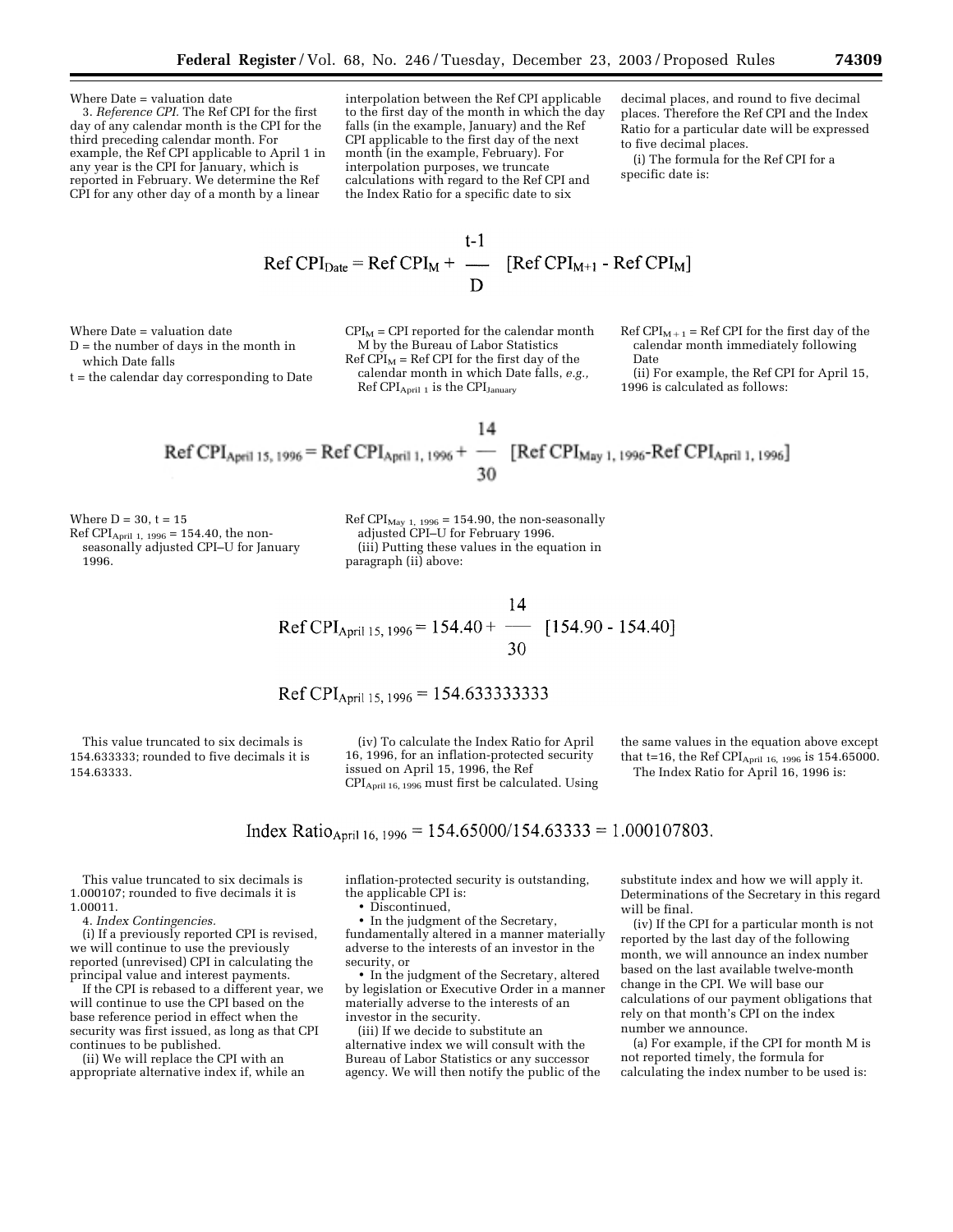$$
CPI_{M} = CPI_{M-1} \times \boxed{\frac{CPI_{M-1}}{CPI_{M-13}}}
$$
<sup>1/12</sup>

(b) Generalizing for the last reported CPI issued N months prior to month M:

(c) If it is necessary to use these formulas to calculate an index number, we will use that number for all subsequent calculations that rely on the month's index number. We will not replace it with the actual CPI when it is reported, except for use in the above formulas. If it becomes necessary to use the above formulas to derive an index number, we will use the last CPI that has been reported to calculate CPI numbers for months for which the CPI has not been reported timely.

5. *Computation of Interest for a Regular Half-Year Payment Period.* Interest on marketable Treasury inflation-protected securities is payable on a semiannual basis. The regular interest payment period is a full half-year or six calendar months. Examples of half-year periods are January 15 to July 15, and April 15 to October 15. An interest payment will be a fixed percentage of the value of the inflation-adjusted principal, in current dollars, for the date on which it is paid. We will calculate interest payments by multiplying one-half of the specified annual interest rate for the inflation-protected securities by the inflation-adjusted principal for the interest payment date. Specifically, we compute a semiannual interest payment on the basis of one-half of one year's interest regardless of the actual number of days in the half-year.

#### Example

A 10-year inflation-protected note paying 37⁄8% interest was issued on January 15, 1999, with the first interest payment on July 15, 1999. The Ref CPI on January 15, 1999 (Ref CPI<sub>IssueDate</sub>) was 164, and the Ref CPI on July 15, 1999 (Ref  $\text{CPI}_{\text{Date}}$ ) was 166.2. For a par amount of \$100,000, the inflationadjusted principal on July 15, 1999, was  $(166.2/164) \times $100,000$ , or \$101,341. This amount was multiplied by .03875/2, or .019375, resulting in a payment of \$1,963.48.

#### *C. Accrued Interest*

1. You will have to pay accrued interest on a Treasury bond or note when interest accrues prior to the issue date of the security. Because you receive a full interest payment despite having held the security for only a portion of the interest payment period, you must compensate us through the payment of accrued interest at settlement.

2. For a Treasury fixed-principal security, if accrued interest covers a fractional portion of a full half-year period, the number of days in the full half-year period and the stated interest rate will determine the daily interest decimal to use in computing the accrued interest. We multiply the decimal by the number of days for which interest has accrued.

CPI<sub>M</sub> = CPI<sub>M-N</sub> X  $\left[\begin{array}{c} \text{CPI}_{M-N} \\ \text{CPI}_{M-N-1} \end{array}\right]$ <sup>N/12</sup>

3. If a reopened bond or note has a long first interest payment period (a ''long coupon''), and the dated date for the reopened issue is less than six full months before the first interest payment, the accrued interest will fall into two separate half-year periods. A separate daily interest decimal must be multiplied by the respective number of days in each half-year period during which interest has accrued.

4. We round all accrued interest computations to five decimal places for a \$1,000 par amount, using normal rounding procedures. We calculate accrued interest for a par amount of securities greater than \$1,000 by applying the appropriate multiple to accrued interest payable for \$1,000 par amount, rounded to five decimal places.

5. For an inflation-protected security, we calculate accrued interest as shown in section III, paragraphs A and B of this appendix.

*Examples.* (1) *Treasury Fixed-Principal Securities—(i) Involving One Half-Year:* A note paying interest at a rate of 63⁄4%, originally issued on May 15, 2000, as a 5-year note with a first interest payment date of November 15, 2000, was reopened as a 4-year 9-month note on August 15, 2000. Interest had accrued for 92 days, from May 15 to August 15. The regular interest period from May 15 to November 15, 2000, covered 184 days. Accordingly, the daily interest decimal, \$0.183423913, multiplied by 92, resulted in accrued interest payable of \$16.874999996, or \$16.87500, for each \$1,000 note purchased. If the notes have a par amount of \$150,000, then 150 is multiplied by \$16.87500, resulting in an amount payable of \$2,531.25.

(2) *Involving Two Half-Years:*

A 103⁄4% bond, originally issued on July 2, 1985, as a 20-year 1-month bond, with a first interest payment date of February 15, 1986, was reopened as a 19-year 10-month bond on November 4, 1985. Interest had accrued for

44 days, from July 2 to August 15, 1985, during a 181-day half-year (February 15 to August 15); and for 81 days, from August 15 to November 4, during a 184-day half-year (August 15, 1985, to February 15, 1986). Accordingly, \$0.296961326 was multiplied by 44, and \$0.292119565 was multiplied by 81, resulting in products of \$13.066298344 and \$23.661684765 which, added together, resulted in accrued interest payable of \$36.727983109, or \$36.72798, for each \$1,000 bond purchased. If the bonds have a par amount of \$11,000, then 11 is multiplied by \$36.72798, resulting in an amount payable of \$404.00778 (\$404.01).

#### **II. Formulas for Conversion of Fixed-Principal Security Yields to Equivalent Prices**

#### *Definitions*

- P = price per 100 (dollars), rounded to three places, using normal rounding procedures
- C = the regular annual interest per \$100, payable semiannually, *e.g.*, 6.125 (the decimal equivalent of a 61⁄8% interest rate)
- i = nominal annual rate of return or yield to maturity, based on semiannual interest payments and expressed in decimals, *e.g.*, .0719
- n = number of full semiannual periods from the issue date to maturity, except that, if the issue date is a coupon frequency date, n will be one less than the number of full semiannual periods remaining to maturity. Coupon frequency dates are the two semiannual dates based on the maturity date of each note or bond issue. For example, a security maturing on November 15, 2015, would have coupon frequency dates of May 15 and November 15.
- $r = (1)$  number of days from the issue date to the first interest payment (regular or short first payment period), or (2) number of days in fractional portion (or ''initial short period'') of long first payment period
- s = (1) number of days in the full semiannual period ending on the first interest payment date (regular or short first payment period), or (2) number of days in the full semiannual period in which the fractional portion of a long first payment period falls, ending at the onset of the regular portion of the first interest payment

 $v^n = 1/[1 + (i/2)]^n$  = present value of 1 due at the end of n periods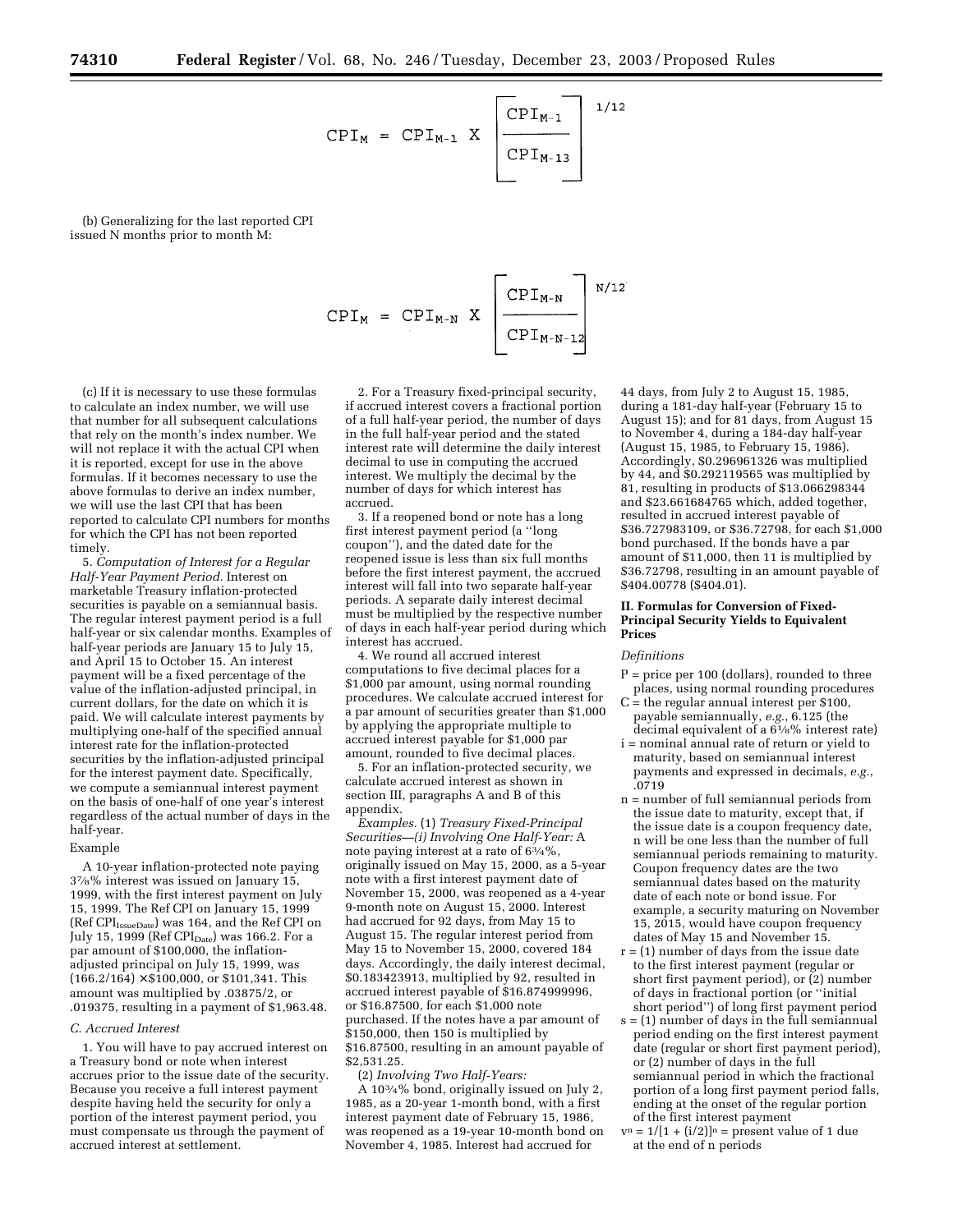$a_n$  =  $(1 - v^n)/(i/2) = v + v^2 + v^3 + ... + v^n$ = present value of 1 per period for n periods

A = accrued interest A. *For fixed-principal securities with a regular first interest payment period:* Formula:

$$
P[1 + (r/s)(i/2)] = (C/2)(r/s) + (C/2) a_n + 100 v^n
$$

Example: For an 83⁄4% 30-year bond issued May 15, 1990, due May 15, 2020, with interest payments on November 15 and May 15, solve for the price per 100 (P) at a yield of 8.84%. Definitions:  $C = 8.75$  $i = .0884$ r = 184 (May 15 to November 15, 1990) s = 184 (May 15 to November 15, 1990) n = 59 (There are 60 full semiannual periods, but n is reduced by 1 because the issue date is a coupon frequency date.)  $v^n = 1/[(1 + .0884/2)]^{59}$ , or .077940  $a_n$ ] = (1–.077940)/.0442, or 20.861086 Resolution:

> $P[1 + (r/s)(i/2)] = (C/2)(r/s) + (C/2) a_n + 100 v^n$  or  $P[1 + (184/184)(.0884/2)] = (8.75/2)(184/184) + (8.75/2)(20.861086) + 100(.077940)$  $(1)$  P[1 + .0442] = 4.375 + 91.267251 + 7.7940  $(2)$  P[1.0442] = 103.436251  $(3)$  P = 103.436251 / 1.0442 (4)  $P = 99.057892$  $(5)$  P = 99.058

B. *For fixed-principal securities with a short first interest payment period:*

Formula:

$$
P[1 + (r/s)(i/2)] = (C/2)(r/s) + (C/2) a_n + 100 v^n
$$

Example:

For an 81⁄2% 2-year note issued April 2, 1990, due March 31, 1992, with interest payments on September 30 and March 31,

solve for the price per 100 (P) at a yield of 8.59%. Definitions:  $C = 8.50$  $i = .0859$ 

 $n = 3$ r = 181 (April 2 to September 30, 1990) s = 183 (March 31 to September 30, 1990)  $v^n = 1/[(1 + .0859/2)]^3$ , or .881474  $a_n$  =  $(1 - .881474)/.04295$ , or 2.759627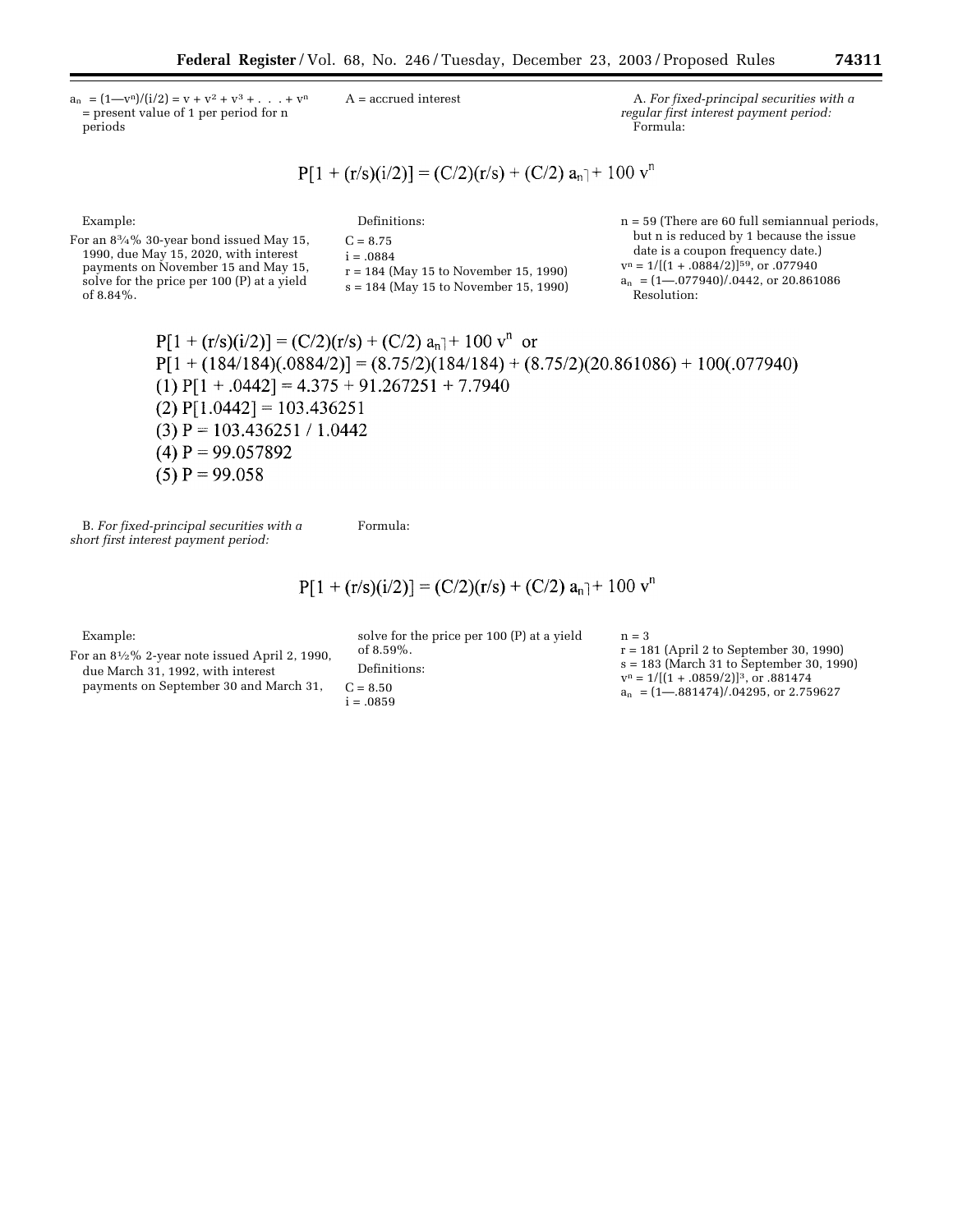Resolution:

 $(5)$  P = 99.838

C. *For fixed-principal securities with a long first interest payment period:* Formula:

$$
P[1 + (r/s)(i/2)] = [(C/2)(r/s)]v + (C/2) a_n + 100 v^n
$$

Example:

For an 81⁄2% 5-year 2-month note issued March 1, 1990, due May 15, 1995, with interest payments on November 15 and May 15 (first payment on November 15, 1990), solve for the price per 100 (P) at a yield of 8.53%.

Definitions:

 $C = 8.50$ 

 $i = .0853$  $\rm n=10$  $r = 75$  (March 1 to May 15, 1990, which is the fractional portion of the first interest payment)

s = 181 (November 15, 1989, to May 15, 1990)  $v = 1/(1+.0853/2)$ , or .959095  $v^n = 1/(1+.0853/2)^{10}$ , or .658589  $a_n$ ] = (1 – .658589)/.04265, or 8.004947 Resolution:

$$
P[1 + (r/s)(i/2)] = [(C/2)(r/s)]v + (C/2) a_n + 100 v^n
$$
 or  
 
$$
P[1 + (75/181)(.0853/2)] = [(8.50/2)(75/181)].959095 + (8.50/2)(8.004947) + 100(.658589)
$$

(1)  $P[1 + .017673] = 1.689014 + 34.021025 + 65.8589$  $(2)$  P[1.017673] = 101.568939  $(3)$  P = 101.568939 / 1.017673  $(4)$  P = 99.805084  $(5)$  P = 99.805

D. *(1) For fixed-principal securities reopened during a regular interest period where the purchase price includes predetermined accrued interest.*

(2) *For new fixed-principal securities accruing interest from the coupon frequency date immediately preceding the issue date, with the interest rate established in the* 

 $(P + A)[1 + (r/s)(i/2)] = C/2 + (C/2) a_n + 100 v^n$ 

*auction being used to determine the accrued interest payable on the issue date.* Formula:

Where:  $A = [(s - r)/s](C/2)$ Example:

For a 91⁄2% 10-year note with interest accruing from November 15, 1985, issued November 29, 1985, due November 15, 1995, and interest payments on May 15 and November 15, solve for the price per

100 (P) at a yield of 9.54%. Accrued interest is from November 15 to November 29 (14 days). Definitions:  $C = 9.50$  $i = .0954$ 

 $n = 19$ 

r = 167 (November 29, 1985, to May 15, 1986) s = 181 (November 15, 1985, to May 15, 1986)  $v^n = 1/[(1+.0954/2)]^{19}$ , or .412570400  $a_n$  =  $(1-.412570)/.0477$ , or 12.315094  $A = [(181 - 167)/181](9.50/2)$ , or .367403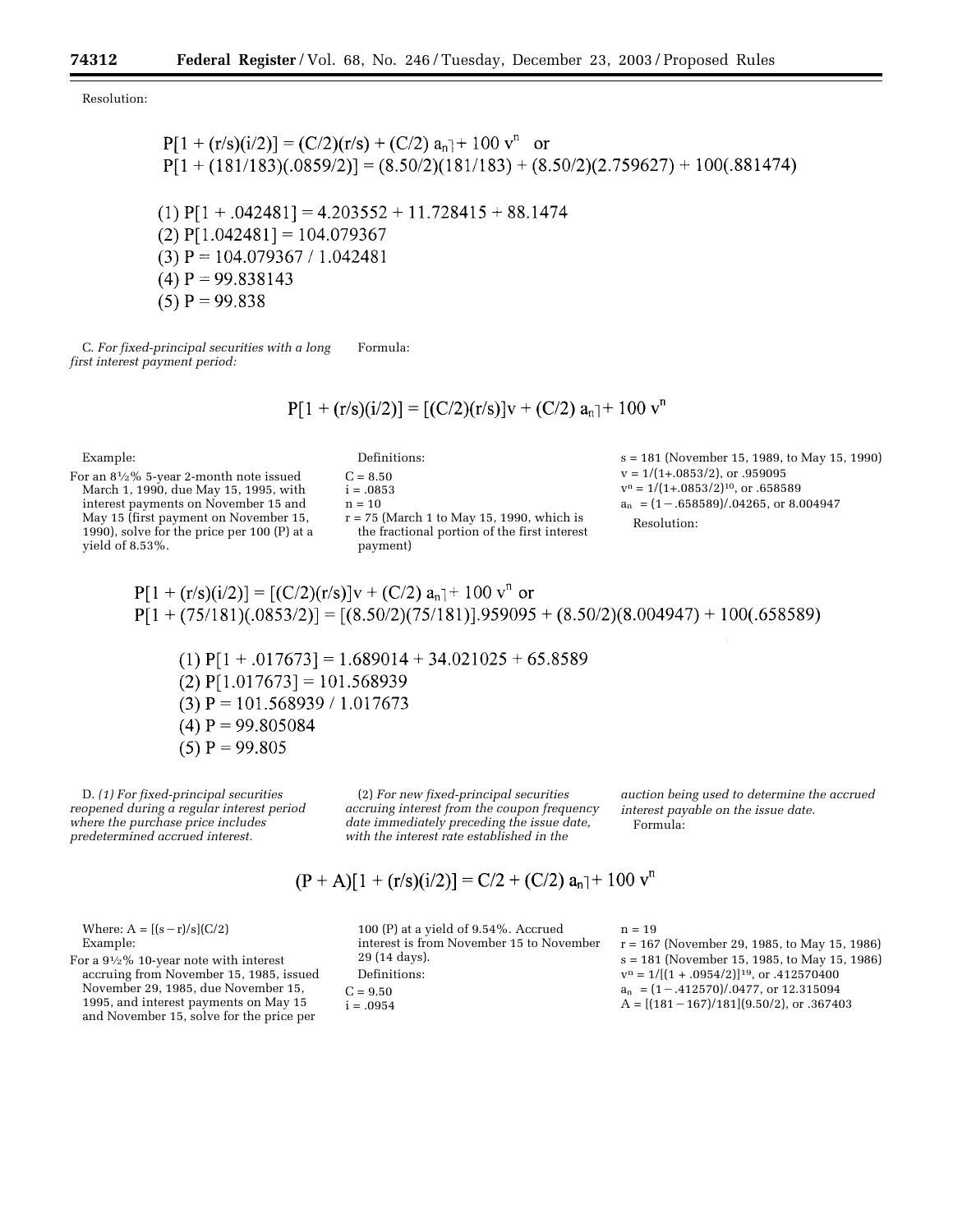Resolution:

$$
(P+A)[1 + (r/s)(i/2)] = [(C/2) + (C/2) a_n] + 100 v^n or
$$
  
\n
$$
(P + .367403)[1 + (167/181)(.0954/2)] = (9.50/2) + (9.50/2) (12.315094) + 100(.412570)
$$
  
\n
$$
(1) (P + .367403)[1 + .044011] = 4.75 + 58.496697 + 41.2570
$$
  
\n
$$
(2) (P + .367403)[1.044011] = 104.503697
$$
  
\n
$$
(3) (P + .367403) = 104.503697 / 1.044011
$$
  
\n
$$
(4) (P + .367403) = 100.098272
$$
  
\n
$$
(5) P = 100.098272 - .367403
$$
  
\n
$$
(6) P = 99.730869
$$
  
\n
$$
(7) P = 99.731
$$

E. *For fixed-principal securities reopened during the regular portion of a long first payment period:*

Formula:

$$
(P + A)[1 + (r/s)(i/2)] = (r/s") (C/2) + C/2 + (C/2) a_n] + 100 v^n
$$

Where:

- $A = AI' + AI$
- $AI' = (r'/s'')(C/2)$
- $AI = [(s r)/s](C/2)$  and

r = number of days from the reopening date to the first interest payment date

- s = number of days in the semiannual period for the regular portion of the first interest payment period
- r′ = number of days in the fractional portion (or ''initial short period'') of the first interest payment period

s″ = number of days in the semiannual period ending with the commencement date of the  $C = 10.75$  $i = .1047$ 

regular portion of the first interest payment n = 39 period Example:

A 103⁄4% 19-year 9-month bond due August 15, 2005, is issued on July 2, 1985, and reopened on November 4, 1985, with interest payments on February 15 and August 15 (first payment on February 15, 1986), solve for the price per 100 (P) at a yield of 10.47%. Accrued interest is calculated from July 2 to November 4. Definitions:

- r = 103 (November 4, 1985, to February 15, 1986)
- s = 184 (August 15, 1985, to February 15, 1986)

 $r' = 44$  (July 2 to August 15, 1985) s″ = 181 (February 15 to August 15, 1985)  $v^n = 1/[(1 + .1047/2)]^{39}$ , or .136695  $a^n$  =  $(1-.136695)/.05235$ , or 16.491022  $AI' = (44/181)(10.75 / 2)$ , or 1.306630  $AI = [(184 - 103)/184](10.75/2)$ , or 2.366168  $A = AI' + AI$ , or 3.672798 Resolution:

$$
(P + A)[1 + (r/s)(i/2)] = (r's") (C/2) + C/2 + (C/2) an + 100 vn
$$
 or

$$
(P+3.672798)[1 + (103/184)(.1047/2)] = (44/181)(10.75/2) + 10.75/2 + (10.75/2)(16.491022) + 100(.136695)
$$

 $(1)$   $(P + 3.672798)[1 + .029305] = 1.306630 + 5.375 + 88.639243 + 13.6695$  $(2) (P + 3.672798)[1.029305] = 108.990373$  $(3) (P + 3.672798) = 108.990373 / 1.029305$  $(4)$  (P + 3.672798) = 105.887344  $(5)$  P = 105.887344 - 3.672798 (6)  $P = 102.214546$  $(7)$  P = 102.215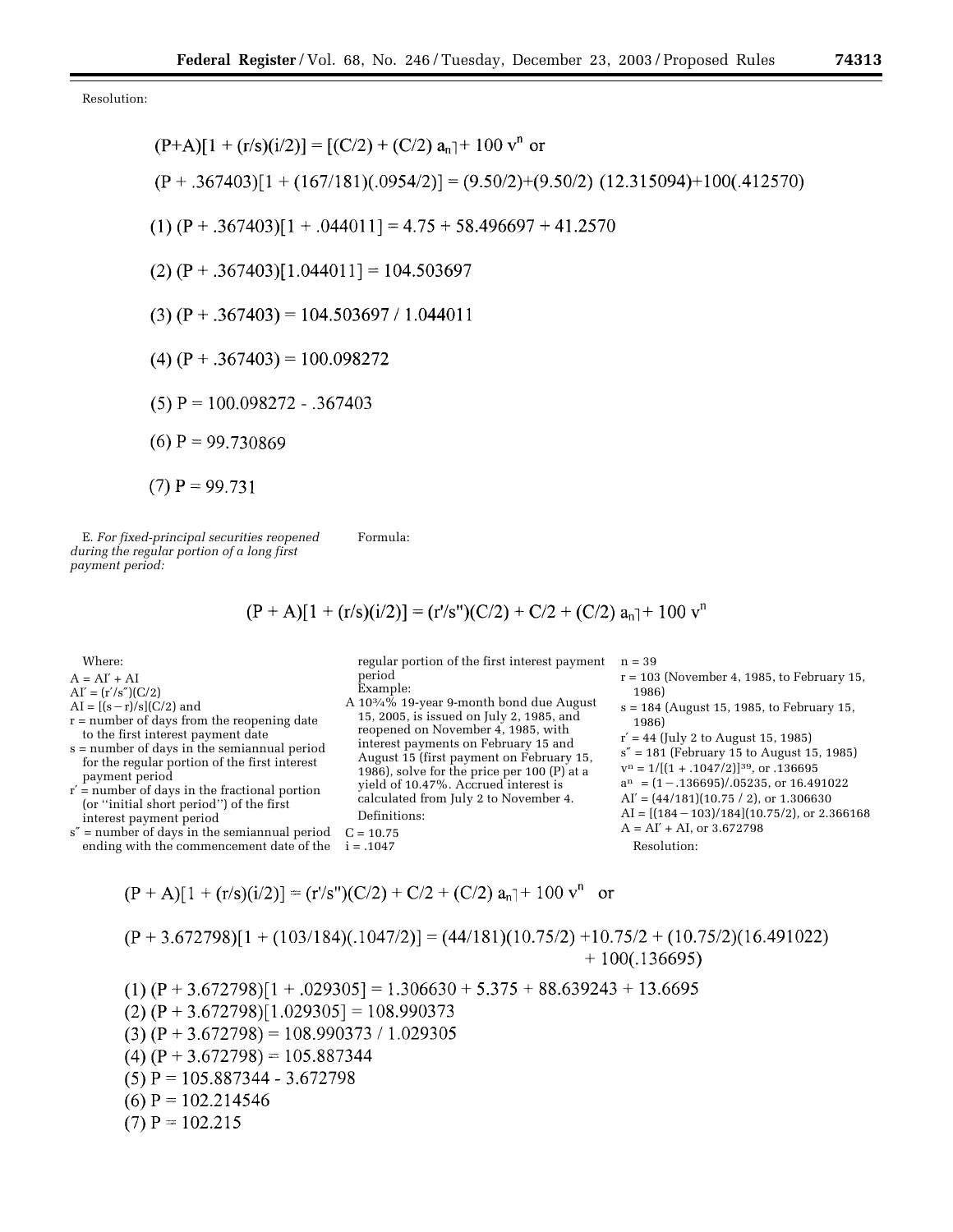F. *For fixed-principal securities reopened during a short first payment period:* Formula:

 $(P + A)[1 + (r/s)(i/2)] = (r/s)(C/2) + (C/2) a_n + 100 v^n$ 

Where:

 $A = [(r'-r)/s](C/2)$  and

r′ = number of days from the original issue date to the first interest payment date Example:

For a 101⁄2% 8-year note due May 15, 1991, originally issued on May 16, 1983, and reopened on August 15, 1983, with interest

payments on November 15 and May 15 (first payment on November 15, 1983), solve for the price per 100 (P) at a yield of 10.53%. Accrued interest is calculated from May 16 to August 15. Definitions:

 $C = 10.50$ 

```
i = .1053n = 15
```

```
r = 92 (August 15, 1983, to November 15, 
  1983)
```
s = 184 (May 15, 1983, to November 15, 1983)  $r' = 183$  (May 16, 1983, to November 15,

1983)

- $v^n = 1/[(1 + .1053/2)]^{15}$ , or .463170
- $a_n$  =  $(1 .463170)/.05265$ , or 10.196201

 $A = \left[\frac{(183 - 92)}{184}\right] \left[\frac{10.50}{2}\right]$ , or 2.596467 Resolution:

$$
(P + A)[1 + (r/s)(i/2)] = (r/s)(C/2) + (C/2) a_n + 100 v^n
$$
or

 $(P + 2.596467)[1+(92/184)(.1053/2)] = (183/184)(10.50/2) + (10.50/2)(10.196201) + 100(.463170)$ 

$$
(1) (P+2.596467)[1+.026325] = 5.221467 + 53.530055 + 46.3170
$$

- $(2)$  (P + 2.596467)[1.026325] = 105.068522
- $(3) (P + 2.596467) = 105.068522 / 1.026325$
- (4)  $(P + 2.596467) = 102.373539$
- $(5)$  P = 102.373539 2.596467
- $(6)$  P = 99.777072
- $(7)$  P = 99.777

G. *For fixed-principal securities reopened during the fractional portion (initial short period) of a long first payment period:* Formula:

 $(P + A)[1 + (r/s)(i/2)] = [(r's)(C/2)]v + (C/2) a_n + 100 v^n$ 

Where:

- $A = [(r'-r)/s](C/2)$  and
- r = number of days from the reopening date to the end of the short period
- r′ = number of days in the short period

s = number of days in the semiannual period ending with the end of the short period Example:

For a 93⁄4% 6-year 2-month note due December 15, 1994, originally issued on October 15, 1988, and reopened on

on June 15 and December 15 (first payment on June 15, 1989), solve for the price per 100 (P) at a yield of 9.79%. Accrued interest is calculated from October 15 to November 15. Definitions:

 $C = 9.75$ 

 $i = .0979$ 

 $n = 12$ 

November 15, 1988, with interest payments  $r = 30$  (November 15, 1988, to December 15, 1988)

- s = 183 (June 15, 1988, to December 15, 1988)
- $r' = 61$  (October 15, 1988, to December 15, 1988)

 $A = [(61 - 30)/183](9.75/2)$ , or  $.825820$ 

 $v = 1 / (1 + .0979/2),$  or  $.953334$  $v^n = [1 / (1 + .0979/2)]^{12}$ , or .563563

 $a_n$  =  $(1-.563563)/.04895$ , or 8.915975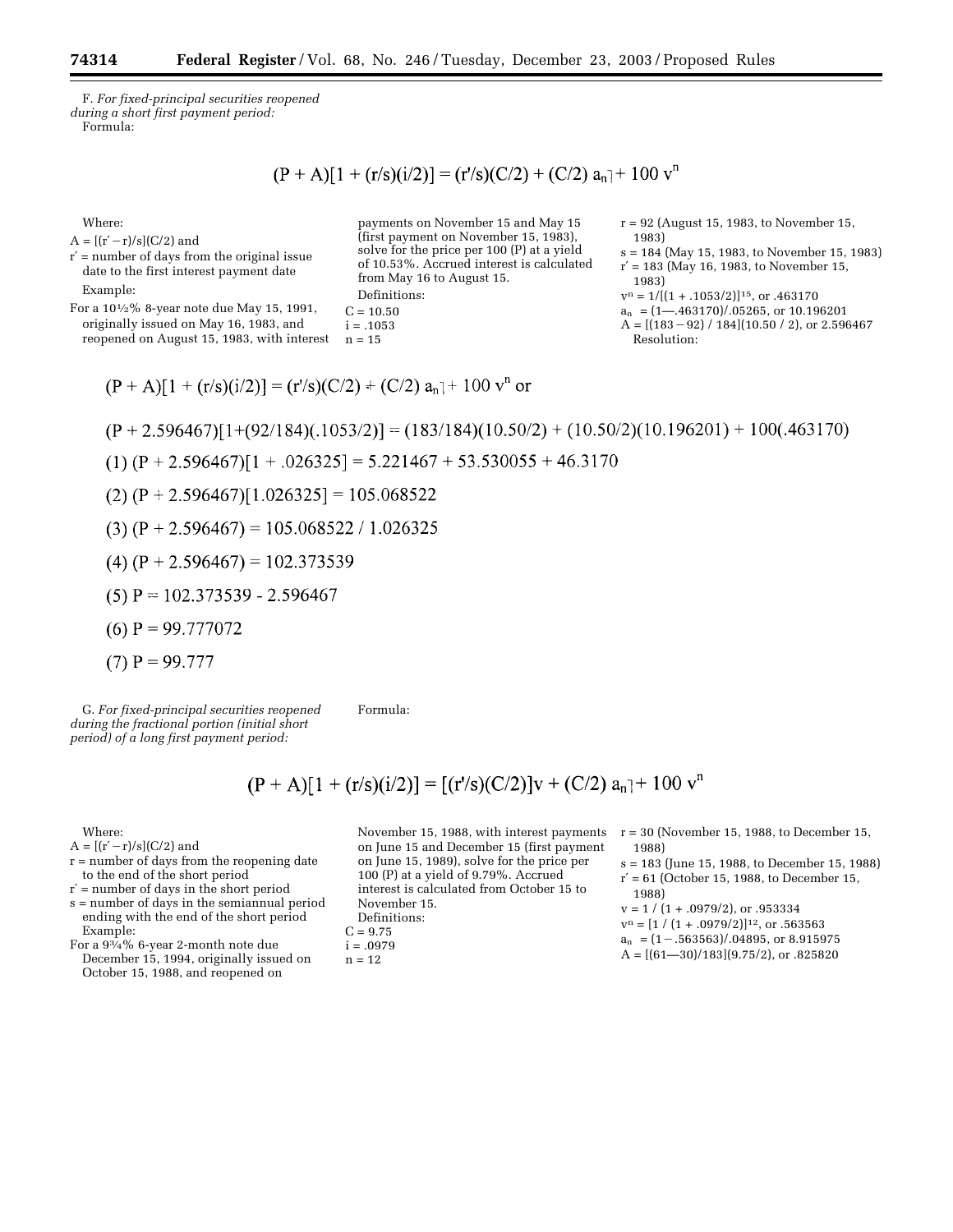Resolution:

$$
(P + A)[1 + (r/s)(i/2)] = [(r/s)(C/2)]v + (C/2) a_n] + 100 v^n \text{ or}
$$
  
\n
$$
(P + .825820)[1 + (30/183)(.0979/2)] = [(61/183)(9.75/2)](.953334) + (9.75/2)(8.915975) + 100(.563563)
$$
  
\n
$$
(1) (P + .825820)[1 + .008025] = 1.549168 + 43.465378 + 56.3563
$$
  
\n
$$
(2) (P + .825820)[1.008025] = 101.370846
$$
  
\n
$$
(3) (P + .825820) = 101.370846 / 1.008025
$$
  
\n
$$
(4) (P + .825820) = 100.563821
$$
  
\n
$$
(5) P = 100.563821 - .825820
$$

- $(6)$  P = 99.738001
- $(7)$  P = 99.738

#### **III. Formulas for Conversion of Inflation-Protected Security Yields to Equivalent Prices**

Definitions:

- P = unadjusted or real price per 100 (dollars)  $P_{\text{adj}} = \text{inflation adjusted price; } P \times \text{Index}$ Ratio<sub>Date</sub>
- A = unadjusted accrued interest per \$100 original principal
- $A_{\text{adj}}$  = inflation adjusted accrued interest;  $A \times Index Ratio_{Date}$
- SA = settlement amount including accrued interest in current dollars per \$100 original principal;  $P_{\text{adj}} + A_{\text{adj}}$
- r = days from settlement date to next coupon date
- s = days in current semiannual period
- i = real yield, expressed in decimals (*e.g.,* 0.0325)
- C = real annual coupon, payable semiannually, in terms of real dollars paid on \$100 initial, or real, principal of the security
- n = number of full semiannual periods from issue date to maturity date, except that, if the issue date is a coupon frequency date, n will be one less than the number of full semiannual periods remaining until maturity. Coupon frequency dates are the two semiannual dates based on the maturity date of each note or bond issue. For example, a security maturing on July 15, 2026 would have coupon frequency dates of January 15 and July 15.
- $v^n = 1/(1 + i/2)n$  = present value of 1 due at the end of n periods
- $a_n$  | =  $(1 v^n)/(i^7/2) = v + v^2 + v^3 +$ \* \* \* +  $v<sup>n</sup>$  present value of 1 per period for n periods

 $P_{\text{adj}} = P \times \text{Index Ratio}_{\text{Date}}$ 

$$
A = [(s-r)/s] \times (C/2)
$$

$$
A_{\rm adj} = A \times Index \; Ratio_{Date}
$$

 $SA = P_{\text{adj}} + A_{\text{adj}}$ 

- $Index Ratio<sub>Date</sub> = Ref CPI<sub>Date</sub>/Ref CPI<sub>IsueDate</sub>$ Example:
- We issued a 10-year inflation-protected note on January 15, 1999. The note was issued

$$
\mathbf{P} =
$$

$$
1 + (r/s)(i/2)
$$

 $(C/2) + (C/2)a_n$ <sup>1</sup> + 100 $v^n$ 

at a discount to yield of 3.898% (real). The note bears a 37⁄8% real coupon, payable on July 15 and January 15 of each year. The base CPI index applicable to this note is 164. (We normally derive this number using the interpolative process described in Appendix B, section I, paragraph B.) Definitions:

 $C = 3.875$ 

Date = valuation date

- $\mathbf{D}$  = the number of days in the month in which Date falls
- t = calendar day corresponding to Date
- CPI = Consumer Price Index number
- $CPI<sub>M</sub>$  = CPI reported for the calendar month M by the Bureau of Labor Statistics
- $Ref CPI<sub>M</sub> = reference CPI for the first day of$ the calendar month in which Date falls, e.g., Ref CPI<sub>April1</sub> is the CPI<sub>January</sub>

Ref  $CPI_{M+1}$  = reference CPI for the first day of the calendar month immediately following Date

- $Ref CPI<sub>Date</sub> = Ref CPI<sub>M</sub> + [(t-1)/D][Ref$  $CPI_{M+1}$  – Ref  $CPI_M$ ]
- $Index Ratio<sub>Date</sub> = Ref CPI<sub>Date</sub>/Ref CPI<sub>Is sueDate</sub>$
- A. *For inflation-protected securities with a regular first interest payment period:*

$$
f_{\rm{max}}
$$

-  $[(s-r)/s](C/2)$ 

- $i = 0.03898$ n = 19 (There are 20 full semiannual periods but n is reduced by 1 because the issue date is a coupon frequency date.)
- r = 181 (January 15, 1999 to July 15, 1999) s = 181 (January 15, 1999 to July 15, 1999)  $Ref CPI<sub>Date</sub> = 164$
- $Ref CPI_{IissueDate} = 164$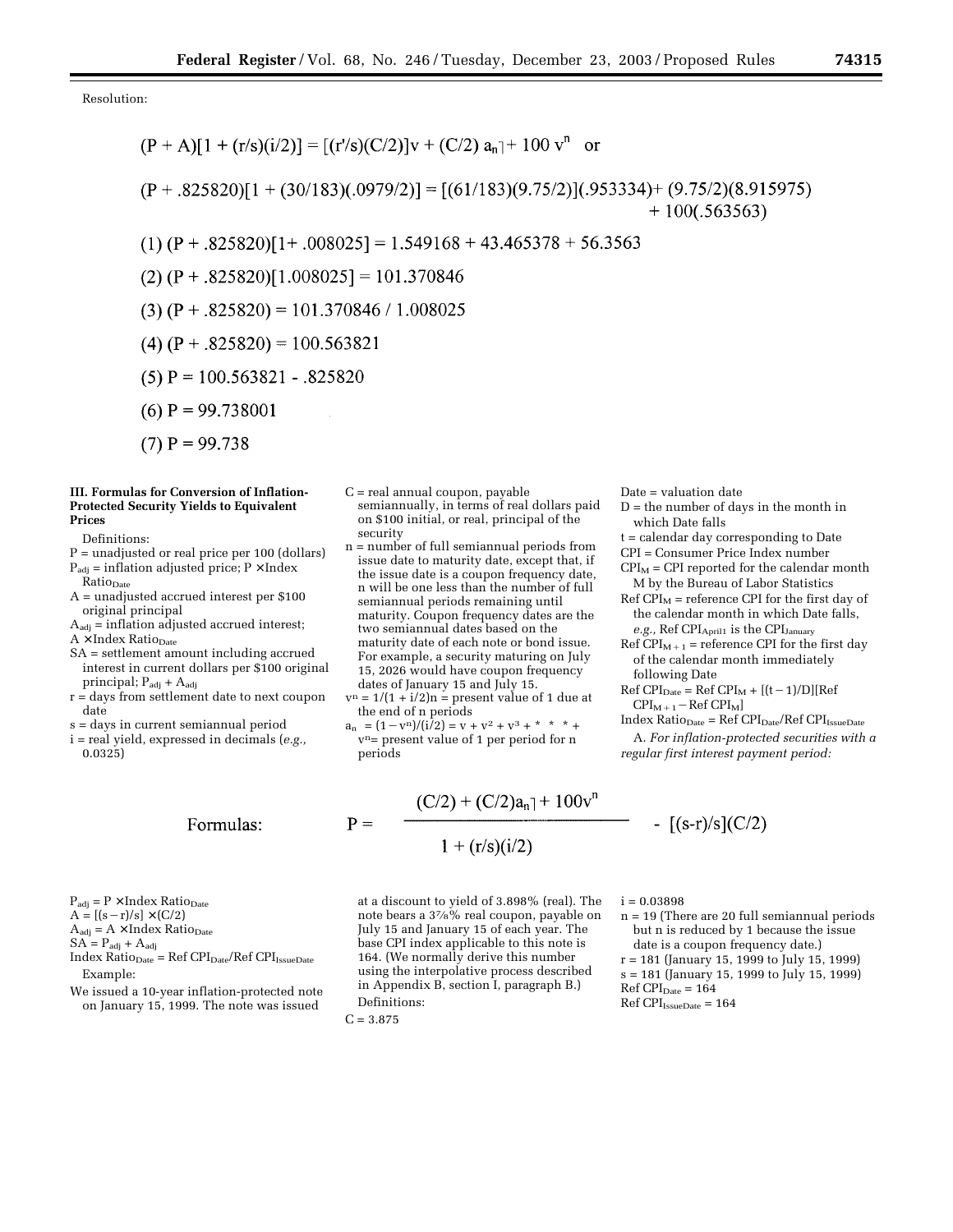Resolution:

Formula:

$$
P = \frac{(C/2) + (C/2)a_n + 100v^n}{1 + (r/s)(i/2)}
$$
  
\n
$$
P = \frac{(3.875/2) + (3.875/2)(15.75245921) + 100(0.69298457)}{1 + (181/181)(0.03898/2)}
$$
  
\n
$$
P = \frac{1.9375 + 30.52038972 + 69.298457}{1.01949000}
$$
  
\n
$$
P = \frac{101.75634672}{1.01949000}
$$

 $P = 99.811030$  $P = 99.811$  $P_{\text{adj}} = P \times \text{Index Ratio}_{\text{Date}}$  $P_{\text{adj}} = 99.811 \times 1 = 99.811$  $SA = P_{\text{adj}} + A_{\text{adj}}$  $SA = 99.811 + 0 = 99.811$ 

$$
51.6 \pm 0.011 + 0 = 0.011
$$

 $\mathrm{P_{adj} = P \times Index \; Ratio_{Date}}$  $A = [(s-r)/s] \times (C/2)$  $A_{\text{adj}} = A \times \text{Index Ratio}_{\text{Date}}$ 

 $SA = P_{\text{adj}} + A_{\text{adj}}$ 

Example:

**Note:** For the real price (P), we have rounded to three places. These amounts are based on 100 par value.

 $Index Ratio<sub>Date</sub> = Ref CPI<sub>Date</sub>/Ref CPI<sub>Is sueDate</sub>$ 

We issued a 35⁄8% 10-year inflation-protected note on January 15, 1998, with interest payments on July 15 and January 15. For

B. (1) *For inflation-protected securities reopened during a regular interest period where the purchase price includes predetermined accrued interest.*

(2) *For new inflation-protected securities accruing interest from the coupon frequency date immediately preceding the issue date, with the interest rate established in the auction being used to determine the accrued interest payable on the issue date.*

$$
P = \frac{(C/2) + (C/2)a_n + 100v^n}{1 + (r/s)(i/2)} \cdot [(s-r)/s](C/2)
$$

a reopening on October 15, 1998, with inflation compensation accruing from January 15, 1998 to October 15, 1998, and accrued interest accruing from July 15, 1998 to October 15, 1998 (92 days), solve for the price per 100 (P) at a real yield, as determined in the reopening auction, of 3.65%. The base index applicable to the issue date of this note is 161.55484 and the

Bidding: The dollar amount of each bid is in terms of the par amount. For example, if the Ref CPI applicable to the issue date of the note is 120, and the reference CPI applicable to the reopening issue date is 132, a bid of \$10,000 will in effect be a bid of \$10,000  $\times$ (132/120), or \$11,000.

Formulas:

$$
(s-r)/s](C/2)
$$

reference CPI applicable to October 15, 1998, is 163.29032.

- Definitions:
- $C = 3.625$
- $i = 0.0365$
- $n = 18$
- r = 92 (October 15, 1998 to January 15, 1999) s = 184 (July 15, 1998 to January 15, 1999)  $Ref CPI<sub>Date</sub> = 163.29032$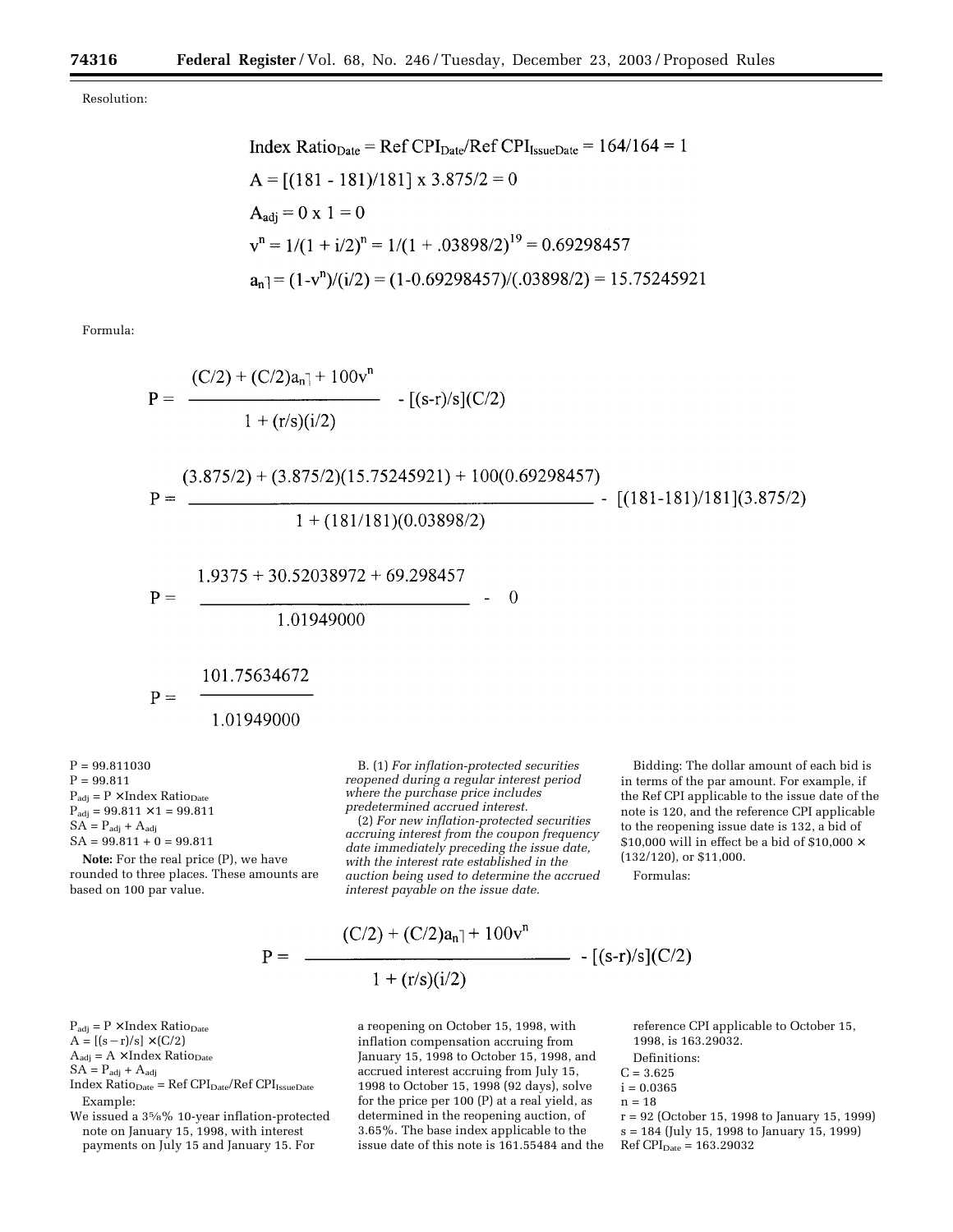$Ref CPI<sub>IsueDate</sub> = 161.55484$  Resolution:

Index Ratio<sub>Date</sub> = Ref CPI<sub>Date</sub>/Ref CPI<sub>issueDate</sub> = 163.29032/161.55484 = 1.01074  
\n
$$
vn = 1/(1 + i/2)n = 1/(1 + .0365/2)18 = 0.72213844
$$
\n
$$
an = (1 - vn)/(i/2) = (1 - 0.72213844)/(.0365/2) = 15.22529106
$$

Formula:

$$
P = \frac{(C/2) + (C/2)a_{n} + 100v^{n}}{1 + (r/s)(i/2)}
$$
\n
$$
P = \frac{(3.625/2) + (3.625/2)(15.22529106) + 100(0.72213844)}{1 + (92/184)(0.0365/2)}
$$
\n
$$
P = \frac{1.8125 + 27.59584005 + 72.213844}{1.009125}
$$
\n
$$
P = \frac{101.62218405}{1.009125}
$$
\n
$$
P = \frac{101.62218405}{1.009125}
$$
\n
$$
P = \frac{101.62218405}{1.009125}
$$
\n
$$
P = \frac{101.62218405}{1.009125}
$$
\n
$$
P = \frac{101.62218405}{1.009125}
$$
\n
$$
P = \frac{101.62218405}{1.009125}
$$
\n
$$
P = \frac{100.703267 - 0.906250}{1.009125}
$$
\n
$$
P = \frac{99.797}{1.009125}
$$
\n
$$
P_{\text{Naif}} = P \times \text{Index Ratio}_{\text{Dave}} \text{Number: The speed of the number of Stripped Inflation-} \text{logable semiangular number of a 33% of the 33% of the 33% of the 33% of the 33% of the 33% of the 33% of the 33% of the 33% of the 33% of the 33% of the 33% of the 33% of the 33% of the 33% of the 33% of the 33% of the 33% of the 33% of the 33% of the 33% of the 33% of the 33% of the 33% of the 33% of the 33% of the 33% of the 33% of the 33% of the 33% of the 33% of the 33% of the 33% of the 33% of the 33% of the 33% of the 33% of the 33% of the 33% of the
$$

 $P_{\text{adj}} = 99.797$  $P_{\text{adj}} = 100.869$  $A = [(184 - 92)/184] \times 3.625/2 = 0.906250$  $A_{\text{adj}} = A \times \text{Index Ratio}_{\text{Date}}$  $A_{\text{adj}} = 0.906250 \times 1.01074 = 0.915983$  $SA = P_{\text{adj}} + A_{\text{adj}} = 100.869 + 0.915983$ SA = 101.784983

**Note:** For the real price (P), and the inflation-adjusted price  $(P_{\text{adj}})$ , we have rounded to three places. For accrued interest (A) and the adjusted accrued interest  $(A_{\text{adj}})$ , we have rounded to six places. These amounts are based on 100 par value.

at its adjusted value enables this interest component to be interchangeable (fungible) with other interest components that have the same maturity date, regardless of the underlying inflation-protected security from which the interest components were stripped. The adjusted value provides for fungibility of these various interest components when buying, selling, or transferring them or when reconstituting an inflation-protected security.

Definitions:

est rate, payable semiannually, *e.g.*, .03625 (the erest rate)

and the control of

- Par = par amount of the security to be
- ne original issue date (or dated date, when the dated date is different from the original issue date) of the underlying (unstripped) security
- $Ref CPI<sub>Date</sub> = reference CPI for the maturity$ date of the interest component
- AV = adjusted value of the interest component
- PA = payment amount at maturity by Treasury

Formulas:

 $AV = Par(C/2)(100/Ref CPI_{IsueDate})$  (rounded to 2 decimals with no intermediate rounding)  $PA = AV(Ref CPI<sub>Date</sub>/100)$  (rounded to 2 decimals with no intermediate rounding)

Example:

 $P = 99.79701$  $P = 99.797$ 

A 10-year inflation-protected note paying 37⁄8% interest was issued on January 15, 1999, with the second interest payment on January 15, 2000. The Ref CPI of January 15, 1999 (Ref CPI<sub>IssueDate</sub>) was 164.00000,

and the Ref CPI on January 15, 2000 (Ref CPIDate) was 168.24516. Calculate the adjusted value and the payment amount at maturity of the interest component. Definitions:  $c = .03875$ 

Par = \$1,000,000  $Ref$  CPI<sub>IssueDate</sub> = 164.00000  $Ref$  CPI<sub>Date</sub> = 168.24516 Resolution: For a par amount of \$1 million, the adjusted value of each stripped interest component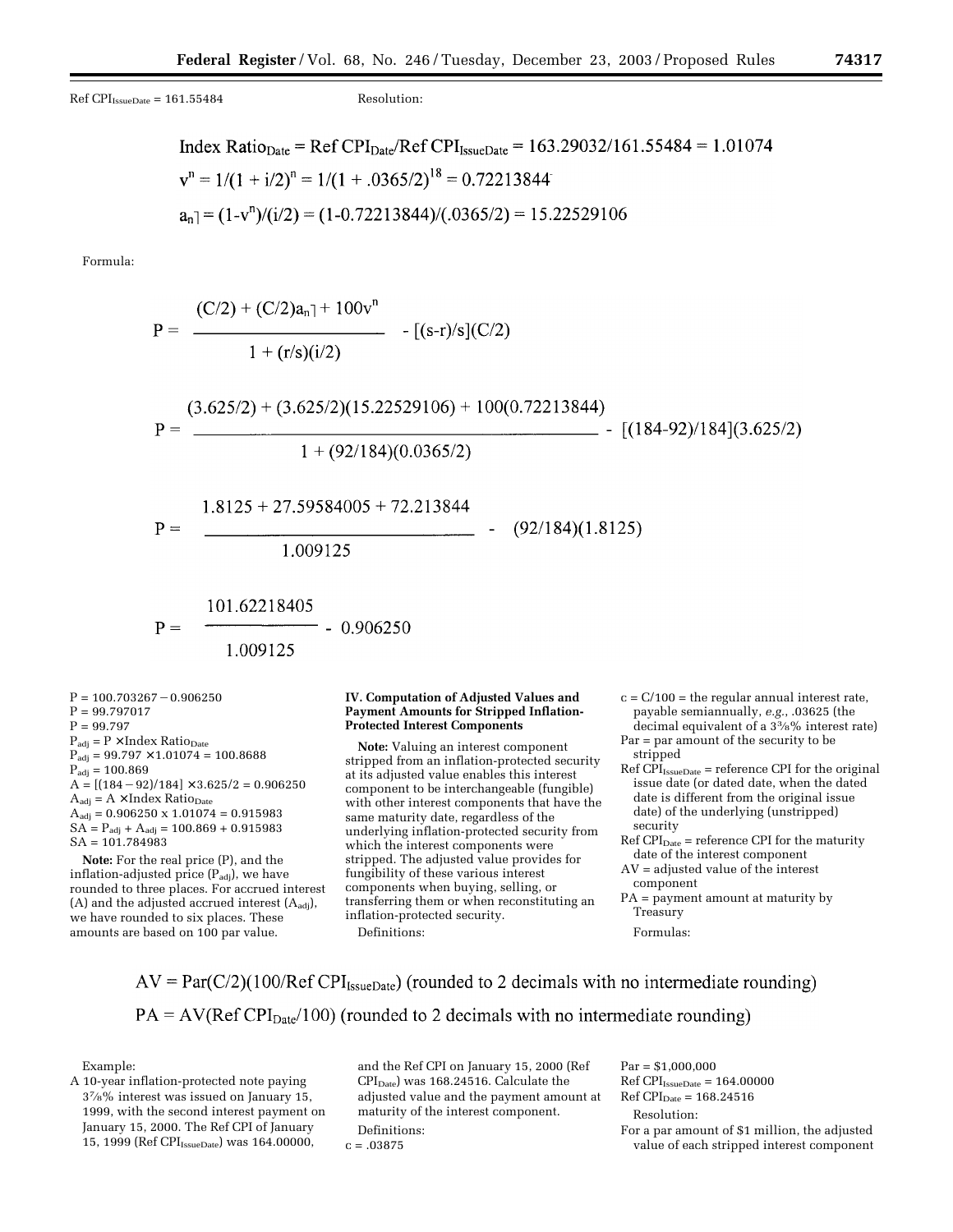was \$1,000,000(.03875/2)(100/164.00000), or \$11,814.02 (no intermediate rounding). For an interest component that matured on

January 15, 2000, the payment amount was \$11,814.02 (168.24516/100), or \$19,876.52 (no intermediate rounding).

#### **V. Computation of Purchase Price, Discount Rate, and Investment Rate (Coupon-Equivalent Yield) for Treasury Bills**

A. Conversion of the discount rate to a purchase price for Treasury bills of all maturities:

Formula:

$$
P = 100 (1 - dr / 360)
$$

Where:

- d = discount rate, in decimals
- $r =$  number of days remaining to maturity P = price per 100 (dollars)

Example:

For a bill issued November 24, 1989, due February 22, 1990, at a discount rate of

7.61%, solve for price per 100 (P). Definitions:

 $d = .0761$ 

r = 90 (November 24, 1989 to February 22, 1990)

Resolution:

$$
P = 100 (1 - dr / 360)
$$

$$
(1) P = 100 [1 - (.0761)(90) / 360]
$$

 $(2)$  P = 100 (1 - .019025)

 $(3)$  P = 100 (.980975)

$$
(4) P = 98.0975
$$

$$
(5) P = 98.098
$$

**Note:** Purchase prices per \$100 are rounded to three decimal places, using normal rounding procedures.

B. *Computation of purchase prices and discount amounts based on price per \$100, for Treasury bills of all maturities:*

1. To determine the purchase price of any bill, divide the par amount by 100 and multiply the resulting quotient by the price per \$100.

Example:

To compute the purchase price of a \$10,000 13-week bill sold at a price of \$98.098 per \$100, divide the par amount (\$10,000) by

100 to obtain the multiple (100). That multiple times 98.098 results in a purchase price of \$9,809.80.

2. To determine the discount amount for any bill, subtract the purchase price from the par amount of the bill. Example:

For a \$10,000 bill with a purchase price of \$9,809.80, the discount amount would be \$190.20, or \$10,000—\$9,809.80.

C. *Conversion of prices to discount rates for Treasury bills of all maturities:* Formula:

$$
d = \frac{100 - P}{100} \times \frac{360}{r}
$$

- Where:
- $P = price per 100 (dollars)$
- d = discount rate
- r = number of days remaining to maturity Example:
- For a 26-week bill issued December 30, 1982, due June 30, 1983, with a price of \$95.930, solve for the discount rate (d). Definitions:

#### $P = 95.930$

r = 182 (December 30, 1982, to June 30, 1983) Resolution:

$$
d = \frac{100 - P}{100} \times \frac{360}{r}
$$

$$
(1) d = \frac{100 - 95.930}{100} \times \frac{360}{182}
$$

 $(2) d = [.0407 \times 1.978022]$ 

$$
(3) d = .080506
$$

# $(4) d = 8.051\%$

**Note:** Prior to April 18, 1983, we sold all bills in price-basis auctions, in which discount rates calculated from prices were rounded to three places, using normal rounding procedures. Since that time, we

have sold bills only on a discount rate basis. For regular Treasury bills—13-, 26-, and 52 week bills—discount rates bid were submitted with two decimals in increments of .01 percent, *e.g.*, 5.32, until 1997, when we instituted a change to three-decimal bidding in increments of .005 percent, *e.g.*, 5.320 or 5.325.

D. *Calculation of investment rate (couponequivalent yield) for Treasury bills:*

1. *For bills of not more than one half-year to maturity:*

Formula:



i = investment rate, in decimals

- P = price per 100 (dollars)
- $r = number of days remaining to maturity$
- y = number of days in year following the
- issue date; normally 365 but, if the year following the issue date includes February 29, then y is 366.

#### Example:

For a cash management bill issued June 1, 1990, due June 21, 1990, with a price of \$99.559 (computed from a discount rate of 7.93%), solve for the investment rate (i).

# Definitions:

- $P = 99.559$
- r = 20 (June 1, 1990, to June 21, 1990)
- $y = 365$
- Resolution:

$$
\mathbf{i} = \begin{bmatrix} 100 - P & P \\ \hline P & X & T \end{bmatrix}
$$

(1) i = 
$$
\begin{bmatrix} 100 - 99.559 & 365 \ 99.559 & x & 20 \end{bmatrix}
$$

- $(2)$  i = [.004430 x 18.25]
- $(3)$  i = .080848

#### $(4)$  i = 8.08%

2. For bills of more than one half-year to maturity: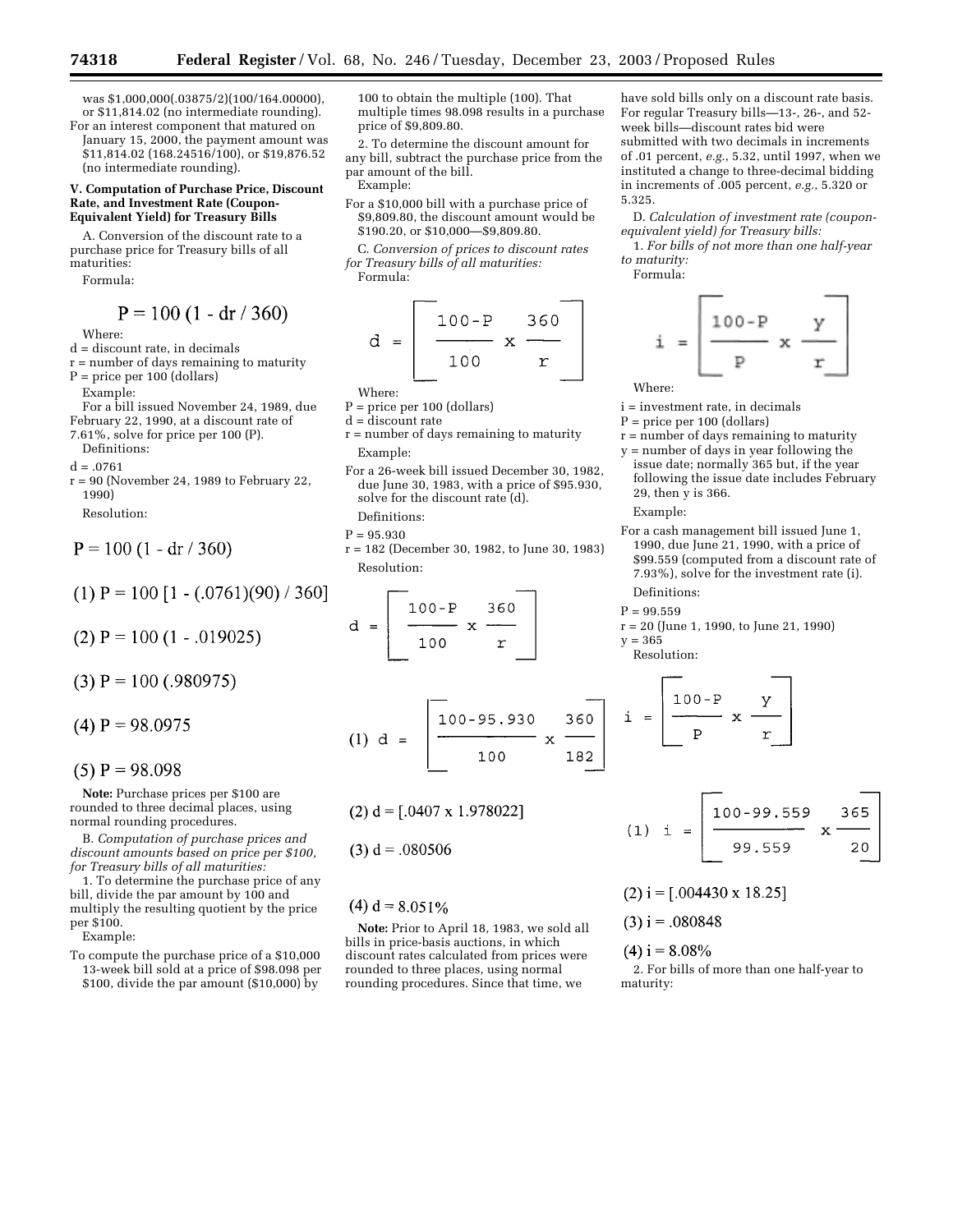Formula:

$$
P [1 + (r - y/2)(i/y)] (1 + i/2) = 100
$$

This formula must be solved by using the quadratic equation, which is:

 $ax^{2} + bx + c = 0$ 

Therefore, rewriting the bill formula in the quadratic equation form gives:

$$
\left[\begin{array}{c}\nx \\
2y\n\end{array}\right] i^2 + \left[\begin{array}{c}\nx \\
y\n\end{array}\right] i + \left[\begin{array}{c}\nP-100 \\
P\n\end{array}\right] = 0
$$

and solving for "i" produces:

$$
\frac{-b + \sqrt{b^2 - 4ac}}{2a}
$$

Where:

 $i =$ 

i = investment rate in decimals  $b = r/v$ 

 $a = (r/2y) - .25$ 

$$
c = (P - 100)/P
$$
  
D = price per 100 (deller)

$$
r =
$$
 price per 100 (uontats)  
 $r =$  number of days remaining to a

r = number of days remaining to maturity

- y = number of days in year following the issue date; normally 365, but if the year following the issue date includes February 29, then y is 366. Example:
- For a 52-week bill issued June 7, 1990, due June 6, 1991, with a price of \$92.265

 $-b + \sqrt{b^2 - 4ac}$  $i =$  $2a$ 

(computed from a discount rate of 7.65%), solve for the investment rate (i). Definitions:

- r = 364 (June 7, 1990, to June 6, 1991)
- $y = 365$
- $P = 92.265$
- b = 364 / 365, or .997260
- $a = (364 / 730) .25$ , or .24863
- $c = (92.265 100) / 92.265$ , or  $-.083835$ Resolution:

(1) i = 
$$
\frac{-.997260 + \sqrt{(.997260)^2 - 4[(.24863)(-.083835)]}}{2(.248630)}
$$

$$
(2) i = \frac{-.997260 + \sqrt{.994528 + .083376}}{.497260}
$$

$$
(3) i = (-0.997260 + 1.038222)/0.497260
$$

- $(4)$  i = .040962/.497260
- $(5)$  i = .082375 or
- $(6)$  i = 8.24%

#### **Appendix C to Part 356—Investment Considerations**

#### **I. Inflation-Protected Securities**

#### *A. Principal and Interest Variability*

An investment in securities with principal or interest determined by reference to an inflation index involves factors not associated with an investment in a fixedprincipal security. Such factors include the possibility that:

• the inflation index may be subject to significant changes,

• changes in the index may or may not correlate to changes in interest rates generally or with changes in other indices,

• the resulting interest may be greater or less than that payable on other securities of similar maturities, and

• in the event of sustained deflation, the amount of the semiannual interest payments, the inflation-adjusted principal of the security, and the value of stripped components will decrease. However, if at maturity the inflation-adjusted principal is less than a security's par amount, we will pay an additional amount so that the additional amount plus the inflation-adjusted principal equals the par amount. Regardless of whether or not we pay such an additional amount, we